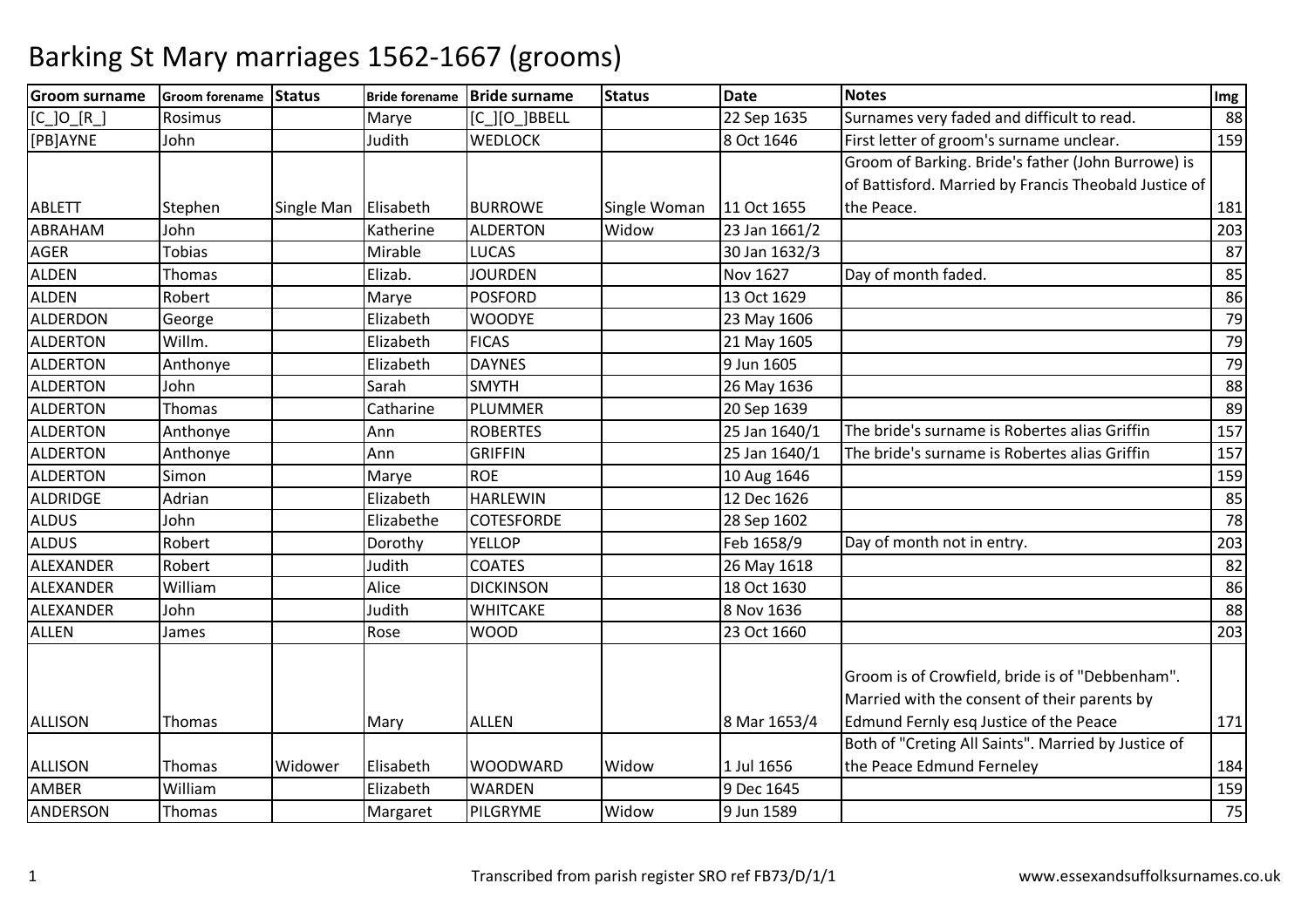| <b>Groom surname</b> | Groom forename Status |            |                | Bride forename   Bride surname | <b>Status</b> | <b>Date</b>   | <b>Notes</b>                                                                                                                                                                                                                                                                                                                                        | Img |
|----------------------|-----------------------|------------|----------------|--------------------------------|---------------|---------------|-----------------------------------------------------------------------------------------------------------------------------------------------------------------------------------------------------------------------------------------------------------------------------------------------------------------------------------------------------|-----|
| <b>ANDERSON</b>      | Willm.                |            | Susan          | <b>FORDE</b>                   |               | 3 May 1607    |                                                                                                                                                                                                                                                                                                                                                     | 79  |
| ANDERSON             | William               |            | Susan          | <b>FEILDE</b>                  |               | 3 Aug 1610    |                                                                                                                                                                                                                                                                                                                                                     | 80  |
| <b>ANDERSON</b>      | Thomas                |            | Eden           | <b>WEDLOCK</b>                 |               | 4 Feb 1610/1  |                                                                                                                                                                                                                                                                                                                                                     | 80  |
| ANDERSON             | John                  |            | Ann            | <b>JOHNSON</b>                 |               | 9 Jun 1642    |                                                                                                                                                                                                                                                                                                                                                     | 158 |
| <b>ASHEHILL</b>      | John                  |            | Margery        | <b>GAMAGE</b>                  |               | 10 Feb 1563/4 |                                                                                                                                                                                                                                                                                                                                                     | 70  |
| <b>ASHLEY</b>        | John                  | Widower    | Phillip        | <b>JOHNSON</b>                 | Single Woman  | 1 Jun 1655    | Groom is of Barham. Bride is of "Ashfield wit<br>Thorp". Bride's father (Thomas Johnson) deceased.<br>Married by Edmund Ferneley, Justice of the Peace.                                                                                                                                                                                             | 179 |
| <b>ATKIN</b>         | Robert                |            | An             | <b>POSFORDE</b>                |               | 18 Jul 1611   |                                                                                                                                                                                                                                                                                                                                                     | 80  |
| <b>ATKINE</b>        | Thomas                |            | Alice          | <b>ALDERTON</b>                |               | 5 Oct 1630    |                                                                                                                                                                                                                                                                                                                                                     | 86  |
| <b>ATKINS</b>        | Robert                |            | Elizabeth      | <b>BYLES</b>                   |               | 17 Jan 1603/4 |                                                                                                                                                                                                                                                                                                                                                     | 78  |
| <b>ATKINSON</b>      | Ritchard              |            | Sarah          | <b>DRIVER</b>                  |               | 29 Aug 1639   |                                                                                                                                                                                                                                                                                                                                                     | 89  |
| <b>ATKINSONNE</b>    | John                  |            | Rose           | <b>WEBBER</b>                  |               | 22 Apr 1617   | The groom is of Framlingham.                                                                                                                                                                                                                                                                                                                        | 82  |
| <b>BAALLS</b>        | Robert                |            | Phoebe         | <b>MULLETT</b>                 |               | 21 Jul 1624   |                                                                                                                                                                                                                                                                                                                                                     | 84  |
| <b>BAALLS</b>        | William               |            | Jane           | <b>BUTLER</b>                  |               | 9 Nov 1625    |                                                                                                                                                                                                                                                                                                                                                     | 84  |
| <b>BACKLAR</b>       | Samuel                |            | Anne           | <b>BLOMFEILD</b>               |               | 29 Nov 1660   | The groom is a clerk.                                                                                                                                                                                                                                                                                                                               | 203 |
| <b>BACON</b>         | Thomas                |            | <b>Bridget</b> | <b>BULL</b>                    |               | 21 Sep 1595   |                                                                                                                                                                                                                                                                                                                                                     | 76  |
| <b>BACON</b>         | John                  | Single Man | Rose           | <b>BREWSE</b>                  | Single Woman  |               | Groom is of Willisham. The groom's father (George<br>Bacon) is of "Whersted", deceased. The bride's<br>father (James Brewse) is of Willisham, also<br>deceased. Consent of marriage published three<br>times on market days in Needham Market: 18th,<br>25th Oct, and 1st Nov. No marriage date given -<br>1654 unclear if the marriage took place. | 175 |
|                      |                       |            |                |                                |               |               | Both of Barking. Married by Francis Theobald,                                                                                                                                                                                                                                                                                                       |     |
| <b>BADCOCK</b>       | Thomas                | Widower    | Prudence       | <b>SMITH</b>                   | Single Woman  | 21 Jan 1657/8 | Justice of the Peace.                                                                                                                                                                                                                                                                                                                               | 194 |
| <b>BAGLEY</b>        | John                  |            | Elizabeth      | <b>ALDUS</b>                   |               | 11 Jun 1588   |                                                                                                                                                                                                                                                                                                                                                     | 74  |
| <b>BAGLYE</b>        | John                  |            | Elizabeth      | <b>WESONE</b>                  |               | 24 Jun 1641   |                                                                                                                                                                                                                                                                                                                                                     | 157 |
| <b>BAILY</b>         | John                  |            | <b>Bridget</b> | <b>WRIGHT</b>                  |               | 22 Dec 1652   |                                                                                                                                                                                                                                                                                                                                                     | 160 |
| <b>BAKER</b>         | John                  |            | Johan          | SANDON                         |               | 27 Apr 1562   |                                                                                                                                                                                                                                                                                                                                                     | 69  |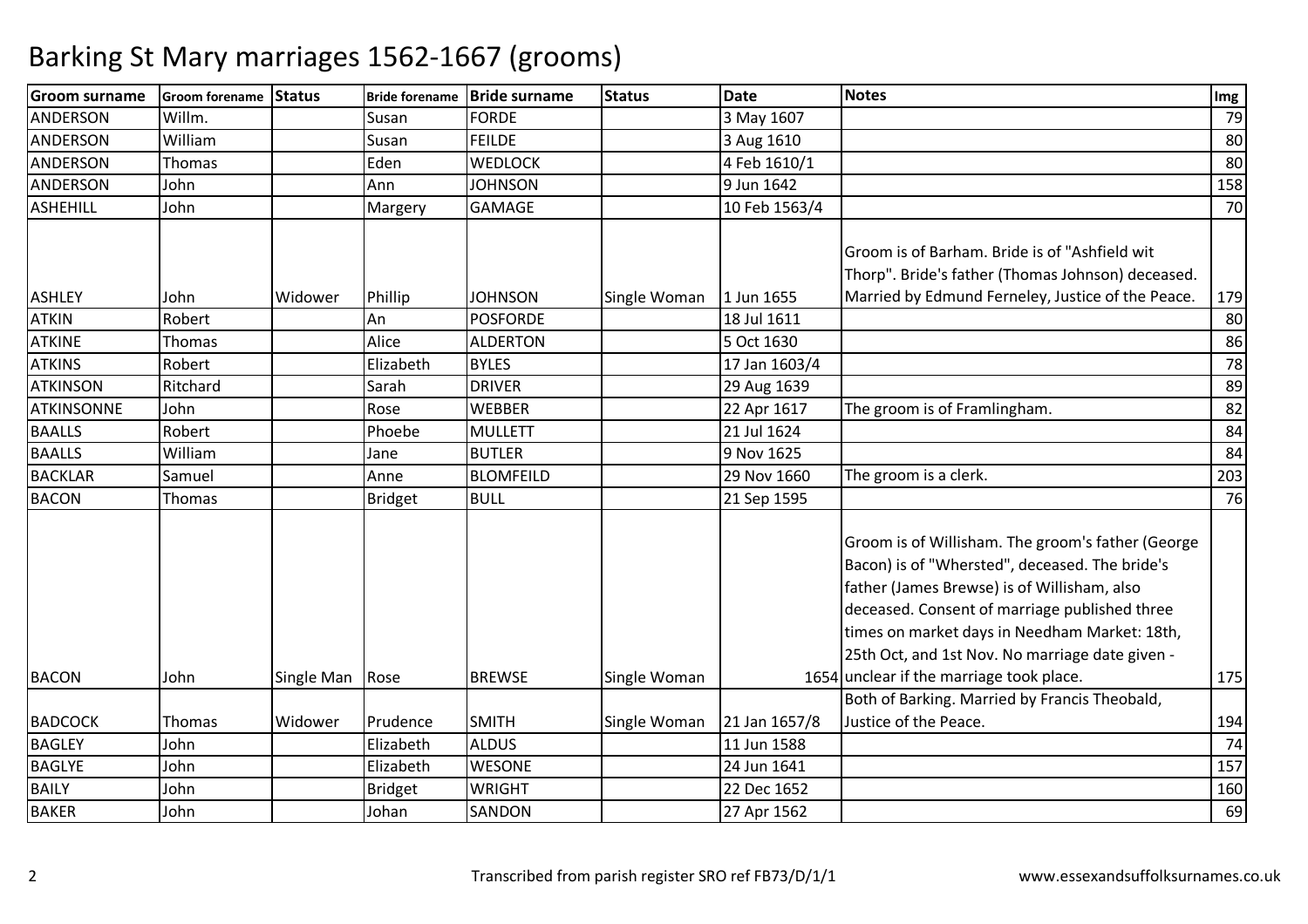| <b>Groom surname</b> | Groom forename Status |         | <b>Bride forename</b> | <b>Bride surname</b> | <b>Status</b> | <b>Date</b>  | <b>Notes</b>                                                                                                                                                                                                      | Img |
|----------------------|-----------------------|---------|-----------------------|----------------------|---------------|--------------|-------------------------------------------------------------------------------------------------------------------------------------------------------------------------------------------------------------------|-----|
| <b>BAKER</b>         | Thomas                |         | Margaret              | <b>HARVEY</b>        |               | 10 Oct 1580  |                                                                                                                                                                                                                   | 72  |
| <b>BAKER</b>         | Edmunde               |         | Marye                 | <b>GYLE</b>          |               | 2 Apr 1581   |                                                                                                                                                                                                                   | 73  |
| <b>BAKER</b>         | John                  |         | Pleasance             | <b>COLBYE</b>        |               | 28 Oct 1592  |                                                                                                                                                                                                                   | 75  |
|                      |                       |         |                       |                      |               |              | Groom of Barking, bride of Burston, Norfolk. Bride's<br>mother (An Thirby) is a widow, also of Burston,<br>Norfolk. Consent of marriage published in Barking<br>church 8, 15, 22 June. No marriage date - perhaps |     |
| BALDERSTON           | Thomas                | Widower | Mirable               | <b>THIRBY</b>        | Single Woman  |              | 1656 marriage didn't take place.                                                                                                                                                                                  | 184 |
| <b>BALDREY</b>       | George                |         | Margaret              | <b>HALSTONE</b>      |               | 4 Aug 1575   |                                                                                                                                                                                                                   | 72  |
| <b>BALDRYE</b>       | William               |         | Elizabeth             | <b>NUNN</b>          |               | 30 Oct 1603  |                                                                                                                                                                                                                   | 78  |
| <b>BALDRYE</b>       | George                |         | Susan                 | <b>WELTON</b>        |               | 15 Nov 1603  |                                                                                                                                                                                                                   | 78  |
| <b>BALLES</b>        | Willm.                | Widower | Elizabeth             | <b>BOSTON</b>        | Single Woman  |              | Both of Barking. Consent of marriage published 30<br>Aug, 6, 13 Sep, but no marriage date in register.<br>1657 Unclear if marriage took place.                                                                    | 191 |
| <b>BALLES</b>        | Thomas                |         | Elizabeth             | <b>WHITECAKE</b>     | Single Woman  | 7 Jun 1657   | Both of Barking. Groom's father (William Balles)is<br>deceased. Married by Justice of the Peace Edmund<br>Ferneley                                                                                                | 192 |
| <b>BANINGE</b>       | Paule                 |         | Elizabeth             | <b>MOUSE</b>         |               | 17 Nov 1574  |                                                                                                                                                                                                                   | 71  |
| <b>BARKER</b>        | John                  |         | Ann                   | RINGEBELL            |               | 3 Feb 1623/4 |                                                                                                                                                                                                                   | 84  |
| <b>BARNES</b>        | Willm.                |         | Agnes                 | COLMAN               |               | 13 Nov 1603  |                                                                                                                                                                                                                   | 78  |
| <b>BARTON</b>        | Thomas                |         | Marye                 | <b>COOKE</b>         |               | 19 Jun 1610  |                                                                                                                                                                                                                   | 80  |
| <b>BASSE</b>         | John                  |         | Johan                 | <b>FAYNE</b>         |               | 15 Aug 1586  | The groom's surname is "Basse als Gaunt".                                                                                                                                                                         | 74  |
| <b>BASTICK</b>       | John                  |         | Anne                  | <b>MUDD</b>          |               | 15 Oct 1635  |                                                                                                                                                                                                                   | 88  |
| <b>BATTLE</b>        | Edward                |         | Ann                   | <b>PULFORD</b>       |               | 19 May 1642  |                                                                                                                                                                                                                   | 158 |
| <b>BEACON</b>        | Gualter               |         | Ann                   | <b>COWLCHESTER</b>   |               | 1 May 1621   |                                                                                                                                                                                                                   | 83  |
| <b>BEALE</b>         | George                |         | Rebecha               | <b>MARCHELL</b>      |               | 11 Oct 1603  |                                                                                                                                                                                                                   | 78  |
| <b>BEALE</b>         | Thomas                |         | Margerye              | <b>STAWMFOORD</b>    |               | 20 Nov 1635  |                                                                                                                                                                                                                   | 88  |
| <b>BEAMISHE</b>      | Willm.                |         | Anne                  | <b>GARTHE</b>        |               | 16 Jun 1608  |                                                                                                                                                                                                                   | 79  |
| <b>BEAST</b>         | Tho.                  |         | Eliz.                 | <b>ELLIS</b>         |               | 3 May 1667   |                                                                                                                                                                                                                   | 214 |
| <b>BEASTE</b>        | Thomas                |         | Elizabeth             | <b>FRUAR</b>         |               | 23 Oct 1608  |                                                                                                                                                                                                                   | 79  |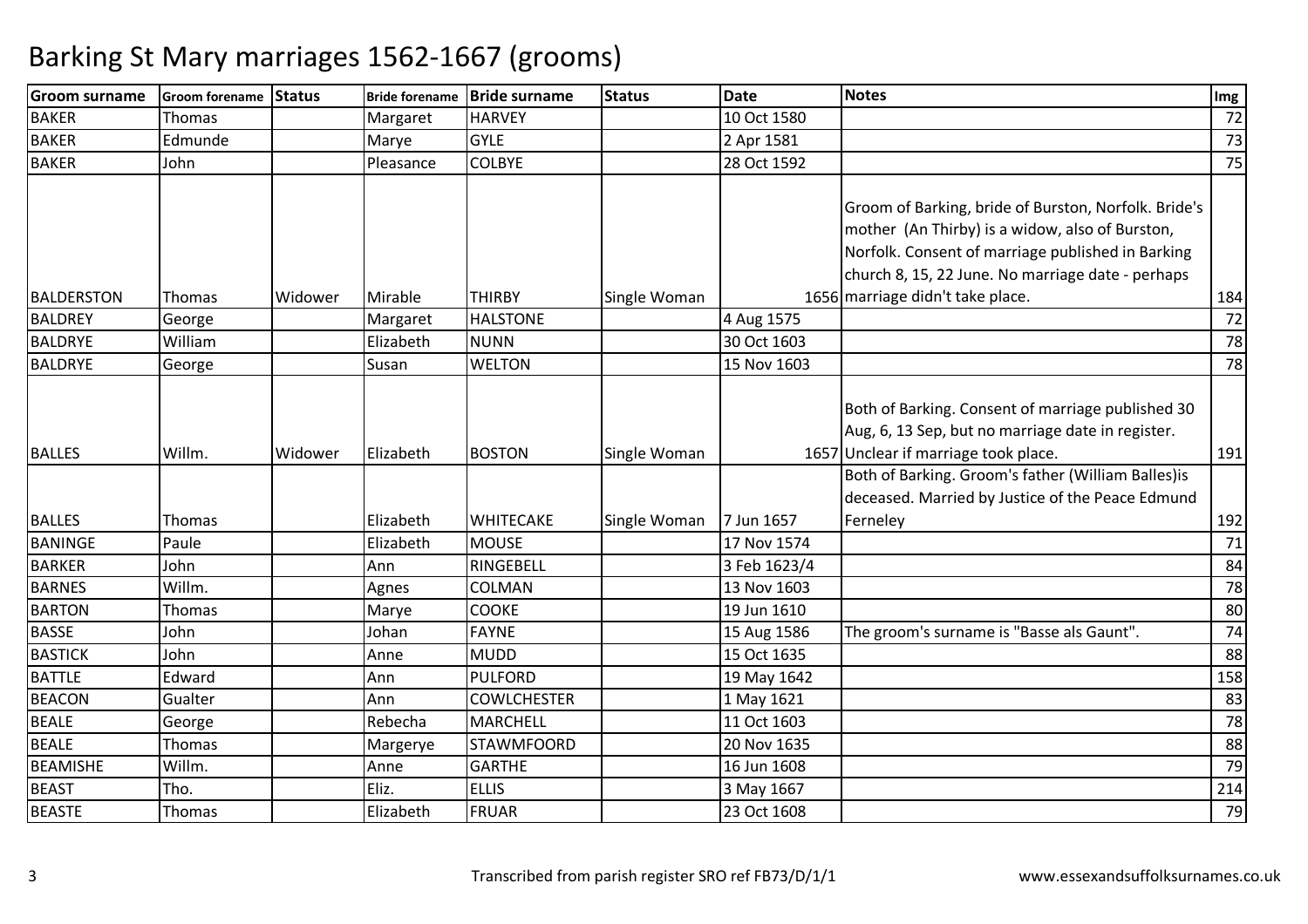| <b>Groom surname</b> | Groom forename Status |                       | <b>Bride forename</b> | <b>Bride surname</b> | <b>Status</b> | <b>Date</b>   | <b>Notes</b>                                         | Img |
|----------------------|-----------------------|-----------------------|-----------------------|----------------------|---------------|---------------|------------------------------------------------------|-----|
|                      |                       |                       |                       |                      |               |               |                                                      |     |
| BEIER?               | John                  |                       | Elizabeth             | SONYE                |               | 22 Jun 1648   | The groom's surname is faded and difficult to read.  | 159 |
| <b>BENDES</b>        | Raphe                 |                       | Johan                 | <b>BLAXSALL</b>      |               | 9 Jun 1584    |                                                      | 73  |
| BENINGFYLDE          | Henrye                |                       | Susan                 | <b>HOLT</b>          |               | 27 May 1605   |                                                      | 79  |
| <b>BENNET</b>        | Simon                 |                       | Margaret              | <b>FYLDE</b>         |               | 13 Oct 1588   |                                                      | 74  |
|                      |                       |                       |                       |                      |               |               | Both of Barking. Married by Justice of the Peace     |     |
| <b>BENNETT</b>       | Thomas                | Single Man            | Mary                  | <b>ALDEN</b>         | Single Woman  | 5 Oct 1654    | <b>Edmund Ferneley</b>                               | 175 |
| <b>BENSTALL</b>      | Willm.                |                       | Johan                 | <b>KEMPSTER</b>      |               | 31 Jan 1573/4 |                                                      | 71  |
| <b>BETTES</b>        | Henry                 |                       | Anne                  | <b>KEMPSTER</b>      |               | 9 Jun 1579    |                                                      | 72  |
| <b>BETTES</b>        | John                  |                       | Dorethe               | <b>COBB</b>          |               | 4 May 1586    |                                                      | 74  |
| <b>BETTES</b>        | Steven                |                       | Anne                  | <b>SMITHE</b>        |               | 10 Oct 1596   |                                                      | 76  |
| <b>BETTES</b>        | Thomas                |                       | Anne                  | <b>WATSONE</b>       |               | 5 Jul 1602    |                                                      | 77  |
| <b>BETTES</b>        | Robert                |                       | Marye                 | <b>BAKER</b>         |               | 2 Nov 1603    |                                                      | 78  |
| <b>BETTES</b>        | Thomas                |                       | Margarett             | <b>WHISTELCROFTE</b> |               | 23 Jul 1609   |                                                      | 80  |
| <b>BETTES</b>        | John                  |                       | Judith                | <b>SIMPSON</b>       |               | 28 Nov 1633   |                                                      | 87  |
| <b>BETTS</b>         | Henrye                |                       | Ann                   | <b>BOARDE</b>        |               | 25 Sep 1623   |                                                      | 84  |
| <b>BETTS</b>         | Ritchard              |                       | Elizabeth             | <b>FEILDE</b>        |               | 22 Dec 1623   |                                                      | 84  |
| <b>BETTS</b>         | Steephen              |                       | Elizabeth             | <b>SMYTH</b>         |               | 19 Feb 1627/8 |                                                      | 85  |
| <b>BETTS</b>         | Matthewe              |                       | Thomasin              | <b>PULFORD</b>       |               | 21 Sep 1640   |                                                      | 157 |
|                      |                       |                       |                       |                      |               |               | Both of Ipswich. Married by Justice of the Peace     |     |
| <b>BIRD</b>          | Henry                 | Widower               | Elizabeth             | MAYNARD              | Single Woman  | 14 Feb 1655/6 | <b>Edmund Ferneley</b>                               | 183 |
| <b>BIRD</b>          | Joseph                |                       | Elizabeth             | <b>WHITEMAN</b>      |               | 24 Apr 1666   |                                                      | 214 |
| <b>BISHOPPE</b>      | John                  |                       | Margarett             | <b>BETTS</b>         |               | 23 Jan 1633/4 |                                                      | 87  |
| <b>BLANCHFLOWER</b>  | Edward                |                       | Margaret              | <b>BOSTON</b>        |               | 1 May 1606    |                                                      | 79  |
| <b>BLAYNE</b>        | Willm.                |                       | Cecely                | <b>ROWLAND</b>       |               | 20 Oct 1601   |                                                      | 77  |
|                      |                       |                       |                       |                      |               |               | Both of Wickham Skeith. Consent of marriage          |     |
|                      |                       |                       |                       |                      |               |               | published in Needham Market 27 May, 3, 10 June.      |     |
|                      |                       |                       |                       |                      |               |               | Marriage date not in entry. Unclear if marriage took |     |
| <b>BLINDES</b>       | George                | Single Man   Margaret |                       | <b>GODBULL</b>       | Single Woman  |               | 1657 place.                                          | 192 |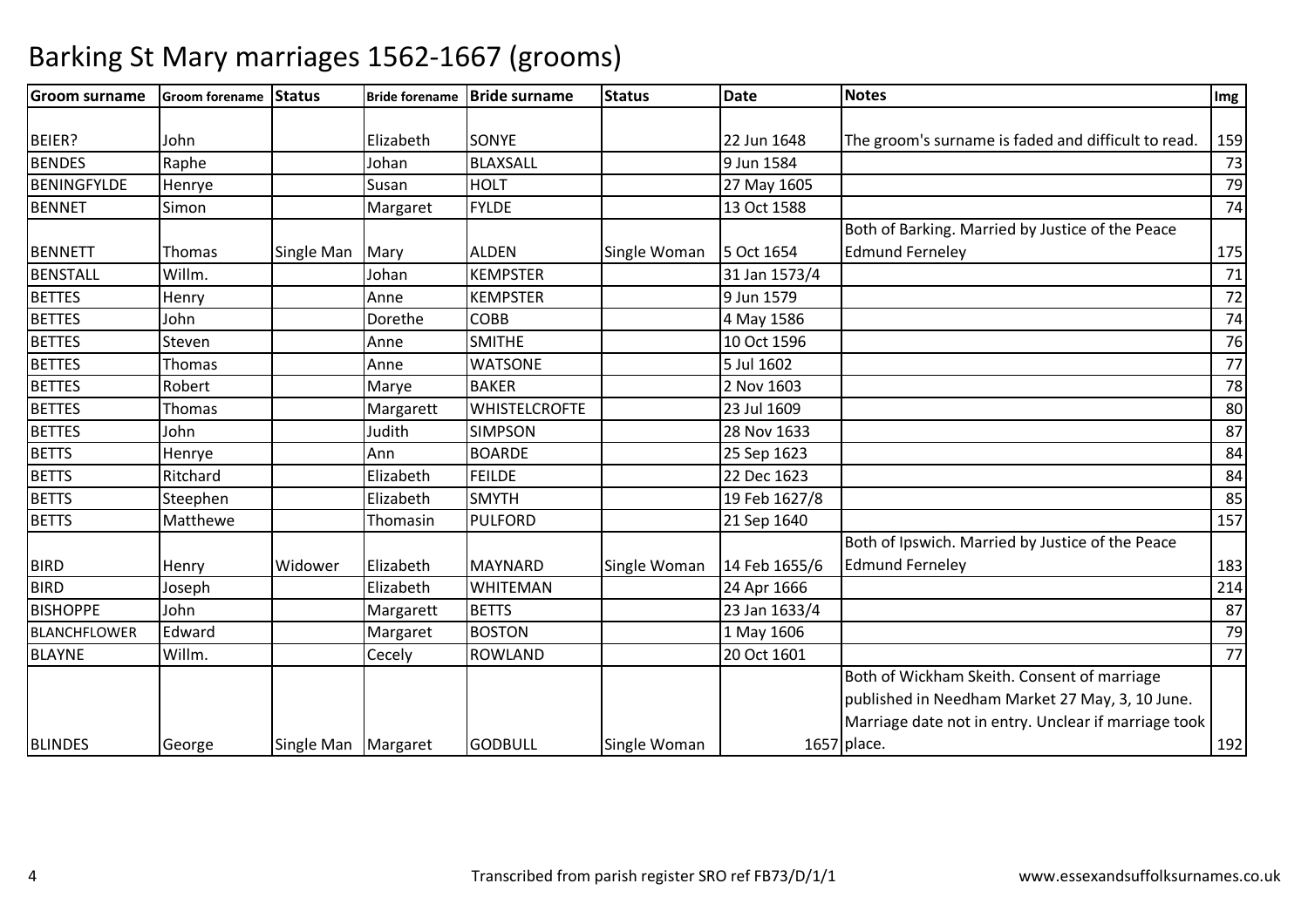| <b>Groom surname</b> | Groom forename Status |            |                 | Bride forename Bride surname | <b>Status</b> | <b>Date</b>   | <b>Notes</b>                                        | <b>Img</b> |
|----------------------|-----------------------|------------|-----------------|------------------------------|---------------|---------------|-----------------------------------------------------|------------|
|                      |                       |            |                 |                              |               |               | Both of Swilland. Groom's father (Robert            |            |
|                      |                       |            |                 |                              |               |               | Blomefeild) is of Brandston. Bride's surname        |            |
|                      |                       |            |                 |                              |               |               | unclear - Baily or Bally? Married by Justice of the |            |
| <b>BLOMEFEILD</b>    | William               | Single Man | Margaret        | <b>BA[IL]LY</b>              | Widow         | 28 Jul 1655   | Peace Edmund Ferneley.                              | 179        |
| <b>BLOSSE</b>        | Robert                |            | Ann             | <b>ORAMS</b>                 |               | 25 May 1618   | At Needham.                                         | 82         |
| <b>BLOWER</b>        | Richarde              |            | Mirable         | <b>FELL</b>                  |               | 4 Aug 1606    |                                                     | 79         |
| <b>BLOWRES</b>       | Ritchard              |            | Martha          | <b>DAVID</b>                 |               | 23 Apr 1629   |                                                     | 86         |
| <b>BLOWRES</b>       | Thomas                |            | Susan           | ABLETT                       |               | 10 Apr 1645   |                                                     | 158        |
| <b>BLUMFEILD</b>     | George                |            | <b>Bridgett</b> | <b>CLARKE</b>                |               | 3 Sep 1639    |                                                     | 89         |
| <b>BLYTHE</b>        | William               |            | Aymye           | <b>SCARFE</b>                |               | 28 Apr 1629   |                                                     | 86         |
|                      |                       |            |                 |                              |               |               | The groom is of Bayleham, bride is of Blakenham on  |            |
|                      |                       |            |                 |                              |               |               | the Water. The bride's father (Robert Lowe) is of   |            |
| <b>BOGGAS</b>        | Edward                | Single Man | Susan           | LOWE                         |               | 5 Sep 1655    | Ipswich, deceased.                                  | 181        |
|                      |                       |            |                 |                              |               |               |                                                     |            |
|                      |                       |            |                 |                              |               |               | Groom of Somersham, bride of Ipswich. Consent of    |            |
|                      |                       |            |                 |                              |               |               | marriage published in Needham Market 7, 14, 21      |            |
|                      |                       |            |                 |                              |               |               | Oct. Entry says "And they married" but the marriage |            |
| <b>BOGGAS</b>        | John                  | Widower    | Mary            | <b>HUDSON</b>                | Widow         |               | 1657 date isn't in the entry.                       | 191        |
| <b>BOLTON</b>        | George                |            | Elizabeth       | <b>ELMM</b>                  |               | 1 May 1600    |                                                     | 77         |
| <b>BOORE</b>         | John                  |            | Alice           | <b>DAYNES</b>                |               | 31 May 1568   |                                                     | 71         |
| <b>BOOTHE</b>        | Oliver                |            | Alice           | RAYNARDE                     |               | 19 Feb 1567/8 |                                                     | 71         |
| <b>BORAM</b>         | William               |            | Marye           | <b>ELLIS</b>                 |               | 24 Jun 1628   |                                                     | 85         |
| <b>BOREHAM</b>       | John                  |            | Rachell         | <b>KEMPSTER</b>              |               | 22 Dec 1575   |                                                     | 72         |
| <b>BOSTON</b>        | Henrye                |            | Elizabeth       | <b>HAVELL</b>                |               | 5 Oct 1595    |                                                     | 76         |
| <b>BOSTON</b>        | Richard               |            | Anne            | <b>GARRARDE</b>              |               | 19 Oct 1596   |                                                     | 76         |
| <b>BOSTONE</b>       | Henrye                |            | Rose            | <b>JOLLYE</b>                |               | 19 Oct 1619   |                                                     | 83         |
| <b>BOUGHTON</b>      | Henrye                |            | Emm             | COLEMAN                      | Widow         | 6 Sep 1591    |                                                     | 75         |
| <b>BOULTON</b>       | George                |            | Margerye        | <b>WRIGHT</b>                |               | 23 Sep 1565   |                                                     | 70         |
| <b>BOWLE</b>         | Henrye                |            | Luce            | <b>SIMONS</b>                |               | 17 Jun 1634   |                                                     | 87         |
| <b>BOWSER</b>        | George                |            | Jone            | <b>JESOP</b>                 |               | 12 Oct 1613   |                                                     | 81         |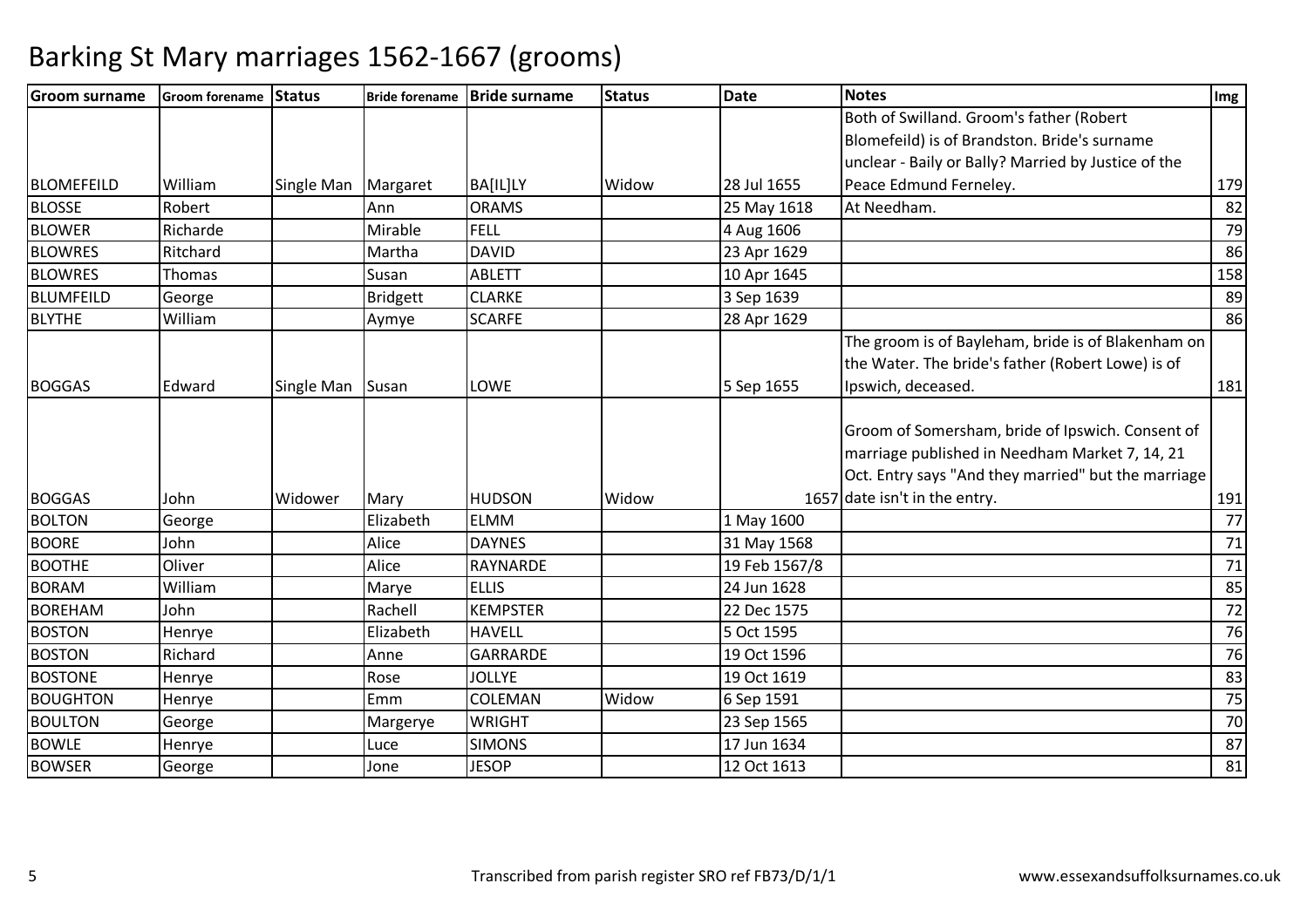| <b>Groom surname</b> | Groom forename Status |            | <b>Bride forename</b> | <b>Bride surname</b> | <b>Status</b> | <b>Date</b>   | <b>Notes</b>                                         | Img |
|----------------------|-----------------------|------------|-----------------------|----------------------|---------------|---------------|------------------------------------------------------|-----|
|                      |                       |            |                       |                      |               |               |                                                      |     |
|                      |                       |            |                       |                      |               |               | Groom of "Stowmarkett", bride of Barking. Married    |     |
| <b>BRADLY</b>        | Ambrose               | Widower    | Elisabeth             | <b>WELLES</b>        | Widow         | 18 Jun 1655   | by Justice of the Peace Edmund Ferneley              | 179 |
| <b>BRAME</b>         | <b>Nicolas</b>        |            | Judith                | <b>JACOB</b>         |               | 16 Apr 1640   |                                                      | 157 |
|                      |                       |            |                       |                      |               |               |                                                      |     |
|                      |                       |            |                       |                      |               |               | Both of Barking. Consent of marriage published in    |     |
|                      |                       |            |                       |                      |               |               | Barking church 23, 30 Aug, 6 Sep. No marriage date - |     |
| <b>BRAME</b>         | John                  | Single Man | Mary                  | <b>GOOD</b>          | Single Woman  |               | 1657 not clear if marriage took place.               | 191 |
| <b>BRAME</b>         | Edward                |            | Ann                   | <b>CALY</b>          |               | 2 Apr 1667    |                                                      | 214 |
| <b>BRAMSON</b>       | Willm.                |            | Martha                | <b>HUDSON</b>        |               | 13 Apr 1600   |                                                      | 77  |
| <b>BRAMSTONE</b>     | John                  |            | Margaret              | <b>GOODE</b>         |               | 26 Apr 1565   |                                                      | 70  |
| <b>BRAMSTONE</b>     | Robert                |            | Rose                  | <b>ELMES</b>         |               | 31 Jan 1603/4 |                                                      | 78  |
|                      |                       |            |                       |                      |               |               | Both of Barking. Married by Francis Theobald,        |     |
| <b>BRANDSTON</b>     | John                  | Single Man | Grace                 | <b>KNAP</b>          | Single Woman  | 29 Nov 1655   | Justice of the Peace.                                | 182 |
| <b>BRANSON</b>       | Willm.                |            | Elizabeth             | <b>COOTES</b>        |               | 28 Jan 1573/4 |                                                      | 71  |
| <b>BRANSONNE</b>     | Henrye                |            | Sara                  | <b>HAWKINS</b>       |               | 26 Jan 1614/5 |                                                      | 81  |
| <b>BRAUNCHFLOWER</b> | Edward                |            | Jone                  | <b>BUGGE</b>         |               | 4 Aug 1624    |                                                      | 84  |
| <b>BREAME</b>        | Edward                |            | Sarah                 | <b>DAYNES</b>        |               | 22 Feb 1647/8 |                                                      | 159 |
| <b>BRETTYE</b>       | John                  |            | Mirabell              | <b>COATES</b>        |               | 11 Jul 1611   |                                                      | 80  |
| <b>BREWSE</b>        | John                  |            | An                    | <b>BERRYE</b>        |               | 26 Sep 1613   |                                                      | 81  |
| <b>BRIAN</b>         | <b>Nicolas</b>        |            | Marye                 | <b>BOUGHTON</b>      |               | 4 Feb 1610/1  |                                                      | 80  |
| <b>BRIAN</b>         | <b>Nicolas</b>        |            | Amye                  | <b>BLYTHE</b>        |               | 15 May 1634   |                                                      | 87  |
| <b>BROWN</b>         | Will.                 |            | Mary                  | <b>GOODWIN</b>       |               | 15 Nov 1666   |                                                      | 214 |
|                      |                       |            |                       |                      |               |               |                                                      |     |
|                      |                       |            |                       |                      |               |               | The groom's father (Robert Brown) is of Creting      |     |
|                      |                       |            |                       |                      |               |               | Maries [Creeting St Mary]. The bride's mother        |     |
|                      |                       |            |                       |                      |               |               | (Grace Gildersleeve) is of "Crowfeild". Married by   |     |
| <b>BROWN</b>         | Robert                | Single Man | Alice                 | GILDERSLEEVE         |               | 11 Dec 1654   | Justice of the Peace Edmund Ferneley.                | 176 |
| <b>BROWNE</b>        | John                  |            | Margaret              | <b>BALDRYE</b>       |               | 6 Feb 1570/71 |                                                      | 71  |
| <b>BROWNE</b>        | John                  |            | Martha                | <b>MISSINGE</b>      |               | 14 Sep 1579   |                                                      | 72  |
| <b>BROWNE</b>        | Willm.                |            | Johan                 | WARDALL              |               | 4 Feb 1598/9  |                                                      | 76  |
| <b>BROWNE</b>        | William               |            | Eliz.                 | <b>BUCK</b>          |               | 22 May 1622   |                                                      | 83  |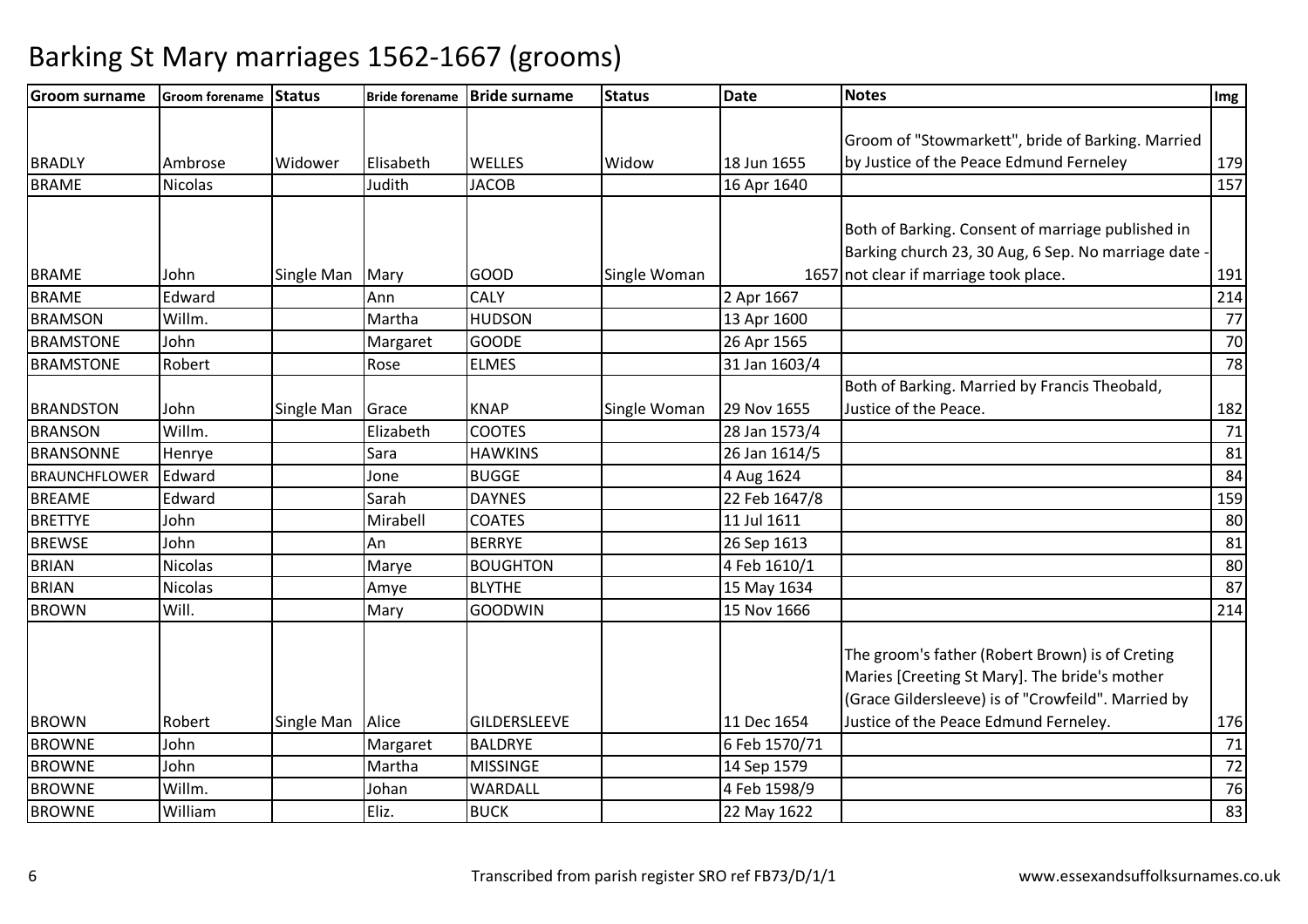| <b>Groom surname</b> | <b>Groom forename</b> | Status     |            | Bride forename Bride surname | <b>Status</b> | <b>Date</b>   | Notes                                                                                                                                                             | Img |
|----------------------|-----------------------|------------|------------|------------------------------|---------------|---------------|-------------------------------------------------------------------------------------------------------------------------------------------------------------------|-----|
| <b>BROWNE</b>        | John                  |            | Elizabeth  | <b>SMITH</b>                 |               | 28 Jul 1625   |                                                                                                                                                                   | 84  |
| <b>BROWNE</b>        | John                  |            | Margarett  | <b>WOOD</b>                  |               | 25 Sep 1638   |                                                                                                                                                                   | 88  |
| <b>BRUNDISH</b>      | <b>Nicolas</b>        |            | Marye      | <b>WOOD</b>                  |               | 18 Apr 1626   |                                                                                                                                                                   | 85  |
| <b>BRUNDISHE</b>     | Thomas                |            | Marye      | <b>BOULTON</b>               |               | 21 Nov 1592   |                                                                                                                                                                   | 75  |
| <b>BRUSE</b>         | John                  |            | Elizabeth  | <b>HARLANDE</b>              |               | 20 Nov 1588   |                                                                                                                                                                   | 75  |
| <b>BRWSE</b>         | Willm.                |            | Chatherine | <b>COOKE</b>                 |               | 13 Jul 1579   |                                                                                                                                                                   | 72  |
| <b>BRWSE</b>         | Richard               |            | Thamisin   | <b>COLCHESTER</b>            |               | 21 May 1583   |                                                                                                                                                                   | 73  |
|                      |                       |            |            |                              |               |               | Groom of "Badly", bride of "Nedham." Married at                                                                                                                   |     |
| <b>BUGBY</b>         | Lionel                | Single Man | Mary       | <b>RICHERSON</b>             | Single Woman  | 11 Mar 1657/8 | Nedham chappell by Mr James.                                                                                                                                      | 194 |
| <b>BUGG</b>          | John                  |            | Grace      | <b>GOSNALL</b>               |               | 22 Jun 1562   |                                                                                                                                                                   | 70  |
| <b>BUGG</b>          | Robert                |            | Thomisin   | <b>MOORE</b>                 |               | 23 Aug 1562   |                                                                                                                                                                   | 70  |
| <b>BUGG</b>          | Robert                |            | Alice      | <b>COUPER</b>                | Widow         | 12 Oct 1567   | Surname abbreviated to "Coup."                                                                                                                                    | 70  |
| <b>BUGG</b>          | John                  |            | Alice      | <b>WARNER</b>                |               | 20 May 1610   |                                                                                                                                                                   | 80  |
|                      |                       |            |            |                              |               |               | The groom is of barking. Bride's father (Simon                                                                                                                    |     |
|                      |                       |            |            |                              |               |               | Colchester) is also of Barking. Married by Justice of                                                                                                             |     |
| <b>BUGG</b>          | Francis               | Single Man | Anne       | <b>COLCHESTER</b>            | Single Woman  | 13 Jun 1655   | the Peace Nathaniel Bacon esgr.                                                                                                                                   | 178 |
| <b>BUGGE</b>         | Robert                |            | Helene     | <b>WHITINGE</b>              |               | 16 Sep 1565   |                                                                                                                                                                   | 70  |
| <b>BUGGE</b>         | Willm.                |            | Johan      | <b>SMITHE</b>                |               | 1 Oct 1581    |                                                                                                                                                                   | 73  |
| <b>BUGGE</b>         | <b>Thomas</b>         |            | Elizabeth  | <b>HILL</b>                  |               | 8 Apr 1583    |                                                                                                                                                                   | 73  |
| <b>BUGGE</b>         | John                  |            | Anne       | WARDEN                       | Widow         | 15 Jun 1584   | The groom is of "Barkinge hall".                                                                                                                                  | 73  |
| <b>BUGGE</b>         | <b>Nicolas</b>        |            | Marye      | PILGRIM                      |               | 2 Jun 1612    |                                                                                                                                                                   | 81  |
| <b>BUGGE</b>         | William               |            | Sarah      | <b>COWLCHESTER</b>           |               | 5 Nov 1643    |                                                                                                                                                                   | 158 |
| <b>BULL</b>          | John                  |            | Anne       | <b>NEWTON</b>                |               | 20 Aug 1592   |                                                                                                                                                                   | 75  |
|                      |                       |            |            |                              |               |               | Both of Ofton. Groom's father (William Bumsteed) is<br>of Nawton. Bride's father is Robert Penny. Consent<br>of marriage published 25 Jun, 2, 9 July. No marriage |     |
| <b>BUMSTEED</b>      | Thomas                | Single Man | Mary       | <b>PENNY</b>                 |               | 25 Jun 1656   | date - perhaps marriage didn't take place.                                                                                                                        | 184 |
| BUNALL               | Willm.                |            | Elizabeth  | <b>SAWER</b>                 |               | 19 May 1588   |                                                                                                                                                                   | 74  |
| <b>BUNDISH</b>       | Nicolas               |            | Elizabeth  | <b>SMYTH</b>                 |               | 3 Oct 1661    |                                                                                                                                                                   | 203 |
| <b>BUNN</b>          | Anthonye              |            | Sarah      | <b>MORTIMER</b>              |               | 24 Jun 1630   |                                                                                                                                                                   | 86  |
| <b>BUNNALL</b>       | John                  |            | Johan      | CA[N_][B_]ER                 |               | 16 May 1581   | Writing rather blotchy and difficult decipher.                                                                                                                    | 73  |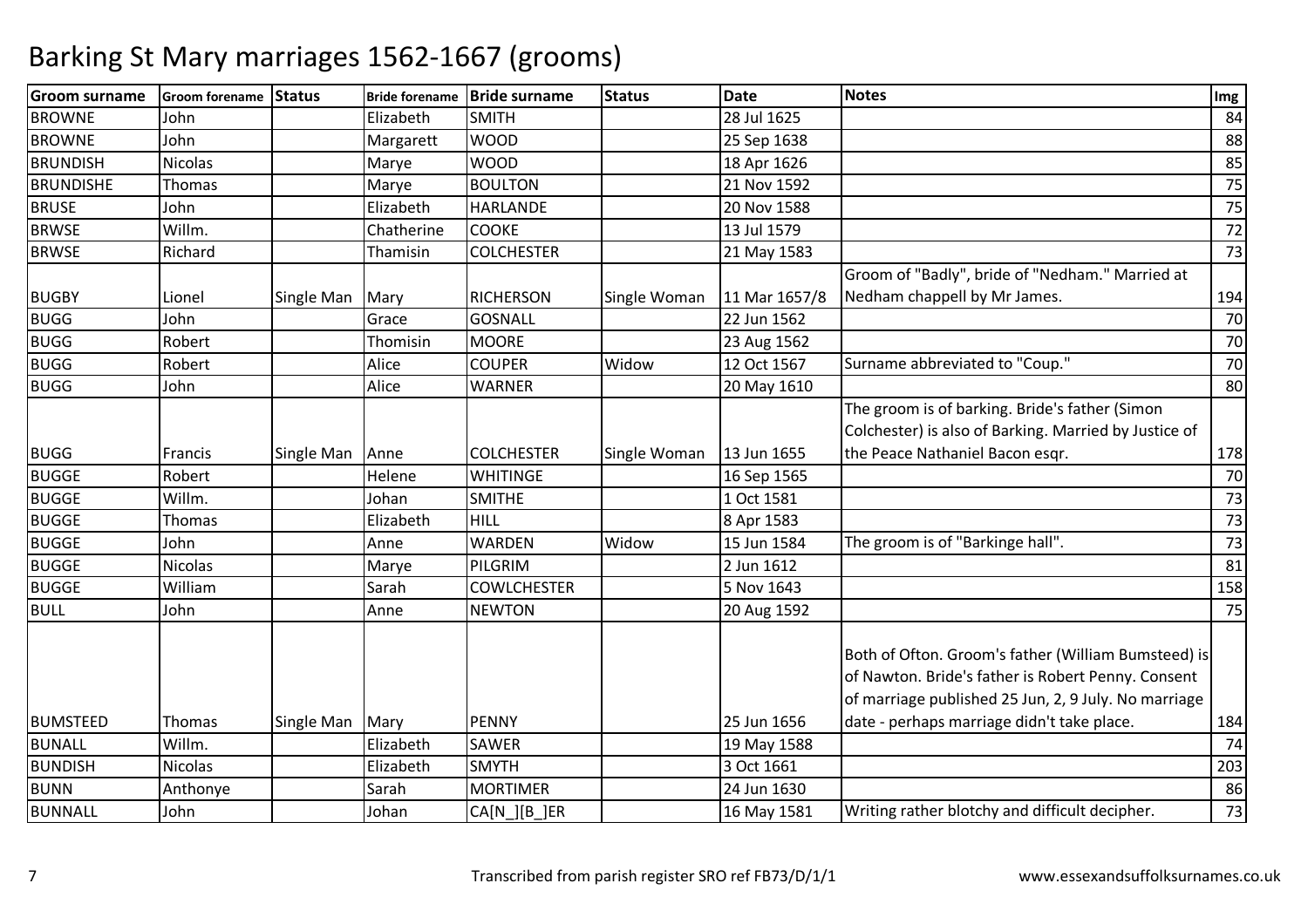| <b>Groom surname</b> | Groom forename Status |                 | Bride forename   Bride surname | <b>Status</b> | <b>Date</b>   | <b>Notes</b>                                      | Img |
|----------------------|-----------------------|-----------------|--------------------------------|---------------|---------------|---------------------------------------------------|-----|
| <b>BUNTINGE</b>      | Samuel                | Mary            | <b>GOODALL</b>                 | Widow         | 18 Aug 1653   |                                                   | 160 |
| <b>BURNDISH</b>      | <b>Nicolas</b>        | Joan            | <b>BURROUGHS</b>               |               | 28 Mar 1665   |                                                   | 214 |
| <b>BUTCHER</b>       | Ritchard              | Alice           | <b>DAYNES</b>                  |               | 12 Oct 1626   | The groom is Ritchard Wood alias Butcher          | 85  |
| <b>BUTLER</b>        | George                | Eliz.           | <b>GRIME</b>                   |               | 15 Jan 1621/2 |                                                   | 83  |
| <b>BYLES</b>         | John                  | Elizabeth       | <b>POSFORDE</b>                |               | 16 Jun 1588   |                                                   | 74  |
| <b>BYRRYE</b>        | John                  | Rose            | WEGANDE                        |               | 2 May 1605    |                                                   | 79  |
| <b>CAGE</b>          | John                  | Elizabeth       | <b>GOSLIN</b>                  |               | 28 May 1622   |                                                   | 83  |
| <b>CALVER</b>        | John                  | Susan           | <b>BUGGE</b>                   |               | 24 Oct 1586   |                                                   | 74  |
| <b>CAMPE</b>         | John                  | Grace           | <b>NEWTON</b>                  |               | 2 Apr 1643    |                                                   | 158 |
| <b>CAMPLIN</b>       | William               | An              | <b>HILL</b>                    |               | 24 Jun 1613   |                                                   | 81  |
| <b>CANDLER</b>       | John                  | <b>Bridgett</b> | <b>BROCKE</b>                  |               | 21 Dec 1595   |                                                   | 76  |
| CANE                 | Richarde              | Alice           | <b>POSFORDE</b>                |               | 6 Nov 1597    |                                                   | 76  |
| <b>CARTER</b>        | Richard               | Margarett       | <b>BRUNDISHE</b>               |               | 29 Oct 1604   |                                                   | 78  |
| <b>CARTER</b>        | Ritchard              | Margarett       | <b>BETTS</b>                   |               | 21 Jul 1629   |                                                   | 86  |
| <b>CARTER</b>        | John                  | An              | <b>GOODING</b>                 |               | Apr 1664      | Day of month too faded to read.                   | 214 |
| <b>CHANDELER</b>     | Thomas                | Sara            | <b>HOWARD</b>                  |               | 5 Nov 1605    |                                                   | 79  |
| <b>CHANNHAM</b>      | John                  | Alice           | <b>CRAMPTON</b>                |               | 26 Apr 1584   |                                                   | 73  |
| <b>CHAPMAN</b>       | John                  | Johan           | <b>WARDEN</b>                  |               | 16 May 1592   |                                                   | 75  |
| <b>CHAPMAN</b>       | Willm.                | Emeris          | <b>FARTHINGE</b>               |               | 14 Nov 1602   |                                                   | 78  |
| <b>CHAPMAN</b>       | John                  | Judithe         | <b>FORDE</b>                   |               | 24 May 1603   |                                                   | 78  |
| <b>CHILDE</b>        | Thomas                | Elizabeth       | <b>OCKELEY</b>                 |               | 6 Oct 1577    |                                                   | 72  |
| <b>CHILDE</b>        | John                  | Amye            | <b>OSBURN</b>                  |               | 1 May 1599    |                                                   | 77  |
|                      |                       |                 |                                |               |               | Bride is of "Earlstonham". Groom's father (Ellis  |     |
|                      |                       |                 |                                |               |               | Chilvers) is "Earlstonham." Bride's father (Henry |     |
|                      |                       |                 |                                |               |               | Studd) is of Somersham. Married by Justice of the |     |
| <b>CHILVERS</b>      | William               | Elisabeth       | <b>STUDD</b>                   | Single Woman  | 10 Jun 1656   | Peace Edmund Ferneley                             | 184 |
| <b>CLARKE</b>        | Thomas                | Anne            | <b>HAGTREE</b>                 |               | 20 Oct 1629   |                                                   | 86  |
| <b>CLARKE</b>        | Thomas                | Margarett       | <b>BASHOPP</b>                 |               | 4 May 1641    |                                                   | 157 |
| <b>CLARKE</b>        | Nicolas               | Sarah           | <b>DRIVER</b>                  |               | 26 Sep 1643   |                                                   | 158 |
| <b>CLEMENT</b>       | Steven                | Margerye        | <b>LUCAS</b>                   |               | 12 Nov 1583   |                                                   | 73  |
| <b>CLERKE</b>        | Thomas                | Marye           | <b>HART</b>                    |               | 26 Aug 1593   |                                                   | 75  |
| <b>CLEYGHTON</b>     | John                  | Alice           | <b>ALDUS</b>                   |               | 1 Nov 1609    |                                                   | 80  |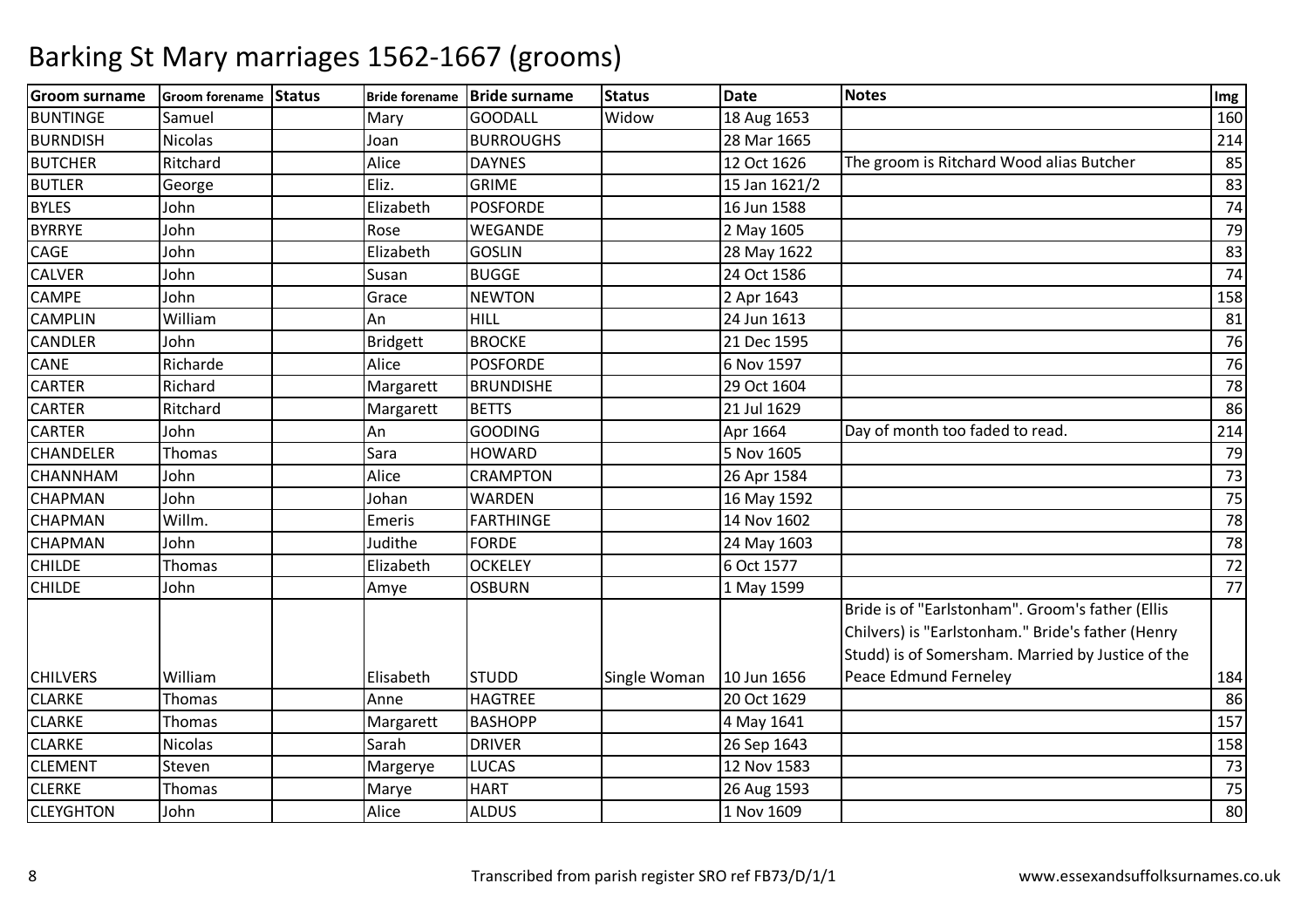| <b>Groom surname</b> | Groom forename Status |         |            | Bride forename Bride surname | <b>Status</b> | <b>Date</b>    | <b>Notes</b>                                                                                            | Img |
|----------------------|-----------------------|---------|------------|------------------------------|---------------|----------------|---------------------------------------------------------------------------------------------------------|-----|
| <b>COATES</b>        | John                  |         | Elizab.    | <b>GOODE</b>                 |               | 5 Apr 1613     |                                                                                                         | 81  |
| <b>COATES</b>        | John                  |         | Sarah      | <b>DAVID</b>                 |               | 14 Jun 1614    |                                                                                                         | 81  |
| <b>COATES</b>        | William               |         | Elizabeth  | MARSHALL                     |               | 6 Jul 1620     |                                                                                                         | 83  |
| <b>COATES</b>        | William               |         | Martha     | <b>DAMMON</b>                |               | 20 Jan 1625/6  |                                                                                                         | 85  |
| <b>COATES</b>        | Edward                |         | Sarah      | <b>TARVER</b>                |               | 22 Apr 1628    |                                                                                                         | 85  |
|                      |                       |         |            |                              |               |                | After the groom's name, it seems to say sen or jun                                                      |     |
| <b>COATES</b>        | John                  |         | Elizabethe | GREENE                       |               | 15 Sep 1639    | (senior or junior) but it's faded and unclear.                                                          | 89  |
| <b>COATES</b>        | John                  |         | Margarett  | <b>GLOOVER</b>               |               | 8 Aug 1643     |                                                                                                         | 158 |
| <b>COATES</b>        | John                  |         | Phebe      | <b>BALLS</b>                 |               | 29 Jun 1653    |                                                                                                         | 160 |
| <b>COATS</b>         | John                  |         | Mary       | <b>SMITH</b>                 |               | 13 Nov 1666    |                                                                                                         | 214 |
| <b>COBB</b>          | Willm.                |         | Anne       | <b>WHITFYLDE</b>             |               | 15 Jan 1564/5  |                                                                                                         | 70  |
| <b>COBB</b>          | John                  |         | Alice      | <b>BLAXALL</b>               |               | 27 May 1593    |                                                                                                         | 75  |
| <b>COBB</b>          | Niclus.               |         | Grace      | PILGRIME                     |               | 27 Nov 1605    |                                                                                                         | 79  |
| <b>COBBALD</b>       | John                  |         | Sarah      | <b>WOOD</b>                  |               | 6 Mar 1659/60  |                                                                                                         | 203 |
| <b>COBBE</b>         | <b>Nicolas</b>        |         | Marye      | <b>OKES</b>                  |               |                | The bride is of "Debnam". Not clear if the groom is<br>25 Feb 1619/20 also of "Debnam".                 | 83  |
|                      |                       |         |            |                              |               |                | Groom is of "Nedham". The bride's father (Thomas<br>Baldry) is of "Earlstonham". Marriage by Justice of |     |
| <b>COCK</b>          | John                  | Widower | Mary       | <b>BALDRY</b>                | Single Woman  | 17 Oct 1654    | the Peace Edmond Ferneley.                                                                              | 175 |
| <b>COCKEREL</b>      | Richard               |         | Susan      | <b>HARTE</b>                 |               | 25 Apr 1615    |                                                                                                         | 81  |
| <b>COCKERELL</b>     | Simon                 |         | Elizab.    | <b>ALDERTON</b>              |               | 24 May 1641    |                                                                                                         | 157 |
| <b>COCKERELL</b>     | Timothye              |         | Sarah      | <b>COATES</b>                |               | 3 Aug 1641     |                                                                                                         | 157 |
| <b>COCKERELL</b>     | Simon                 |         | Anne       | <b>BETTS</b>                 |               | 14 Oct 1647    |                                                                                                         | 159 |
| <b>COCKERILL</b>     | Thymothy              |         | Eliz.      | <b>FLOWER</b>                |               | 8 Nov 1666     |                                                                                                         | 214 |
| <b>COLCHESTER</b>    | Willm.                |         | Anne       | <b>BULL</b>                  |               | 22 Feb 1586/7  |                                                                                                         | 74  |
| <b>COLCHESTER</b>    | Thomas                |         | Alice      | <b>ALDUS</b>                 | Widow         | 17 Feb 1589/90 |                                                                                                         | 75  |
| <b>COLCHESTER</b>    | Robert                |         | Anne       | LEWES                        |               | 27 Sep 1590    |                                                                                                         | 75  |
| <b>COLCHESTER</b>    | Willm.                |         | Elizabeth  | PALMER                       |               | 19 Jul 1607    |                                                                                                         | 79  |
| <b>COLCHESTER</b>    | Cyprian               |         | Jane       | <b>FARTHINGE</b>             |               | 13 Nov 1608    |                                                                                                         | 80  |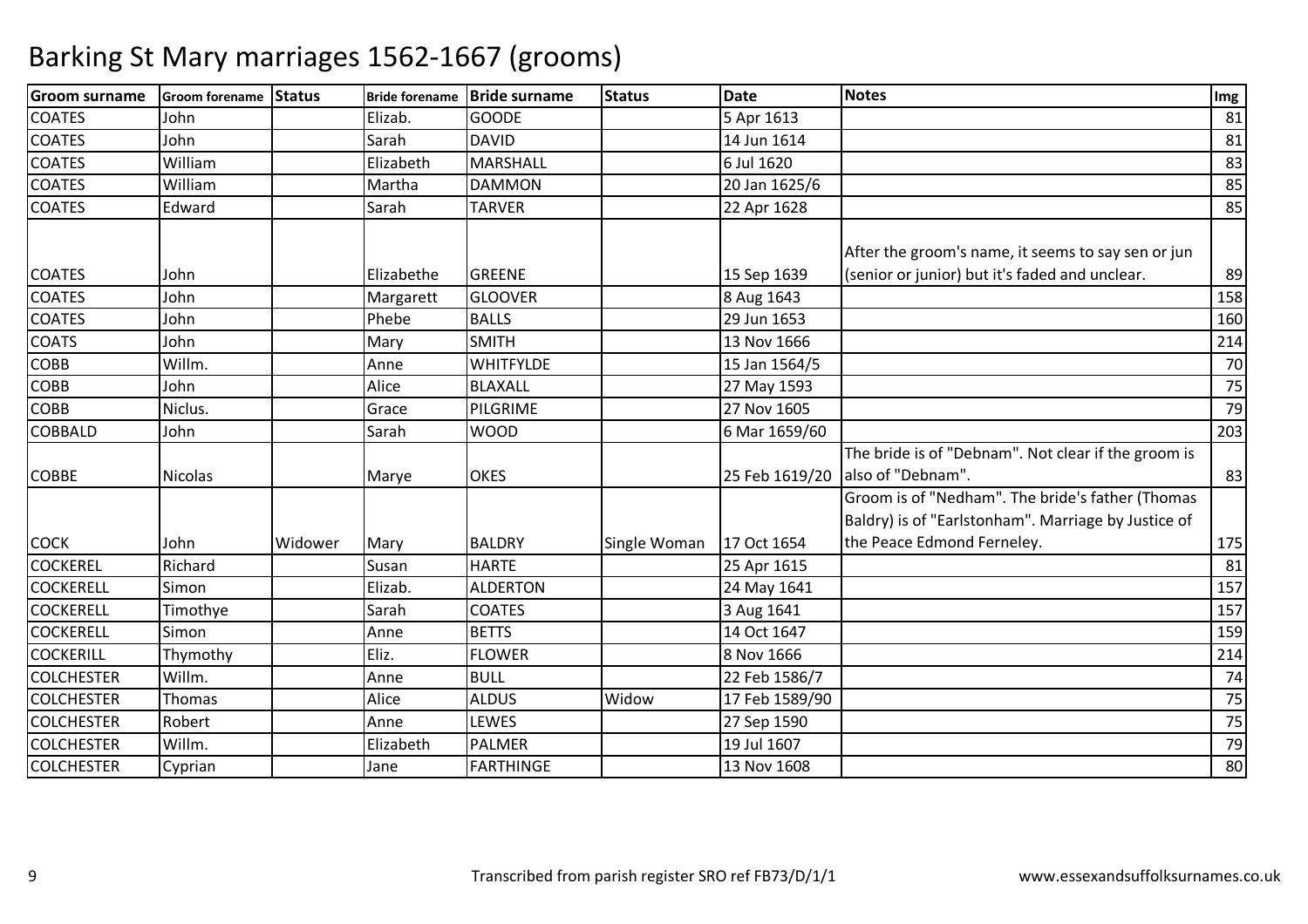| <b>Groom surname</b> | Groom forename Status |            | <b>Bride forename</b> | <b>Bride surname</b> | <b>Status</b> | <b>Date</b>   | <b>Notes</b>                                       | Img |
|----------------------|-----------------------|------------|-----------------------|----------------------|---------------|---------------|----------------------------------------------------|-----|
|                      |                       |            |                       |                      |               |               |                                                    |     |
|                      |                       |            |                       |                      |               |               | Groom of "Nedham", bride of "Stonham Aspole".      |     |
| <b>COLCHESTER</b>    | William               | Widower    | <b>Frances</b>        | <b>SALLOWES</b>      | Single Woman  | 10 Feb 1656/7 | Married by Justice of the Peace Edmund Ferneley    | 189 |
| COLEMAN              | John                  |            | Marye                 | <b>BARKER</b>        |               | 25 Sep 1597   |                                                    | 76  |
| <b>COLEMAN</b>       | Samuell               |            | Francis               | <b>WINTER</b>        |               | 14 Sep 1606   |                                                    | 79  |
| <b>COLEMAN</b>       | Thomas                |            | An                    | <b>GOODALL</b>       |               | 20 Jun 1614   |                                                    | 81  |
| <b>COLEMAN</b>       | John                  |            | Grace                 | <b>SPARROWE</b>      |               | 12 Jun 1621   |                                                    | 83  |
| COLEMAN              | Gregorye              |            | Rose                  | <b>MILES</b>         |               | 19 Nov 1623   |                                                    | 84  |
| <b>COLEMAN</b>       | Francis               |            | Marye                 | SPARROWE             |               | 21 Jan 1633/4 |                                                    | 87  |
| <b>COLEMAN</b>       | Thomas                |            | Marye                 | <b>ABLETT</b>        |               | 29 Jun 1641   |                                                    | 157 |
| <b>COLMAN</b>        | John                  |            | Anne                  | [H_][E_]ENT          |               | 30 Oct 1563   | Bride's surname blurred and difficult to read.     | 70  |
| <b>COLMAN</b>        | Abraham               |            | Emm                   | <b>DAMET</b>         |               | 29 Apr 1593   |                                                    | 75  |
| <b>COLMAN</b>        | Daniell               |            | Grace                 | <b>POOLE</b>         |               | 27 Aug 1608   |                                                    | 79  |
|                      |                       |            |                       |                      |               |               | Married by Mr Fairfax. Bride is of "Nedham." Not   |     |
| <b>COLMAN</b>        | William               | Single Man | Susan                 | <b>BEDDINGFEILD</b>  | Single Woman  | 23 Apr 1658   | clear if the groom is also of "Nedham".            | 194 |
| <b>COODD</b>         | John                  |            | Elizabeth             | <b>REVELL</b>        |               | 5 Feb 1587/8  |                                                    | 74  |
|                      |                       |            |                       |                      |               |               | Both of Barking. Married by Francis Theobald,      |     |
| <b>COOK</b>          | Henry                 | Widower    | Susan                 | <b>DURHAM</b>        | Widow         | 7 Sep 1657    | Justice of the Peace.                              | 191 |
|                      |                       |            |                       |                      |               |               | Groom is "Nedham". Bride's mother (Elizabeth Best) |     |
|                      |                       |            |                       |                      |               |               | is a widow, of "Nedham". Married by Justice of the |     |
| <b>COOK</b>          | George                | Single Man | Alice                 | <b>BEST</b>          | Single Woman  | 15 Feb 1654/5 | Peace Edmund Ferneley.                             | 176 |
| <b>COOKE</b>         | Edwarde               |            | Marye                 | LORDE                |               | 16 Sep 1589   |                                                    | 75  |
| <b>COOKE</b>         | John                  |            | Anne                  | <b>CARTER</b>        |               | 24 Aug 1590   |                                                    | 75  |
| <b>COOKE</b>         | John                  |            | Anne                  | SOUTHGATE            |               | 1 May 1604    |                                                    | 78  |
| <b>COOKE</b>         | Robert                |            | Marye                 | <b>RICHARDSON</b>    |               | 16 May 1608   |                                                    | 79  |
| <b>COOKE</b>         | Thomas                |            | Margarett             | <b>ALDERTON</b>      |               | 8 Jun 1637    |                                                    | 88  |
| <b>COOKE</b>         | Henrye                |            | Sarah                 | SOWEGATE             |               | 11 Jun 1646   |                                                    | 159 |
| <b>COOPER</b>        | Daniel                |            | Marye                 | <b>BORAM</b>         |               | 16 Aug 1641   |                                                    | 157 |
| <b>COOTES</b>        | Robert                |            | Elizabeth             | <b>TRUE</b>          |               | 5 Feb 1564/5  |                                                    | 70  |
| <b>COOTES</b>        | Thomas                |            | Chatherine            | <b>LACEY</b>         |               | 10 Aug 1579   |                                                    | 72  |
| <b>COOTES</b>        | John                  |            | Johan                 | <b>BETTS</b>         |               | 10 Sep 1581   |                                                    | 73  |
| <b>COOTES</b>        | Robert                |            | Alice                 | <b>BETS</b>          |               | 1 Dec 1581    |                                                    | 73  |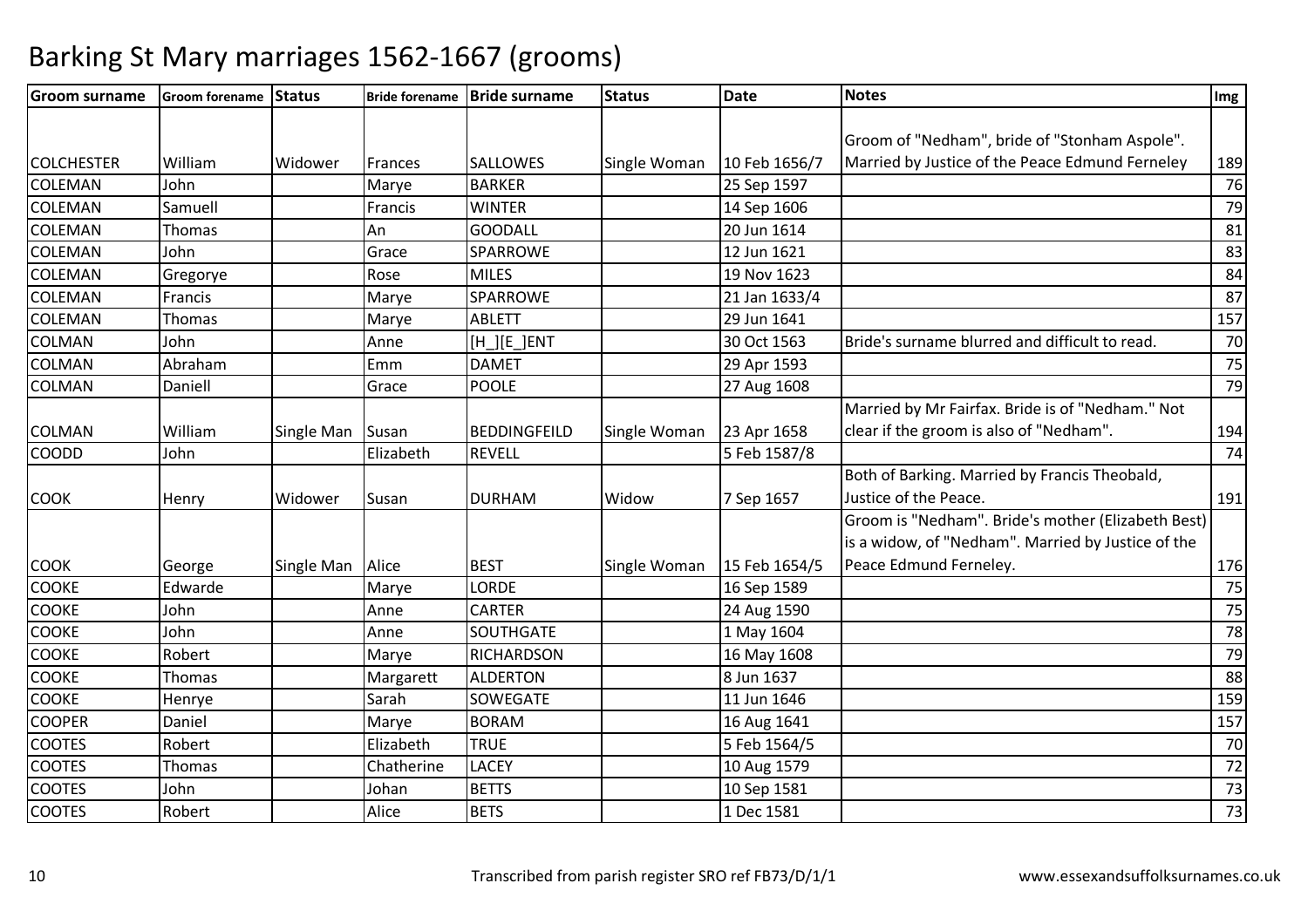| <b>Groom surname</b> | <b>Groom forename</b> | Status        | <b>Bride forename</b> | <b>Bride surname</b> | <b>Status</b> | <b>Date</b>   | <b>Notes</b>                                           | Img |
|----------------------|-----------------------|---------------|-----------------------|----------------------|---------------|---------------|--------------------------------------------------------|-----|
| <b>COOTES</b>        | George                |               | Marye                 | <b>COOTS</b>         |               | 27 Sep 1586   |                                                        | 74  |
| <b>COOTES</b>        | Willm.                |               | Elizabeth             | LAWRENCE             |               | 24 Oct 1586   |                                                        | 74  |
| <b>COOTES</b>        | Thomas                |               | Dorithe               | <b>CORNISHE</b>      |               | 23 Nov 1595   |                                                        | 76  |
| <b>COOTES</b>        | John                  |               | Johan                 | <b>TAME</b>          |               | 8 Jul 1600    |                                                        | 77  |
| <b>COOTES</b>        | Robert                |               | Susan                 | <b>LUCAS</b>         |               | 15 Sep 1626   |                                                        | 85  |
| <b>COPIN</b>         | George                |               | Cecely                | <b>BOORME</b>        |               | 12 Apr 1586   |                                                        | 74  |
| <b>COPPINFORD</b>    | Jo.                   |               | Eliz.                 | <b>BORAM</b>         |               | 15 Nov 1666   |                                                        | 214 |
| <b>COSSIE</b>        | Robert                |               | Rebeccha              | <b>BETTES</b>        |               | 9 Apr 1604    |                                                        | 78  |
|                      |                       |               |                       |                      |               |               | Married by Mr Candler at Coddenham. Day of             |     |
|                      |                       |               |                       |                      |               |               | month not in entry, but married on the same day as     |     |
| <b>COTTON</b>        | Stephen               |               | <b>Frances</b>        | <b>COLCHESTER</b>    |               | Aug 1659      | John Ship and Rebecca Rewse.                           | 203 |
| <b>COULCHESTER</b>   | Willm.                |               | Faith                 | <b>GOFFE</b>         |               | 19 Oct 1567   |                                                        | 70  |
|                      |                       |               |                       |                      |               |               | Groom's surname abbreviated to "Coup.". Bride's        |     |
| <b>COUPER</b>        | Edmunde               |               | Margerye              |                      |               | 13 May 1576   | surname not in register.                               | 72  |
| <b>COUPER</b>        | Edmunde               |               | Marye                 | <b>JANINGES</b>      |               | 1 Oct 1587    | Groom's surname abbreviated to "Coup."                 | 74  |
| <b>COURTOPP</b>      | Frauncis              |               | Mirabell              | <b>GOSLIN</b>        |               | 17 Jun 1624   |                                                        | 84  |
| <b>COWLCHESTER</b>   | William               |               | Thomasin              | <b>LUCAS</b>         |               | 11 Feb 1635/6 | The groom is William Colchester the younger.           | 88  |
|                      |                       |               |                       |                      |               |               |                                                        |     |
|                      |                       |               |                       |                      |               |               | Groom of "Baileham", bride of "Nedham". Married        |     |
| <b>COXALL</b>        | Henry                 | Widower       | Mary                  | <b>ALDERTON</b>      | Widow         | 23 Oct 1655   | by Francis Theobald, Justice of the Peace.             | 182 |
|                      |                       |               |                       |                      |               |               | Groom of Somersham, bride of "Nedham". Married         |     |
| <b>COXALL</b>        | Samuel                | Single Man    | Abry                  | <b>BRINKLEY</b>      | Single Woman  | 13 Sep 1658   | by Mr Fairfax.                                         | 199 |
| <b>COXEDGE</b>       | Robert                |               | Susan                 | RANDALL              |               | 19 Jun 1623   |                                                        | 84  |
| <b>CRAMPTON</b>      | Willm.                |               | Alice                 | <b>TURNER</b>        |               | 19 Sep 1568   |                                                        | 71  |
| <b>CRASKE</b>        | Thomas                |               | Margaret              | <b>FORDE</b>         | Widow         | 30 Nov 1569   |                                                        | 71  |
|                      |                       |               |                       |                      |               |               |                                                        |     |
|                      |                       |               |                       |                      |               |               | Both of Bricett. Groom's father (Samuel Crisp) is of   |     |
|                      |                       |               |                       |                      |               |               | Chelsworth, deceased. Bride's father (John Dixon) is   |     |
|                      |                       |               |                       |                      |               |               | of "Monkeseely". Consent of marriage published 12,     |     |
|                      |                       |               |                       |                      |               |               | 19, 26 Nov in Needham Market, but no marriage          |     |
| <b>CRISP</b>         | Robt.                 | Single Man An |                       | <b>DIXON</b>         | Single Woman  |               | 1656 date in register. Unclear if marriage took place. | 189 |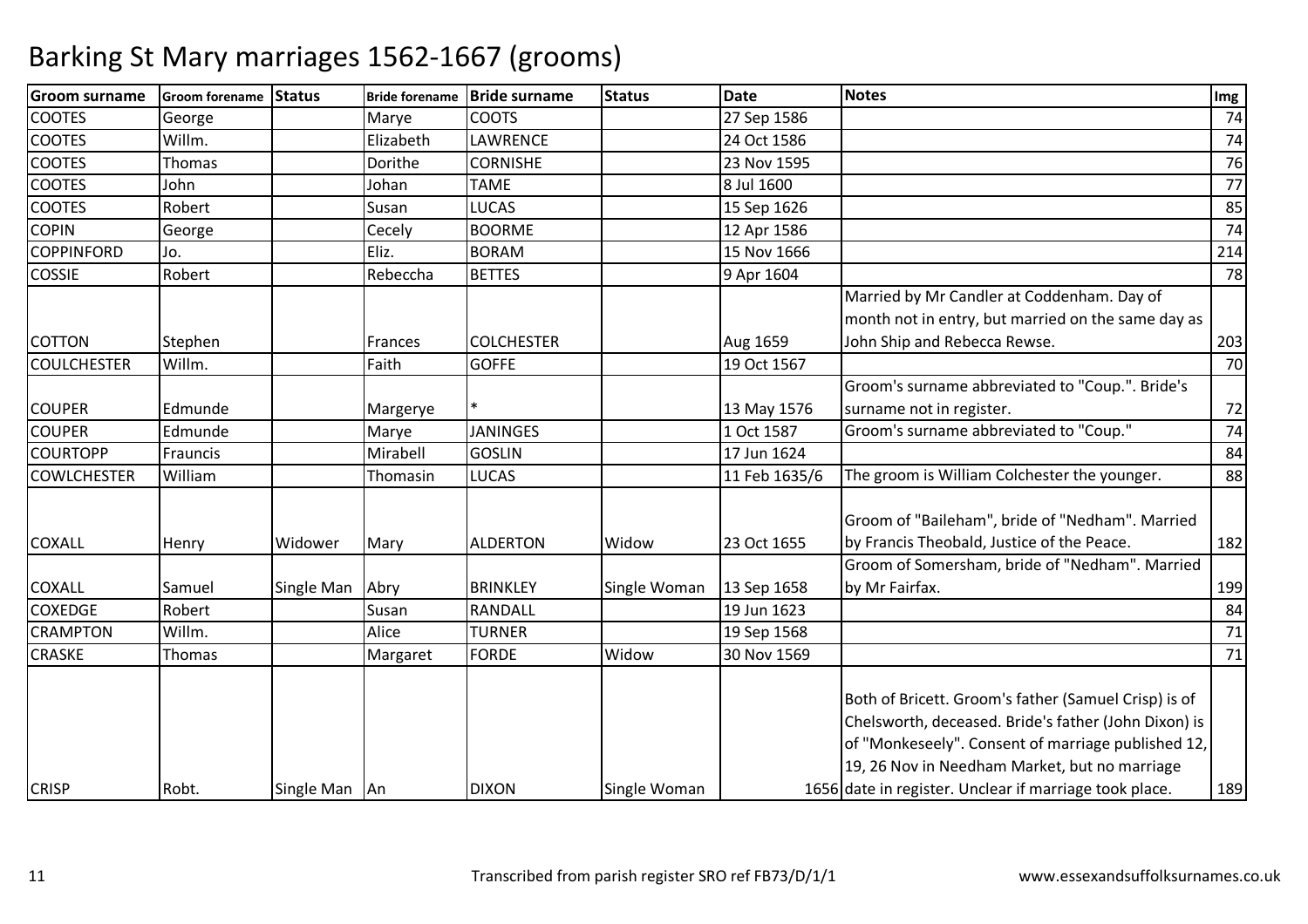| <b>Groom surname</b> | <b>Groom forename</b> | <b>Status</b>        |                | Bride forename Bride surname | <b>Status</b> | <b>Date</b>   | <b>Notes</b>                                          | Img             |
|----------------------|-----------------------|----------------------|----------------|------------------------------|---------------|---------------|-------------------------------------------------------|-----------------|
|                      |                       |                      |                |                              |               |               |                                                       |                 |
|                      |                       |                      |                |                              |               |               | Groom of Barking, bride of Battisford. Consent of     |                 |
|                      |                       |                      |                |                              |               |               | marriage published 27 Sep, 4, 11 Oct. Marriage date   |                 |
| <b>CROOKS</b>        | William               | Single Man           | Elizabeth      | <b>SAGE</b>                  | Single Woman  |               | 1657 not in register. Unclear if marriage took place. | 191             |
| <b>CROSSE</b>        | Henrye                |                      | Jone           | <b>CUTBEART</b>              |               | 25 Nov 1613   |                                                       | 81              |
| <b>CULLINGTON</b>    | Robert                |                      | Sara           | <b>BUGGE</b>                 |               | 24 Oct 1597   |                                                       | 76              |
|                      |                       |                      |                |                              |               |               |                                                       |                 |
|                      |                       |                      |                |                              |               |               | Both of Combs. They were married by Edmund            |                 |
|                      |                       |                      |                |                              |               |               | Ferneley, Justice of the Peace, but date of marriage  |                 |
|                      |                       |                      |                |                              |               |               | not given. Consent of marriage published in           |                 |
| <b>CUNNINGHAM</b>    | Abraham               | Single Man           | An             | <b>BROWN</b>                 | Single Woman  |               | 1656 Needham Market on 3, 10, 17 Sep.                 | 185             |
| <b>CURTIS</b>        | Nathaniel             |                      | Elizab.        | <b>BUGG</b>                  |               | 28 May 1635   |                                                       | 88              |
| <b>CUTTING</b>       | John                  |                      | <b>Bridget</b> | <b>HUNT</b>                  |               | 12 Feb 1666/7 |                                                       | 214             |
| DA[NV]ID             | John                  |                      | Constance      | <b>BICKENER</b>              |               | 13 May 1600   |                                                       | 77              |
|                      |                       |                      |                |                              |               |               | Middle letter of groom's surname unclear. Could be    |                 |
| DA[VN]ED             | Francis               |                      | Margerye       | <b>FARTHINGE</b>             |               | 6 Jan 1590/1  | Daved or Daned.                                       | 75              |
| DA[VN]ID             | Samuel                |                      | Margaret       | THOROWGOOD                   |               | 15 Oct 1605   |                                                       | 79              |
|                      |                       |                      |                |                              |               |               | The groom's father (John Daines, butcher) is of       |                 |
|                      |                       |                      |                |                              |               |               | "Nedham market" and is deceased. The bride's          |                 |
|                      |                       |                      |                |                              |               |               | father (Simon Colchester) is of Barking. Consent of   |                 |
|                      |                       |                      |                |                              |               |               | marriage published in Barking church 15th, 22nd       |                 |
|                      |                       |                      |                |                              |               |               | and 29th Oct. No marriage date, so unclear if the     |                 |
| <b>DAINES</b>        | Robert                | Single Man           | Sarah          | <b>COLCHESTER</b>            |               |               | 1654 marriage took place.                             | 176             |
|                      |                       |                      |                |                              |               |               | Both of Stowmarket. Married by Francis Theobald,      |                 |
| <b>DALE</b>          | Ralph                 | Single Man           | Sarah          | <b>SHIMMONS</b>              | Widow         | 1 Aug 1657    | Justice of the Peace.                                 | 192             |
| <b>DAMET</b>         | Willm.                |                      | Elizabeth      | <b>COLCHESTER</b>            |               | 6 Aug 1574    |                                                       | 71              |
| <b>DAMET</b>         | James                 |                      | Elizabeth      | PE[G]                        |               | 17 Sep 1581   |                                                       | $\overline{73}$ |
| <b>DAMET</b>         | Thomas                |                      | Johan          | <b>DENINGTON</b>             |               | 8 Jul 1588    |                                                       | 74              |
|                      |                       |                      |                |                              |               |               | Groom of Stowmarket, bride of Little Bricet. Bride's  |                 |
|                      |                       |                      |                |                              |               |               | father (forename not in register) was a clerk,        |                 |
|                      |                       |                      |                |                              |               |               | deceased. Married by Mr Blomefeild of Bildston,       |                 |
| <b>DARKIN</b>        | Peregrine             | Single Man Elizabeth |                | <b>NORTON</b>                | Single Woman  | 27 Feb 1656/7 | Justice of the Peace.                                 | 189             |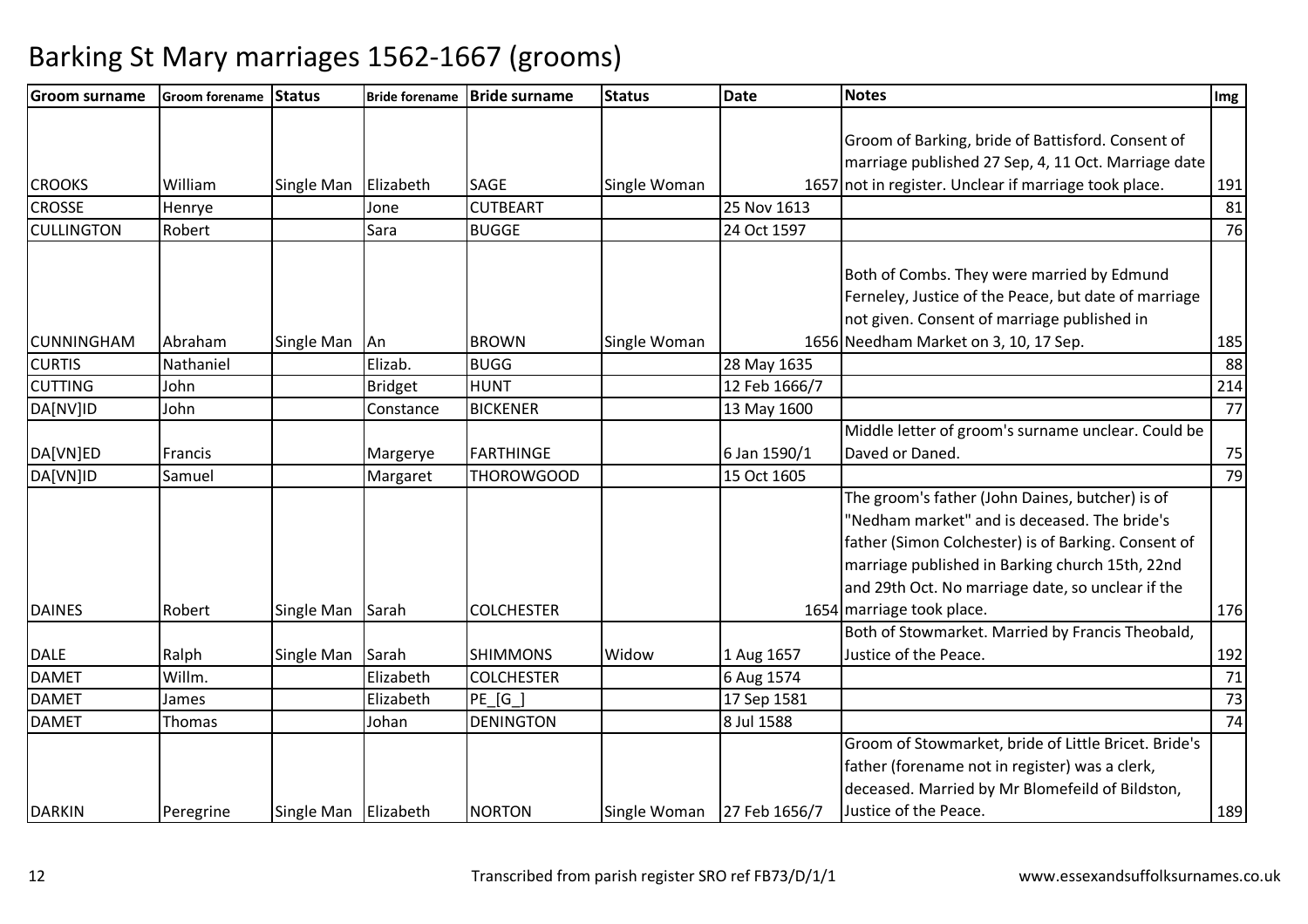| <b>Groom surname</b> | <b>Groom forename</b> | Status     | <b>Bride forename</b> | <b>Bride surname</b> | <b>Status</b> | <b>Date</b>   | <b>Notes</b>                                       | Img |
|----------------------|-----------------------|------------|-----------------------|----------------------|---------------|---------------|----------------------------------------------------|-----|
| <b>DAVID</b>         | John                  |            | Priscilla             | <b>SHELL</b>         |               | 25 Oct 1638   |                                                    | 88  |
|                      |                       |            |                       |                      |               |               | Both of Somersham. Married by Justice of the Peace |     |
| <b>DAY</b>           | John                  | Widower    | Mary                  | <b>BULLARD</b>       | Single Woman  | 29 Jun 1655   | <b>Edmund Ferneley</b>                             | 179 |
| <b>DAYNES</b>        | Robert                |            | Goodleafe             | <b>BOSTON</b>        |               | 24 Oct 1598   |                                                    | 76  |
| <b>DAYNES</b>        | Robert                |            | Sarah                 | <b>TURNER</b>        |               | 15 Dec 1625   |                                                    | 84  |
| <b>DEANE</b>         | Willm.                |            | Rachell               | <b>BUGGE</b>         |               | 20 Sep 1602   |                                                    | 77  |
| <b>DENNY</b>         | Robt.                 | Single Man | Rose                  | <b>PARKER</b>        | Widow         | 24 Aug 1658   | Groom of Stowmarket, bride of Ipswich.             | 199 |
| <b>DENT</b>          | John                  |            | Marye                 | <b>ROE</b>           |               | 20 Jun 1633   |                                                    | 87  |
|                      |                       |            |                       |                      |               |               | Groom is of Darmsden. Married by Edmund Fernly     |     |
| <b>DICKENSON</b>     | Thomas                |            | Sarah                 | <b>SMEE</b>          | Single Woman  | 3 Jan 1653/4  | esq Justice of the Peace                           | 171 |
| <b>DICKINSON</b>     | <b>Thomas</b>         |            | Francis               | <b>DAVID</b>         |               | 24 Jul 1631   |                                                    | 86  |
| <b>DICKONSON</b>     | Willm.                |            | Marye                 | WARDEN               |               | 4 Feb 1588/9  |                                                    | 75  |
| <b>DOGGED</b>        | Thomas                |            | Mary                  | <b>COOKE</b>         |               | 23 Oct 1660   |                                                    | 203 |
| <b>DORR</b>          | Josephe               |            | Elizabeth             | <b>DAMET</b>         | Widow         | 20 Oct 1595   |                                                    | 76  |
|                      |                       |            |                       |                      |               |               | Groom of East Bergholt, bride of Barking. Married  |     |
| <b>DOVE</b>          | Thomas                | Widower    | Frances               | <b>BOUGHTON</b>      | Widow         | 13 Sep 1658   | by Mr Fairfax.                                     | 199 |
| <b>DOWLIN</b>        | William               |            | Sarah                 | <b>STEEPHENS</b>     |               | 15 Sep 1627   |                                                    | 85  |
| <b>DOWLING</b>       | William               | Widower    | Mary                  | <b>COOPER</b>        | Widow         | 1 Nov 1655    | Both of Barking. Married by Mr Fairfax.            | 183 |
| <b>DRIVER</b>        | Roger                 |            | Jane                  | <b>HORRALDE</b>      |               | 14 Oct 1600   | The groom is Roger Warde alias Driver.             | 77  |
| <b>DUBLE</b>         | Richard               |            | Alice                 | <b>ROWLANDE</b>      |               | 16 Nov 1600   |                                                    | 77  |
| <b>DUNAGE</b>        | William               |            | An                    | CARLOE               |               | 1 Dec 1665    |                                                    | 214 |
| <b>DUNNEDGE</b>      | William               |            | Susan                 | <b>GODARD</b>        |               | 23 Sep 1634   |                                                    | 87  |
| <b>DUNNIDGE</b>      | William               |            | Sarah                 | <b>HAVIL</b>         |               | 12 Sep 1622   |                                                    | 83  |
| <b>DUNSH</b>         | William               |            | An                    | ANDERKIN             |               | 21 Sep 1614   |                                                    | 81  |
|                      |                       |            |                       |                      |               |               | Both of Barking. Married by Francis Theobald,      |     |
| <b>DUNWICH</b>       | William               | Widower    | Mary                  | <b>ELLIS</b>         | Single Woman  | 18 May 1657   | Justice of the Peace.                              | 192 |
|                      |                       |            |                       |                      |               |               | Groom of Coddenham, bride of "Nedham". Married     |     |
| <b>DUNWICH</b>       | Willm.                | Single Man | Susan                 | <b>REEVE</b>         | Single Woman  | 23 Feb 1657/8 | by Mr Norton minister at Badly.                    | 194 |
| <b>DYXE</b>          | Richard               |            | Alice                 | LYVELL               |               | 3 Jan 1580/1  |                                                    | 72  |
| <b>DYXE</b>          | Willm.                |            | Alice                 | <b>STILES</b>        |               | 25 Apr 1603   |                                                    | 78  |
| <b>DYXE</b>          | Thomas                |            | Elizabeth             | <b>SUTHEWELL</b>     |               | 25 Jun 1609   |                                                    | 80  |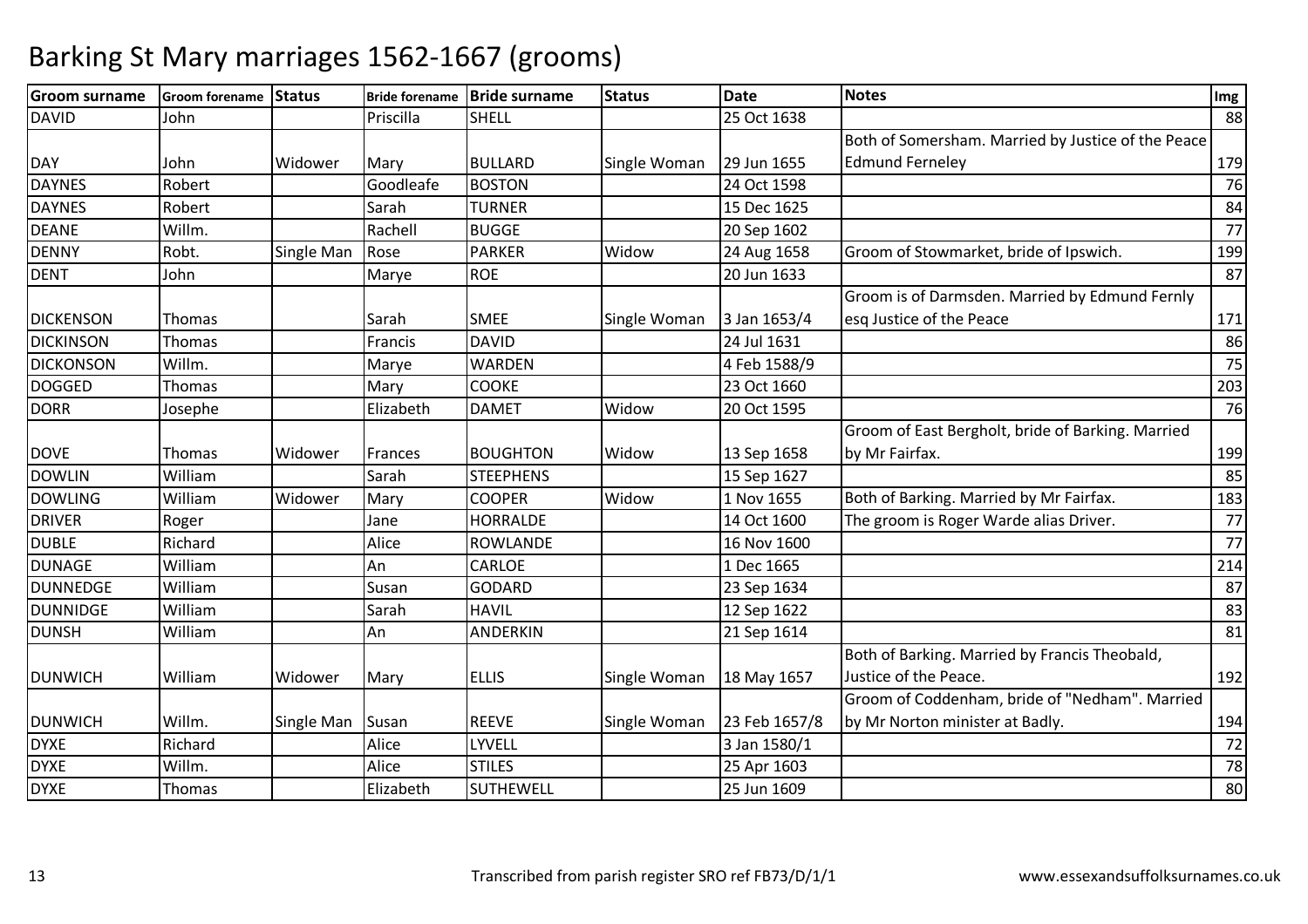#### **Groom surname Groom forename Status Bride forename Bride surname Status Date Notes Img** EAST Nathaniel Widower Susan ROE Single Woman 11 Apr 1655 22 Feb 1657/8 Groom is of Sudbury. Married by Justice of the Peace Edmund Ferneleyy 178 194 EAST Thomas Widower Judith BRAME Widoww 22 Feb 1657/8 Both of "Nedham". 194 EAST Samuel Mary BISHOP P 1658 Married by Mr Fairfax, minister of Barking. Consentof marriage published 26 Sep, 3, 10 Oct, but 1658 marriage date not in entry. . 199 214 EASTT Thomas Sara PERSON N 214 EAST **Thomas**  Margery ELLIS 31 Mar 1653<u>3</u> 160 EASTROPP Thomas Frauncis COB 2 Feb 1627/8 2 Feb 1627/8 85 EDDINGTONN John Awdrye BEESTONE 24 Jun 1628 20 Jun 1628 85 EDGARR John Alice ROOSE 26 Sep 1596 2000 100 100 176 EDGAR Richard Single Man Susan MILLS Single Woman 17 Oct 165410 Oct 1582 Groom is of "Burge". Married of Justice of the Peace Edmund Ferneley. Groom's father (Edmond Edgar) is of Combs, bride's father (Thomas Mills) is of Westthorp. 17573 EDINGTONN John Alice SEMAN 10 Oct 1582 73 ELLIS JohnEllen GULSON<br>Margarett CLARKE N 13 Feb 1619/20 33 ELLIS William Margarett CLARKE 12 May 1624 <sup>84</sup> ELLIS Ritchard Margarett MILES 17 Nov 1625 <sup>84</sup> ELLISS Robert Marye Marye STEEPHENS | 1 Dec 1632 The groom is Robert Ellis the elder. 27 ELLIS EdwardMarye WIGGEN<br>Susan PUNCHYARD N 25 Sep 1638 88 ELLIS Henrye Susan PUNCHYARD 12 May 1643 <sup>158</sup> ELLIS John Single Man Sara WARD 6 Jul 1654Groom's father is William Ellis, a weaver. Bride's father is John Ward. Both parties' fathers are of Needham [Market]. Married by Edmund Fernly esq Justice of the Peacee 174 ELLIS William Widower Susan LEVILL Widow 19 Sep 1654Both of Barking. The groom is William Ellis the elder. 175ELLIS John Single Man Elisabeth KEDGELL Single Woman 13 Sep 1655 19 Jul 1586 Both of Barking. Bride's father (Robert Kedgell) is deceased. Married by Justice of the Peace Edmund Ferneleyy 181 74 ELONN Francis Anne MOSSE 19 Jul 1586 74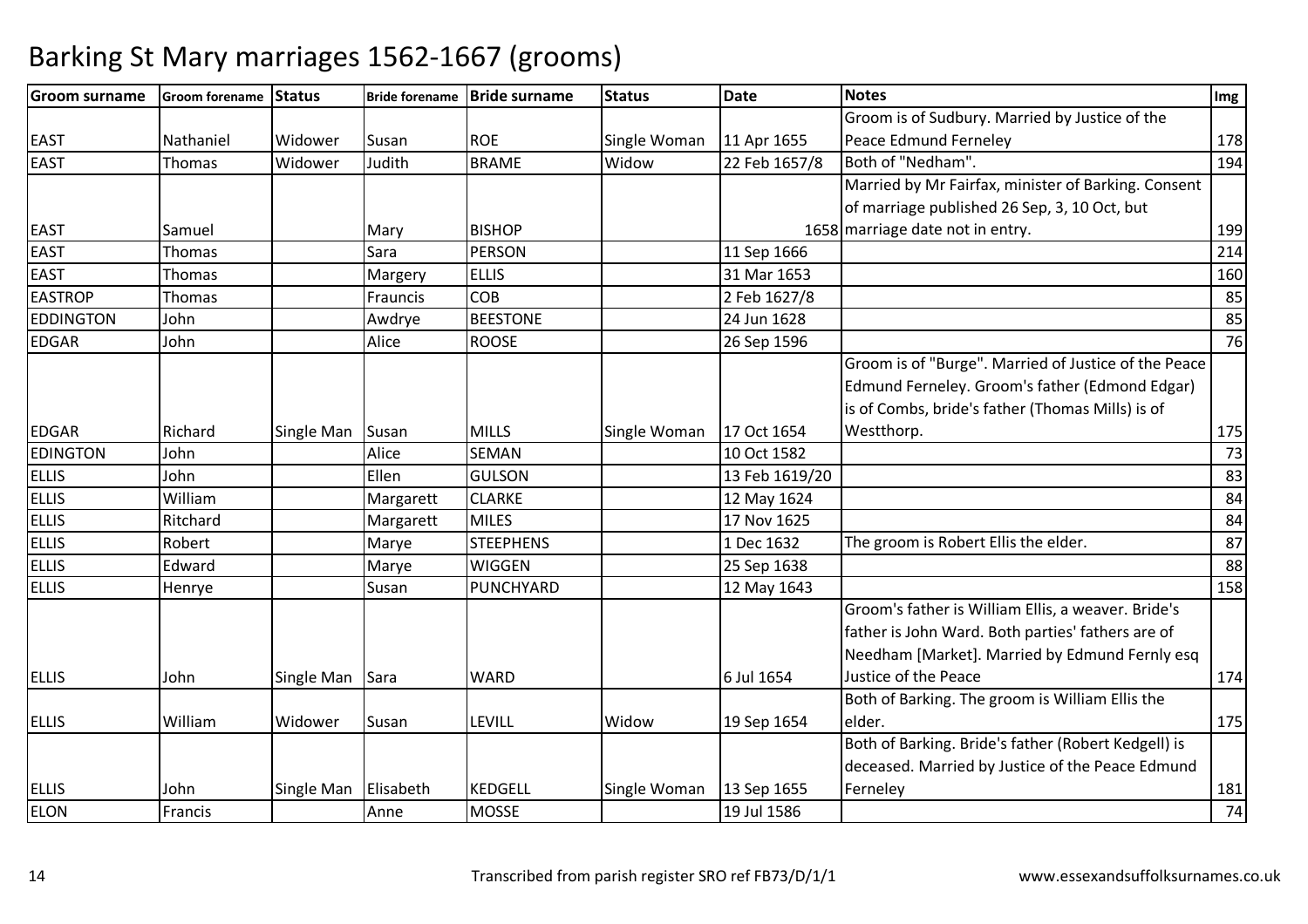| <b>Groom surname</b> | Groom forename Status |            |           | Bride forename Bride surname | <b>Status</b> | <b>Date</b>    | <b>Notes</b>                                                                                                                                                                                                                                                                                                                | Img |
|----------------------|-----------------------|------------|-----------|------------------------------|---------------|----------------|-----------------------------------------------------------------------------------------------------------------------------------------------------------------------------------------------------------------------------------------------------------------------------------------------------------------------------|-----|
|                      |                       |            |           |                              |               |                |                                                                                                                                                                                                                                                                                                                             |     |
|                      |                       |            |           |                              |               |                | Both of Bramford. With the consent of the bride's<br>father (John Garrad). Consent of marriage published<br>in Needham Market on market days 27th June, 4th,<br>11th July. "Objected by Benjamin Catlin upon the<br>last market day upon pretence that the said John<br>Elsden was apprentice to the said Benjamin Catlin." |     |
| <b>ELSDEN</b>        | John                  | Single Man | Catherine | <b>GARRAD</b>                | Single Woman  |                | 1655 Marriage presumably didn't take place.                                                                                                                                                                                                                                                                                 | 179 |
| <b>ENGLAND</b>       | Edm.                  |            | Agnes     | WEGANE                       |               | 13 Jan 1599/00 |                                                                                                                                                                                                                                                                                                                             | 77  |
| <b>ENGLISHE</b>      | John                  |            | Margaret  | <b>ROWLAND</b>               |               | 22 May 1595    |                                                                                                                                                                                                                                                                                                                             | 76  |
| <b>ESTICK</b>        | Joseph                |            | Eliz.     | <b>NORMAN</b>                |               | 11 Dec 1666    |                                                                                                                                                                                                                                                                                                                             | 214 |
| <b>EVERETT</b>       | Henrye                |            | Elizab.   | <b>WATSONN</b>               |               | 30 Jul 1639    |                                                                                                                                                                                                                                                                                                                             | 89  |
| <b>FAIRWEATHER</b>   | John                  |            | An        | <b>HAGGAR</b>                |               | 1656/7         | Groom's father is Isaac Fairweather. Bride's father<br>(Thomas Haggar) is of Battisford. Consent of<br>marriage published in Needham Market 25 Feb, 4,<br>11 March 1656/7 but no marriage date in register.<br>Not clear if marriage took place.                                                                            | 189 |
| FARDING              | Thomas                | Single Man | Mary      | <b>JUBY</b>                  | Single Woman  | 21 Sep 1654    | Both of Barking. Married by Justice of the Peace<br><b>Edmund Ferneley</b>                                                                                                                                                                                                                                                  | 175 |
| <b>FARTHING</b>      | Edmond                |            | Anne      | <b>COOKE</b>                 |               |                | Date not in register. Entered between marriages in<br>1659 April and August 1659.                                                                                                                                                                                                                                           | 203 |
| <b>FARTHING</b>      | William               |            | Elizabeth | <b>HARROLD</b>               |               | 11 Oct 1660    |                                                                                                                                                                                                                                                                                                                             | 203 |
| <b>FARTHING</b>      | John                  |            | Elizabeth | <b>WATSON</b>                |               | 17 Jun 1646    |                                                                                                                                                                                                                                                                                                                             | 159 |
| <b>FARTHINGE</b>     | Edmunde               |            | Johan     | <b>DAYNES</b>                |               | 20 Oct 1577    |                                                                                                                                                                                                                                                                                                                             | 72  |
| FARTHINGE            | Edmunde               |            | Susan     | <b>COOTES</b>                |               | 29 Jan 1603/4  |                                                                                                                                                                                                                                                                                                                             | 78  |
| FARTHINGE            | John                  |            | Grace     | <b>RICE</b>                  |               | 24 Jul 1638    |                                                                                                                                                                                                                                                                                                                             | 88  |
| FARTHINGE            | Edmund                |            | Alice     | <b>UPSON</b>                 |               | 18 Sep 1639    |                                                                                                                                                                                                                                                                                                                             | 89  |
| <b>FARTHINGE</b>     | John                  |            | Susan     | <b>FRUAR</b>                 |               | 26 Jul 1652    |                                                                                                                                                                                                                                                                                                                             | 159 |
| <b>FEILDE</b>        | William               |            | An        | <b>REVEL</b>                 |               | 11 May 1613    |                                                                                                                                                                                                                                                                                                                             | 81  |
| <b>FICAS</b>         | Robert                |            | Roose     | <b>KEMPSTER</b>              |               | 6 Aug 1592     |                                                                                                                                                                                                                                                                                                                             | 75  |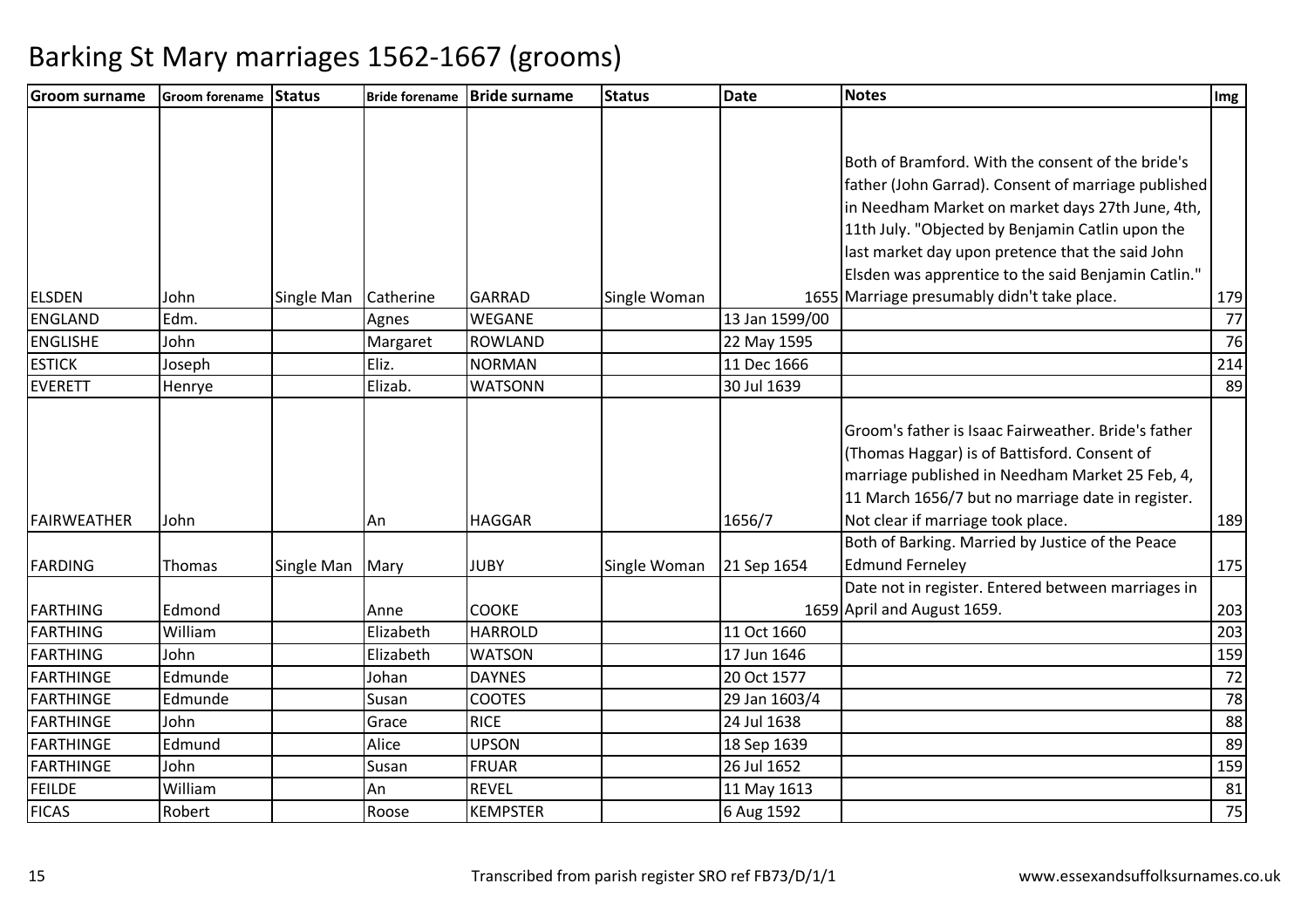| <b>Groom surname</b> | Groom forename Status |            |           | Bride forename Bride surname | <b>Status</b> | <b>Date</b>   | <b>Notes</b>                                         | Img             |
|----------------------|-----------------------|------------|-----------|------------------------------|---------------|---------------|------------------------------------------------------|-----------------|
| <b>FISHER</b>        | John                  |            | Agnes     | <b>JOWER</b>                 |               | 15 Oct 1564   |                                                      | 70              |
| <b>FISHER</b>        | Willm.                |            | Alice     | LAWRENCE                     |               | 24 May 1568   |                                                      | 71              |
|                      |                       |            |           |                              |               |               | Groom is of Barking, bride is of Onehouse. Bride's   |                 |
|                      |                       |            |           |                              |               |               | mother (Sarah Badcock) is a widow of Onehouse.       |                 |
|                      |                       |            |           |                              |               |               | Couple married by Edmund Ferneley, Justice of the    |                 |
| <b>FITSH</b>         | Zechariah             | Single Man | Mary      | <b>BADCOCK</b>               | Single Woman  | 28 Oct 1656   | Peace.                                               | 187             |
| <b>FITT</b>          | John                  |            | Elizabeth | <b>RICE</b>                  |               | 12 Jun 1632   |                                                      | 87              |
| <b>FLOWER</b>        | John                  |            | Phoebe    | <b>UPSON</b>                 |               | 26 Jun 1638   |                                                      | 88              |
| FOELI[XP]            | Willm.                |            | Margaret  | <b>WOODYE</b>                |               | 11 Oct 1568   | Last letter of surname unclear. Foelix or Foelip?    | 71              |
|                      |                       |            |           |                              |               |               | Groom is of "Earle Soham", bride is of               |                 |
|                      |                       |            |           |                              |               |               | "Debbenham". Bride's mother (An Vanyard) also of     |                 |
|                      |                       |            |           |                              |               |               | Debbenham. Married by William Blomfeild, Justice     |                 |
| FOLKERD              | William               | Widower    | Susan     | <b>VANYARD</b>               |               | 15 Nov 1656   | of the Peace.                                        | 187             |
| <b>FORDE</b>         | Thomas                |            | Anne      | LEVILL                       |               | 6 Sep 1571    |                                                      | 71              |
| <b>FORDE</b>         | Thomas                |            | Judith    | <b>SMITH</b>                 |               | 25 Mar 1600   |                                                      | $\overline{77}$ |
| <b>FORDE</b>         | John                  |            | Elizabeth | <b>GAME</b>                  |               | 4 May 1600    |                                                      | 77              |
| <b>FOSTER</b>        | Lawrence              |            | Elizabeth | LANDYE                       |               | 20 Oct 1573   |                                                      | 71              |
| <b>FOX</b>           | Ritchard              |            | Marye     | <b>LUCAS</b>                 |               | 11 May 1626   |                                                      | 85              |
| <b>FOXE</b>          | Edmunde               |            | Johan     | <b>KIRKE</b>                 |               | 1 Oct 1592    |                                                      | 75              |
| <b>FRANSAM</b>       | Thomas                |            | Grace     | <b>DAWSON</b>                |               | 9 Feb 1611/2  |                                                      | 80              |
| <b>FRAUNCIS</b>      | Thomas                |            | Sarah     | <b>POSFORDE</b>              |               | 10 Nov 1618   |                                                      | 82              |
|                      |                       |            |           |                              |               |               | Both of Barking. Bride's mother (Grace Newton) is a  |                 |
|                      |                       |            |           |                              |               |               | widow, also of Barking. Married by Justice of the    |                 |
| <b>FREEMAN</b>       | John                  | Single Man | Sarah     | <b>NEWTON</b>                | Single Woman  | 28 Feb 1655/6 | Peace Edmund Ferneley                                | 183             |
|                      |                       |            |           |                              |               |               | Both of Barking. Married by Justice of the Peace     |                 |
| FRENCH               | Isaac                 | Widower    | Jane      | <b>KEMBOLL</b>               | Widow         | 3 May 1657    | <b>Edmund Ferneley</b>                               | 189             |
| <b>FRENCHE</b>       | Ambrose               |            | Johan     | CANDELER                     |               | 19 Jun 1579   |                                                      | 72              |
| <b>FRENCHE</b>       | Isaac                 |            | Martha    | <b>NOBBES</b>                |               | 13 Oct 1605   |                                                      | 79              |
|                      |                       |            |           |                              |               |               | Entry squashed in, and the bride's surname is faded  |                 |
| <b>FRENTCH</b>       | <b>Isaack</b>         |            | Sara      | $[P_]YE[R_]$                 |               | 20 Nov 1638   | and hard to read. Could be Pye or Dyer, but unclear. | 88              |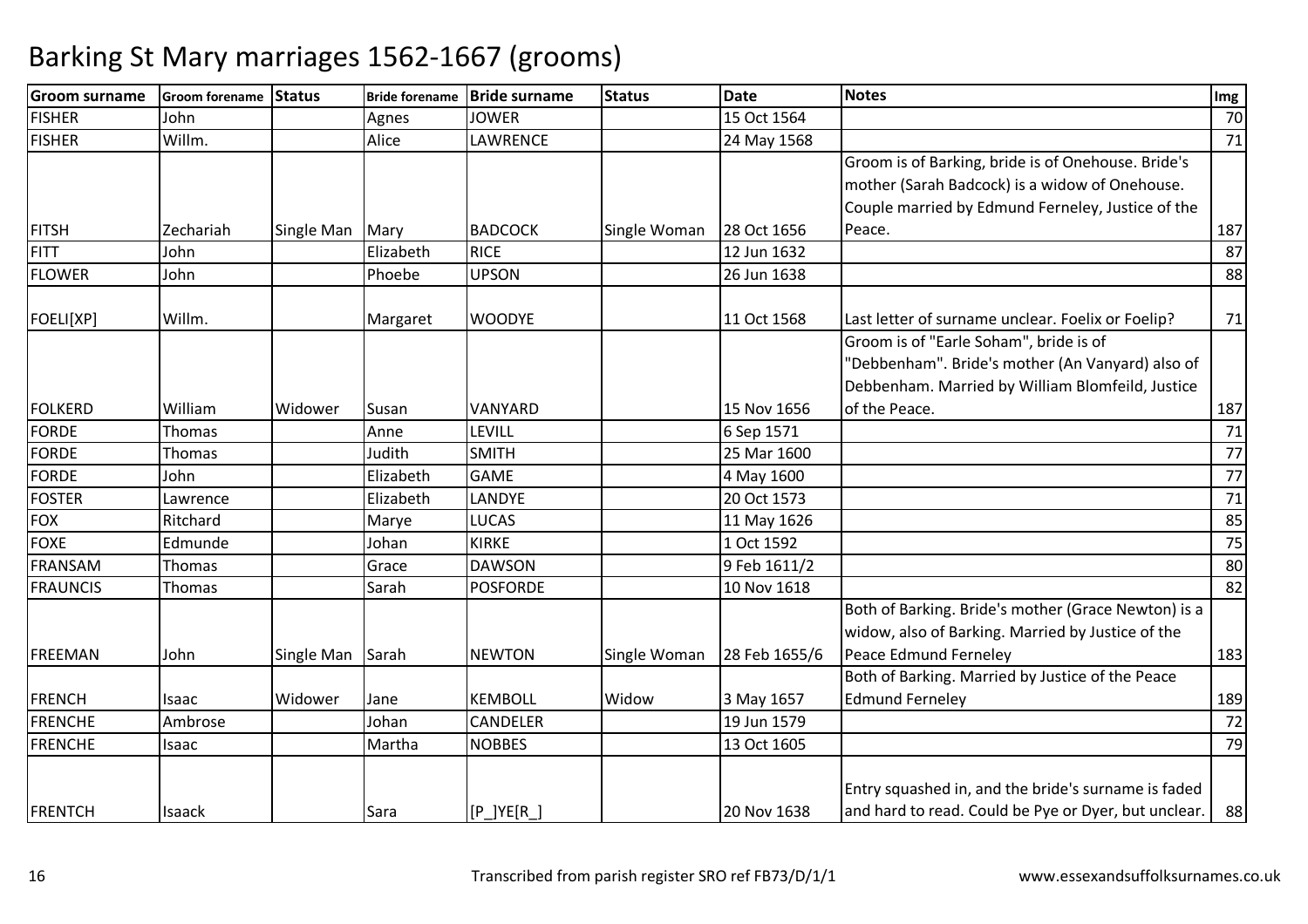| <b>Groom surname</b> | <b>Groom forename</b> | <b>Status</b> |                | Bride forename   Bride surname | <b>Status</b> | <b>Date</b>   | <b>Notes</b>                                          | Img |
|----------------------|-----------------------|---------------|----------------|--------------------------------|---------------|---------------|-------------------------------------------------------|-----|
|                      |                       |               |                |                                |               |               | Groom is of Barking. Groom's father (Richard          |     |
|                      |                       |               |                |                                |               |               | Frewar) is deceased. Bride's father (Nicholas Pizzie) |     |
|                      |                       |               |                |                                |               |               | is of Little Finborough. Married by Justice of the    |     |
| FREWAR               | Edmond                |               | Elisabeth      | PIZZIE                         |               | 10 Oct 1655   | Peace Edmund Ferneley                                 | 182 |
|                      |                       |               |                |                                |               |               |                                                       |     |
|                      |                       |               |                |                                |               |               | Groom is of "Creting", bride is of "Nedham".          |     |
| <b>FREWAR</b>        | Edmond                | Single Man    | Frances        | <b>BETTS</b>                   | Single Woman  | 16 Sep 1656   | Married by Francis Theobald, Justice of the Peace.    | 185 |
| <b>FREWER</b>        | John                  |               | Ann            | <b>CUTTING</b>                 |               | 18 Sep 1666   |                                                       | 214 |
| <b>FRISBYE</b>       | Robert                |               | Margerye       | WHAT[T_]A[S_]T                 |               | 21 Dec 1619   |                                                       | 83  |
| <b>FRUAR</b>         | Edmunde               |               | Elizabeth      | <b>BOSTON</b>                  |               | 21 Apr 1584   |                                                       | 73  |
| <b>FRUAR</b>         | Thomas                |               | Alice          | <b>FRENCHE</b>                 |               | 8 Jan 1587/8  |                                                       | 74  |
| <b>FRUAR</b>         | Ritchard              |               | Susan          | <b>AMNER</b>                   |               | 12 Dec 1620   |                                                       | 83  |
| <b>FRUAR</b>         | George                |               | Ann            | <b>WOOD</b>                    |               | 30 Mar 1624   |                                                       | 84  |
| <b>FRUAR</b>         | Samuel                |               | Jone           | <b>HODDYE</b>                  |               | 6 Feb 1626/7  | Groom's surname very faded.                           | 85  |
| <b>FRUAR</b>         | Samuel                |               | Anne           | <b>GRIME</b>                   |               | 30 May 1633   |                                                       | 87  |
| <b>FRUAR</b>         | John                  |               | Ann            | PULFORD                        |               | 19 Oct 1643   |                                                       | 158 |
| <b>FRWAR</b>         | Edmund                |               | Marye          | <b>POOLE</b>                   |               | 24 Apr 1599   |                                                       | 77  |
| <b>FRWAR</b>         | Edmunde               |               | <b>Bridget</b> | <b>GARNHAM</b>                 |               | 7 Dec 1601    |                                                       | 77  |
| <b>FULCHER</b>       | <b>Nicolas</b>        |               | Ann            | <b>KINGE</b>                   |               | 3 Jul 1638    |                                                       | 88  |
| <b>FYCAS</b>         | Thomas                |               | Johan          | <b>FLEGGE</b>                  |               | 23 Jan 1568/9 |                                                       | 71  |
| <b>FYLDE</b>         | Willm.                |               | Marye          | FORDE                          |               | 5 Oct 1578    |                                                       | 72  |
| <b>FYLDE</b>         | Willm.                |               | Agnes          | <b>HAROLDE</b>                 |               | 20 Jan 1595/6 |                                                       | 76  |
| <b>GAGES</b>         | Thomas                |               | Marye          | FRUAR                          |               | 24 Sep 1629   |                                                       | 86  |
| <b>GARNHAM</b>       | John                  |               | Elizab.        | <b>SOLSBEY</b>                 | Widow         | 1 Nov 1593    |                                                       | 75  |
| <b>GARRAD</b>        | Jeremiah              |               | Eliz.          | <b>MILES</b>                   |               | 19 Feb 1666/7 |                                                       | 214 |
| GARRARD              | Robert                |               | Susan          | <b>SCOPES</b>                  |               | 6 Dec 1606    |                                                       | 79  |
| <b>GARRET</b>        | Edmund                |               | Anne           | <b>SIMPSON</b>                 |               | 10 Sep 1621   | The groom is of "Ipswitch", the bride is of Barking.  | 83  |
| <b>GARWOOD</b>       | Edmund                |               | Jane           | <b>ALDEN</b>                   |               | 10 Nov 1629   |                                                       | 86  |
| <b>GARWOODE</b>      | George                |               | Alice          | <b>COOTES</b>                  |               | 27 Jan 1578/9 |                                                       | 72  |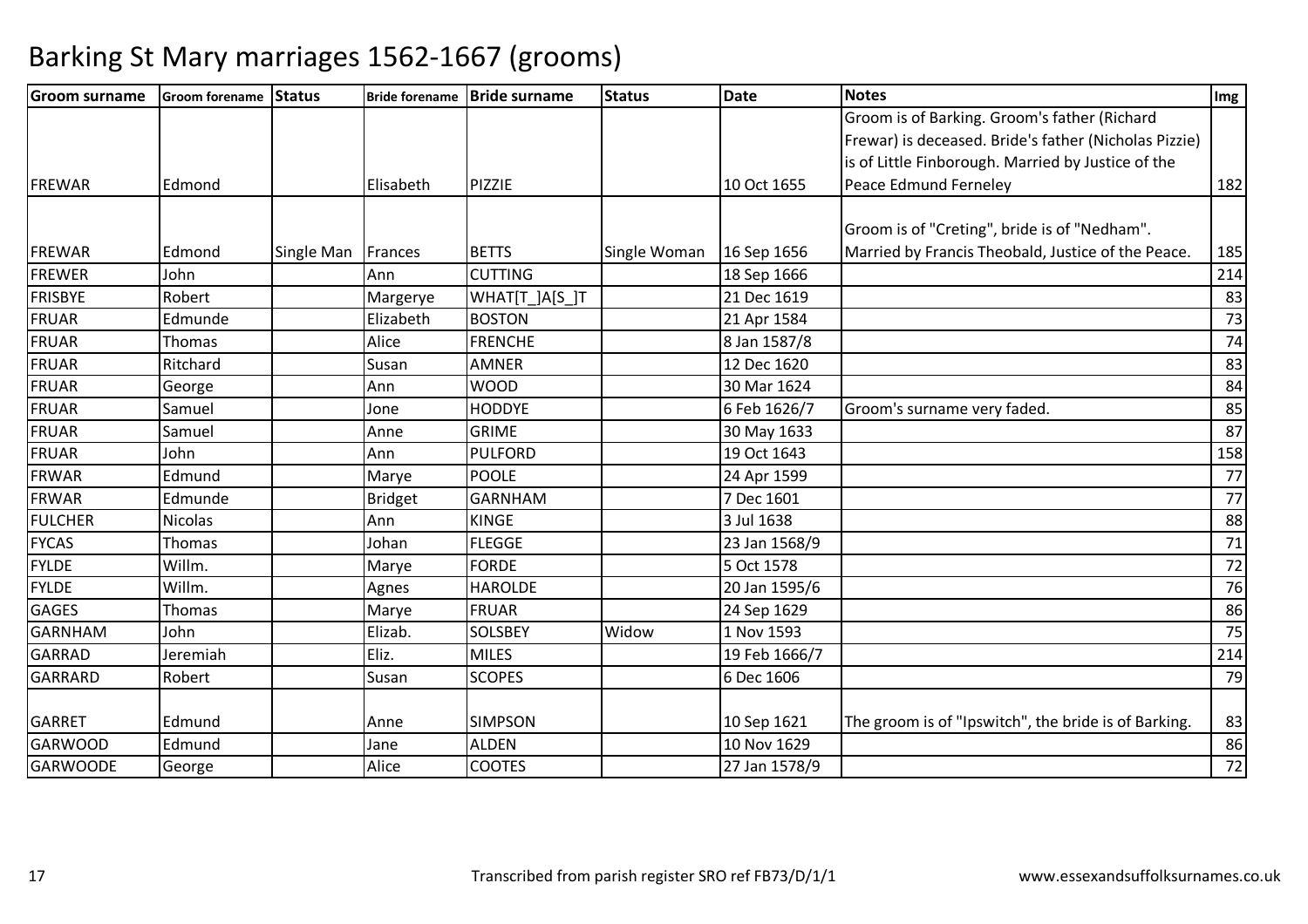| <b>Groom surname</b> | Groom forename Status |            |            | Bride forename Bride surname | <b>Status</b> | <b>Date</b>    | <b>Notes</b>                                           | Img |
|----------------------|-----------------------|------------|------------|------------------------------|---------------|----------------|--------------------------------------------------------|-----|
|                      |                       |            |            |                              |               |                |                                                        |     |
|                      |                       |            |            |                              |               |                | Groom is of "Creating St Maries", bride is of Barking. |     |
|                      |                       |            |            |                              |               |                | Bride's father (Robert Cross) is of Great Finborough.  |     |
| <b>GATES</b>         | Joseph                | Widower    | Hellen     | <b>CROSS</b>                 | Single Woman  | 18 Sep 1656    | Married by Francis Theobald, Justice of the Peace.     | 185 |
| <b>GAUNT</b>         | John                  |            | Johan      | <b>FAYNE</b>                 |               | 15 Aug 1586    | The groom's surname is "Basse als Gaunt".              | 74  |
| <b>GENINGES</b>      | Robert                |            | Emme       | CANDELER                     |               | 12 Jan 1577/8  |                                                        | 72  |
| <b>GENIS</b>         | John                  |            | Margarett  | <b>SMITHY</b>                |               | 4 Apr 1586     |                                                        | 74  |
| <b>GERVAS</b>        | John                  |            | Anne       | <b>WHITLOCKE</b>             |               | 1 Nov 1601     |                                                        | 77  |
| <b>GILDERSLEEVE</b>  | Jeffrye               |            | Rachell    | <b>BETTS</b>                 |               | 30 Nov 1637    |                                                        | 88  |
| GILE                 | Edward                |            | Helenor    | <b>PULFORD</b>               |               | 26 Jul 1579    |                                                        | 72  |
| <b>GILLYE</b>        | Samuel                |            | Margarett  | <b>SMITH</b>                 |               | 11 Jun 1622    |                                                        | 83  |
| <b>GIMER</b>         | Willm.                |            | Elizabeth  | <b>MUDDE</b>                 |               | 10 Feb 1604/5  |                                                        | 78  |
| <b>GISLINGHAM</b>    | Robert                |            | Lucye      | <b>HAVILL</b>                |               | 25 Jul 1628    |                                                        | 86  |
| <b>GISLINGHAM</b>    | Robert                |            | Rose       | DAYE?                        |               | 27 Jan 1630/1  | Bride's surname faded.                                 | 86  |
| <b>GLANVILE</b>      | Theophilus            |            | Elizab.    | <b>NEAVE</b>                 |               | 3 Oct 1643     |                                                        | 158 |
| <b>GLOSIER</b>       | John                  |            | Margerye   | <b>CULURDEN</b>              |               | 4 Oct 1568     |                                                        | 71  |
| <b>GLOSIER</b>       | Robert                |            | Anne       | <b>WHITINGE</b>              |               | 16 May 1597    |                                                        | 76  |
| <b>GLOSIER</b>       | Roger                 |            | Anne       | <b>SMYE</b>                  |               | 15 Oct 1600    |                                                        | 77  |
| <b>GLOZER</b>        | Anthony               |            | Sarah      | <b>GLADDING</b>              |               | 2 Mar 1658/9   | Married at Nedham chappell by Mr James.                | 203 |
| <b>GLOZIER</b>       | Andrewe               |            | Dorothy    | <b>DUNSH</b>                 |               | 11 Oct 1632    |                                                        | 87  |
| GLOZIER              | Andrewe               |            | Marye      | <b>TILLET</b>                |               | 22 Oct 1635    | Entry faded.                                           | 88  |
| <b>GLOZIER</b>       | Roger                 |            | Ellen      | <b>HORN</b>                  |               | 4 May 1665     |                                                        | 214 |
| <b>GODDARDE</b>      | Willm.                |            | Anne       | <b>FORDE</b>                 |               | 1 May 1583     |                                                        | 73  |
| <b>GODDARDE</b>      | Thomas                |            | Elizabeth  | <b>NUN</b>                   |               | 12 Oct 1592    |                                                        | 75  |
| <b>GODSALE</b>       | John                  |            | Jane       | <b>PROWE</b>                 |               | 2 Sep 1619     | The groom is of "Ipswitch"                             | 82  |
| <b>GOFFE</b>         | <b>Nicholas</b>       |            | Margaret   | <b>COWMAN</b>                |               | 26 Jan 1570/71 |                                                        | 71  |
| <b>GOFFE</b>         | Roger                 |            | Johan      | <b>SMITHE</b>                |               | 6 Jun 1587     |                                                        | 74  |
| <b>GOFFE</b>         | Edward                |            | Susan      | <b>INOLS</b>                 |               | 2 Jan 1604/5   |                                                        | 78  |
| <b>GOFFE</b>         | Niclus.               | Widower    | Grace      | <b>BUTCHER</b>               | Widow         | 21 Nov 1608    |                                                        | 80  |
| <b>GOFFE</b>         | Ritchard              |            | Thomasin   | <b>BILDERSTONE</b>           |               | 11 Nov 1633    |                                                        | 87  |
| GOOD                 | William               | Single Man | Elizabeth  | <b>BETTS</b>                 | Single Woman  | 19 Oct 1658    | Both of "Nedham". Married by Mr Fairfax.               | 199 |
| <b>GOODALL</b>       | Edmunde               |            | Chatherine | LYVELL                       |               | 16 Dec 1573    |                                                        | 71  |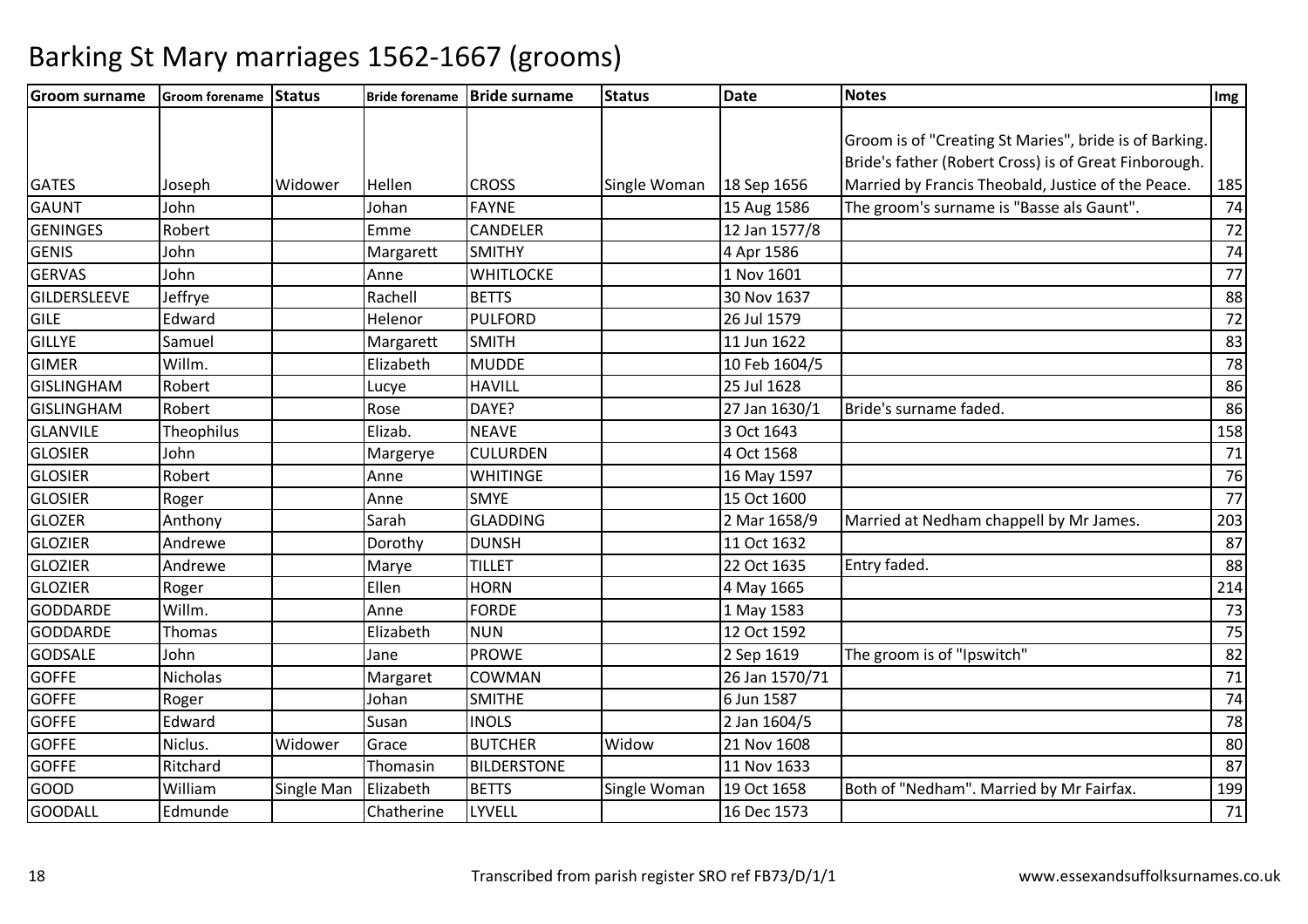| <b>Groom surname</b> | Groom forename Status |         |           | Bride forename Bride surname | <b>Status</b> | <b>Date</b>  | Notes                                                | Img |
|----------------------|-----------------------|---------|-----------|------------------------------|---------------|--------------|------------------------------------------------------|-----|
| <b>GOODALL</b>       | Charles               |         | Alice     | <b>FYLDE</b>                 |               | 13 Oct 1594  |                                                      | 76  |
| <b>GOODALL</b>       | Richarde              |         | Johan     | <b>FARTHINGE</b>             |               | 6 Jul 1600   |                                                      | 77  |
| <b>GOODDALL</b>      | William               |         | Margarett | <b>TARVER</b>                |               | 10 Nov 1624  |                                                      | 84  |
| <b>GOODDIN</b>       | Thomas                |         | Ann       | WIGGEN                       |               | 1 May 1626   |                                                      | 85  |
| <b>GOODDIN</b>       | Thomas                |         | Marye     | <b>MULLETT</b>               |               | May 1628     | Day of month faded.                                  | 85  |
| <b>GOODDIN</b>       | Thomas                |         | Alice     | <b>HALL</b>                  |               | 2 Feb 1631/2 |                                                      | 86  |
| <b>GOODE</b>         | Thomas                |         | Marye     | LYVELL                       |               | 3 Dec 1577   |                                                      | 72  |
| <b>GOODE</b>         | Thomas                |         | Agnes     | <b>COLCHESTER</b>            |               | 23 Oct 1581  |                                                      | 73  |
| <b>GOODE</b>         | Philip                |         | Anne      | <b>BOUGHTON</b>              |               | 1 Dec 1616   |                                                      | 82  |
| <b>GOODE</b>         | Thomas                |         | Susan     | BARRA[N ]                    |               | 9 Dec 1623   |                                                      | 84  |
| GORDDALL             | William               |         | Elizabeth | <b>GANT</b>                  |               | 26 Jul 1641  |                                                      | 157 |
|                      |                       |         |           |                              |               |              | Groom is of Old Newton, bride is of Bacton. Married  |     |
| <b>GOSTLING</b>      | Henry                 | Widower | Elizabeth | <b>BAXTER</b>                | Widow         | 2 Feb 1657/8 | by Mr Marleton minister at Bacton.                   | 194 |
| <b>GOSTLINGE</b>     | Edward                |         | Marrian   | <b>BEAWMONT</b>              | Widow         | 7 Aug 1586   |                                                      | 74  |
| <b>GOSTLINGE</b>     | Willm.                |         | Edithe    | <b>GARNAM</b>                |               | 13 Nov 1590  |                                                      | 75  |
|                      |                       |         |           |                              |               |              | Bride is of "Darnsden". Not clear if they're both of |     |
| <b>GRANGE</b>        | John                  |         | Ann       | <b>ROBBINSON</b>             |               | 1 May 1634   | "Darnsden" or only the bride.                        | 87  |
|                      |                       |         |           |                              |               |              | Bride is of "Darnsden". Not clear if they're both of |     |
| <b>GRANGE</b>        | John                  |         | Sarah     | <b>ATKIN</b>                 |               | 29 Jul 1641  | "Darnsden" or only the bride.                        | 157 |
| GREENELEAFE          | John                  |         | Eliz.     | <b>WADDESWOORTH</b>          |               | 23 Aug 1638  |                                                      | 88  |
| GRENELEAFE           | Denice                |         | Elizabeth | <b>COOTES</b>                |               | 25 May 1609  |                                                      | 80  |
| <b>GRIFFIN</b>       | John                  |         | Anne      | WARDEN                       |               | 18 Jul 1585  | The groom's surname is "Robertes als Griffin".       | 74  |
| <b>GRIME</b>         | Robert                |         | Thamisin  | <b>FOWLER</b>                |               | 8 Dec 1570   |                                                      | 71  |
| <b>GRIME</b>         | John                  |         | An        | <b>HUNTE</b>                 |               | 10 Jun 1613  |                                                      | 81  |
| GRIMMURDE            | John                  |         | Mirabel   | <b>COWLCHESTER</b>           |               | 26 Sep 1616  |                                                      | 82  |
| <b>GRIMWOOD</b>      | Isaack                |         | Sarah     | <b>BOUGHTON</b>              |               | 28 Jun 1637  |                                                      | 88  |
| <b>GRIMWOOD</b>      | George                |         | Ann       | <b>CLARKE</b>                |               | 12 Nov 1643  |                                                      | 158 |
| <b>GROOME</b>        | William               |         | Marie     | <b>KNAPPE</b>                |               | Jul 1653     | Day of month not given.                              | 160 |
| <b>GRYME</b>         | Thomas                |         | Alice     | <b>PUSER</b>                 |               | 12 Apr 1562  |                                                      | 69  |
| <b>GURLINGE</b>      | John                  |         | Jone      | <b>WHEELER</b>               |               | 24 Jun 1624  |                                                      | 84  |
| <b>GUTCHILL</b>      | Roger                 |         | Sarah     | <b>BRUISE</b>                |               | 22 Sep 1611  |                                                      | 80  |
| <b>HABERDEN</b>      | Richard               |         | Alice     | <b>COOTES</b>                |               | 17 Oct 1568  |                                                      | 71  |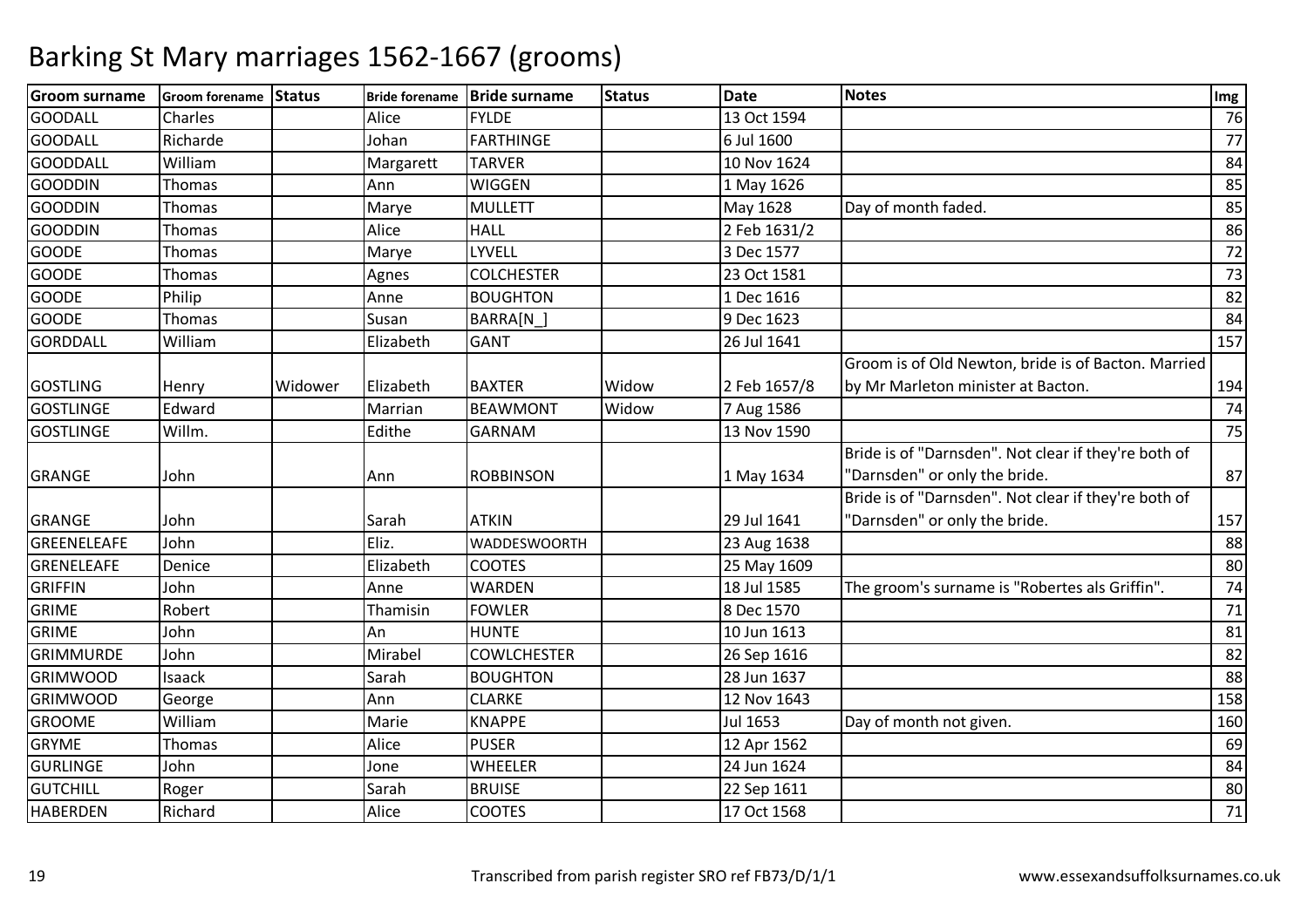| <b>Groom surname</b> | <b>Groom forename Status</b> |            |           | Bride forename   Bride surname | <b>Status</b> | <b>Date</b>   | <b>Notes</b>                                                                                                               | Img |
|----------------------|------------------------------|------------|-----------|--------------------------------|---------------|---------------|----------------------------------------------------------------------------------------------------------------------------|-----|
| <b>HAGAR</b>         | Emanuell                     |            | Anne      | <b>FYLDE</b>                   |               | 29 Aug 1591   |                                                                                                                            | 75  |
|                      |                              |            |           |                                |               |               | Groom is a butcher. Both of Battisford. Married by                                                                         |     |
| <b>HAGGAR</b>        | Robert                       | Widower    | Dorothy   | <b>MARTEN</b>                  | Widow         | 22 Dec 1653   | Edmund Fernly esq Justice of the Peace                                                                                     | 171 |
| <b>HALL</b>          | Jeremy                       |            | Marye     | <b>SPINKE</b>                  |               | 15 Nov 1598   |                                                                                                                            | 76  |
| <b>HARDIMAN</b>      | Barnabye                     |            | Marye     | PITCHER                        |               | 6 Oct 1629    |                                                                                                                            | 86  |
| <b>HARDYE</b>        | John                         |            | Johan     | <b>COOKE</b>                   |               | 4 Nov 1577    |                                                                                                                            | 72  |
| <b>HARDYE</b>        | Nathaniel                    |            | Susan     | <b>LUCAS</b>                   |               | 21 Sep 1613   |                                                                                                                            | 81  |
| <b>HARLAND</b>       | Daniel                       |            | Sarah     | <b>BETTS</b>                   |               | 6 May 1646    |                                                                                                                            | 159 |
| <b>HARLWIN</b>       | James                        | Single Man | Martha    | <b>FREEMAN</b>                 | Single Woman  | 8 Apr 1655    | Both of Barking. Bride's father (William Freeman) is<br>of Gislingham. Married by Justice of the Peace<br>Edmund Ferneley. | 178 |
| <b>HAROLDE</b>       | Robert                       |            | Johan     | <b>WITHERBYE</b>               |               | 11 Jan 1563/4 |                                                                                                                            | 70  |
| <b>HAROLDE</b>       | Edmunde                      |            | Mirable   | <b>PISEY</b>                   |               | 30 Jan 1563/4 |                                                                                                                            | 70  |
| <b>HART</b>          | Robert                       |            | Isabell   | PICHARDE                       |               | 19 Jun 1582   |                                                                                                                            | 73  |
| <b>HART</b>          | Robert                       |            | Marian    | <b>SCRIVENER</b>               |               | 20 Apr 1587   |                                                                                                                            | 74  |
| <b>HART</b>          | John                         |            | Susane    | <b>SMITHE</b>                  |               | 7 Apr 1607    |                                                                                                                            | 79  |
| <b>HART</b>          | Willm.                       |            | Sara      | SILLYBANCKE                    |               | 16 Apr 1581   |                                                                                                                            | 73  |
| <b>HARTE</b>         | Willm.                       |            | Roose     | <b>BULL</b>                    |               | 29 Nov 1573   |                                                                                                                            | 71  |
| <b>HARTE</b>         | Henrye                       |            | Susan     | <b>BLUMM</b>                   |               | 18 Sep 1627   |                                                                                                                            | 85  |
| <b>HARTE</b>         | William                      |            | Anne      | <b>ROBINSON</b>                |               | 26 Jun 1634   |                                                                                                                            | 87  |
| <b>HARTE</b>         | John                         |            | Elizab.   | COLEMAN                        |               | 21 Dec 1642   |                                                                                                                            | 158 |
| <b>HARTLY</b>        | Willm.                       |            | Martha    | <b>SPAN</b>                    |               | 13 Nov 1581   |                                                                                                                            | 73  |
| <b>HARVEY</b>        | Willm.                       |            | Anne      | <b>BAKER</b>                   |               | 12 Jul 1603   |                                                                                                                            | 78  |
| <b>HARVY</b>         | William                      |            | Susan     | LEVILL                         |               | 1 May 1638    |                                                                                                                            | 88  |
| <b>HARVYE</b>        | John                         |            | Elizabeth | <b>PAYNE</b>                   |               | 5 Oct 1584    |                                                                                                                            | 73  |
| <b>HARWELL</b>       | John                         |            | Rose      | <b>BANNYARD</b>                |               | 31 Jan 1642/3 |                                                                                                                            | 158 |
| <b>HARWOOD</b>       | John                         |            | Elizab.   | <b>HUNTE</b>                   |               | 21 Apr 1635   |                                                                                                                            | 87  |
| <b>HASELL</b>        | Ritcharde                    |            | An        | <b>WAGSTAFF</b>                |               | 8 Mar 1613/4  |                                                                                                                            | 81  |
| <b>HASSETT</b>       | John                         |            | Ann       | <b>WODWARD</b>                 |               | 31 Mar 1646   |                                                                                                                            | 159 |
| <b>HATCH</b>         | Henrye                       |            | Elizabeth | <b>HAVIL</b>                   |               | 2 Feb 1629/30 |                                                                                                                            | 86  |
| <b>HATCH</b>         | Henry                        |            | Sarah     | <b>WOOD</b>                    |               | 2 Feb 1658/9  |                                                                                                                            | 203 |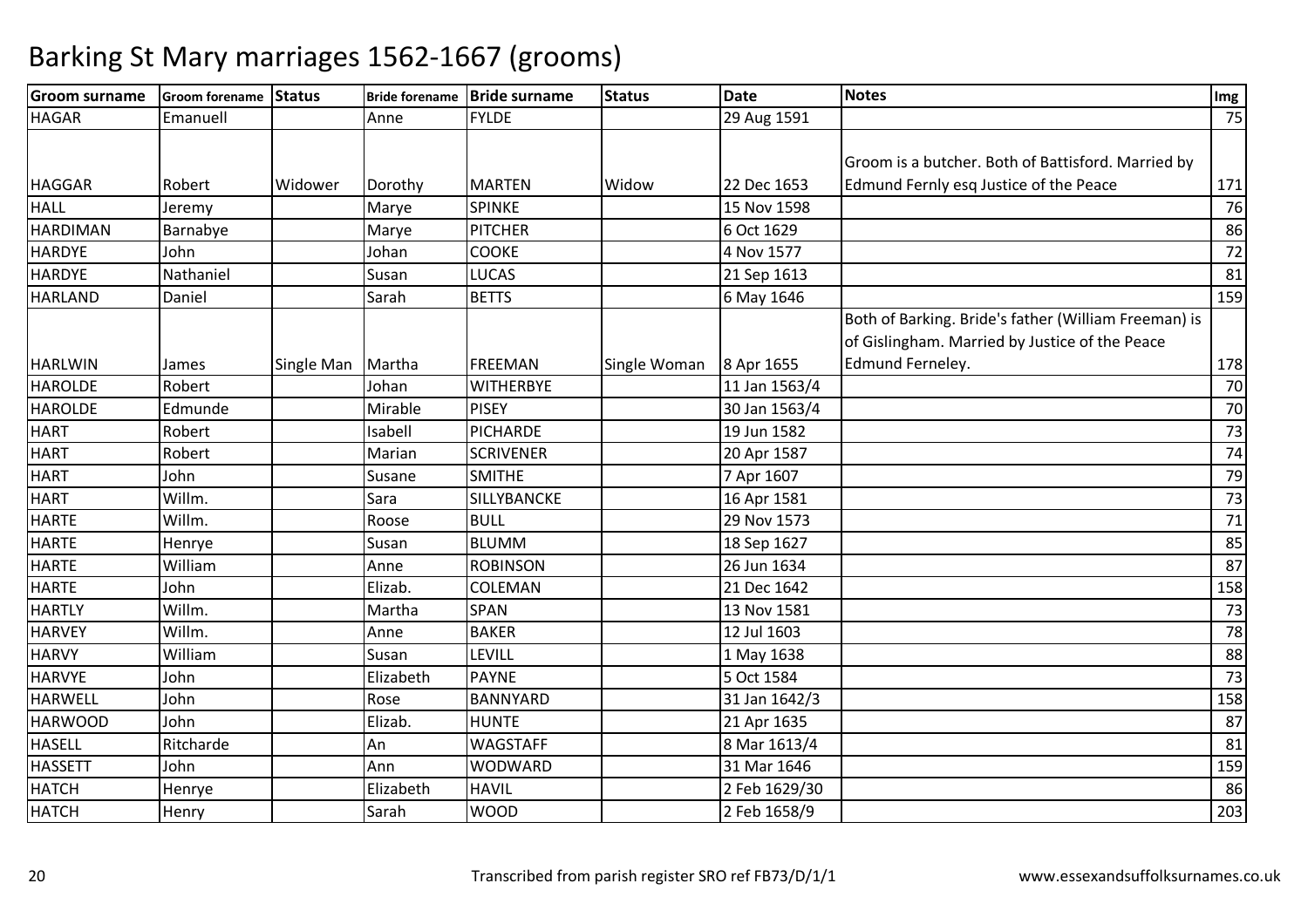| <b>Groom surname</b> | Groom forename Status |            |               | Bride forename   Bride surname | <b>Status</b> | <b>Date</b>  | <b>Notes</b>                                                                                                                                                                               | Img             |
|----------------------|-----------------------|------------|---------------|--------------------------------|---------------|--------------|--------------------------------------------------------------------------------------------------------------------------------------------------------------------------------------------|-----------------|
| <b>HATCHE</b>        | John                  |            | Marion        | <b>SPRINGE</b>                 |               | 24 Jun 1565  |                                                                                                                                                                                            | 70              |
| <b>HATCHE</b>        | Edward                |            | Alice         | <b>WHISTELCROFTE</b>           | Widow         | 26 Apr 1602  |                                                                                                                                                                                            | $\overline{77}$ |
| <b>HAVELL</b>        | Robert                |            | Thamisin      | <b>OSBYN</b>                   |               | 26 Sep 1563  |                                                                                                                                                                                            | 70              |
| <b>HAVELL</b>        | Edward                |            | Rachell       | <b>COOTES</b>                  |               | 3 Oct 1575   |                                                                                                                                                                                            | 72              |
| <b>HAVELL</b>        | John                  |            | Alice         | <b>STANLEY</b>                 |               | 31 Jul 1592  |                                                                                                                                                                                            | 75              |
| <b>HAVIL</b>         | Edward                |            | Elizab.       | <b>MORRICE</b>                 |               | 24 Nov 1636  |                                                                                                                                                                                            | 88              |
| <b>HAVILL</b>        | Roger                 |            | Elizabethe    | <b>BANNER</b>                  |               | 4 Feb 1588/9 |                                                                                                                                                                                            | 75              |
| <b>HAWKINS</b>       | Clement               |            | Elizab.       | <b>POSFORD</b>                 | Widow         | 14 Nov 1597  |                                                                                                                                                                                            | 76              |
| <b>HAWSTED</b>       | Daniel                |            | Mary          | LANSDALL                       |               | 6 Aug 1621   |                                                                                                                                                                                            | 83              |
| <b>HAYWARD</b>       | Jeames                |            | Anne          | <b>NEAVE</b>                   |               | 25 Sep 1634  |                                                                                                                                                                                            | 87              |
| <b>HAYWARD</b>       | William               | Single Man | <b>Dorcas</b> | <b>HERRINGTON</b>              | Single Woman  | 26 Sep 1655  | Groom of Barking, bride of Whersted. Bride's father<br>(Richard Herrington) also of Whersted, deceased.<br>Married by Francis Theobald, Justice of the Peace.                              | 182             |
| <b>HEART</b>         | Hyllarye              |            | Hester        | <b>THURLOE</b>                 |               | 26 Aug 1639  |                                                                                                                                                                                            | 89              |
| <b>HELIN</b>         | Abraham               |            | Elizabeth     | <b>NEAVE</b>                   |               | 28 Mar 1608  |                                                                                                                                                                                            | 79              |
| <b>HENDRICK</b>      | John                  | Single Man | Susan         | LEVILL                         | Single Woman  | 1 Jul 1656   | Groom is of Barking. Groom's father (John Hendrick)<br>is of Bury St Edmunds. Bride's father (John Levill)<br>was of Barking, deceased. Married by Justice of the<br>Peace Edmund Ferneley | 184             |
| <b>HENSHAWE</b>      | Samuel                |            | Rebeca        | <b>NEEDHAM</b>                 |               | 29 Dec 1617  | Mr Samuel Henshawe & Mrs Rebeca Needham                                                                                                                                                    | 82              |
|                      |                       |            |               |                                |               |              | Groom is of Mendlesham. Married by Mr Fairfax.<br>Consent of marriage published on three market<br>days: 22, 29 Sep, 6 Oct, but marriage date not in                                       |                 |
| <b>HERSHAM</b>       | Robt.                 |            | Rose          | <b>DUNWICH</b>                 |               |              | 1658 entry.                                                                                                                                                                                | 199             |
| <b>HIGHAME</b>       | Henrye                |            | Margaret      | WALSINGHAME                    |               | 22 Apr 1606  |                                                                                                                                                                                            | 79              |
| HILL                 | Henrye                |            | Johan         | <b>ROWE</b>                    |               | 3 Sep 1592   |                                                                                                                                                                                            | 75              |
| <b>HILL</b>          | John                  |            | Marye         | <b>SMITHE</b>                  |               | 1 May 1601   |                                                                                                                                                                                            | 77              |
| <b>HODDYE</b>        | Ambrose               |            | Agnes         | <b>SMYE</b>                    |               | 24 Jun 1595  |                                                                                                                                                                                            | 76              |
| <b>HODDYE</b>        | Ambrose               |            | Jone          | <b>SCARFE</b>                  |               | 30 May 1622  |                                                                                                                                                                                            | 83              |
| <b>HOGGARD</b>       | John                  |            | Susan         | CAGE                           |               | 1 Oct 1661   |                                                                                                                                                                                            | 203             |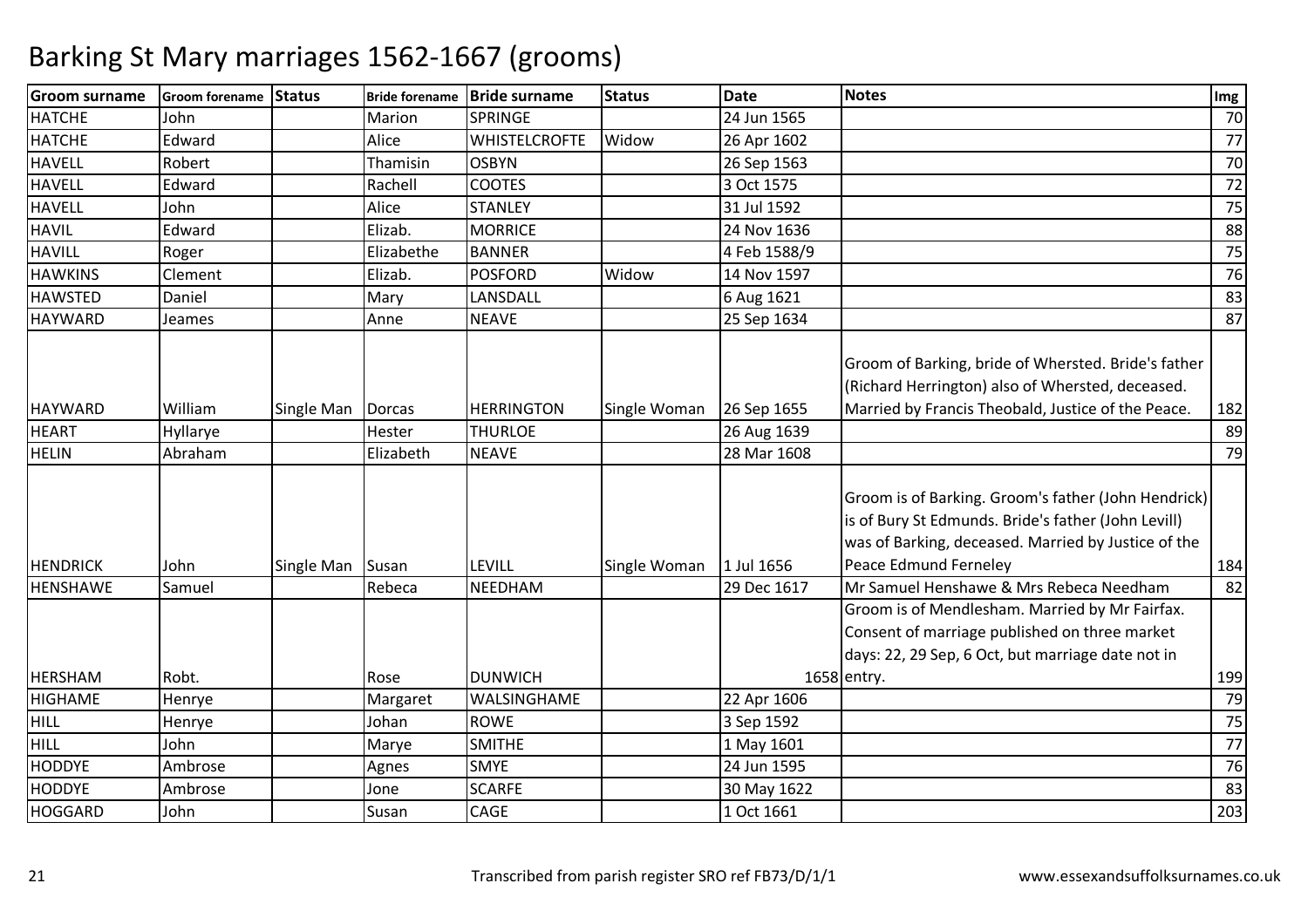| <b>Groom surname</b> | <b>Groom forename Status</b> |            |            | Bride forename Bride surname | <b>Status</b> | <b>Date</b>   | <b>Notes</b>                                                                                                                                                                                                      | Img |
|----------------------|------------------------------|------------|------------|------------------------------|---------------|---------------|-------------------------------------------------------------------------------------------------------------------------------------------------------------------------------------------------------------------|-----|
| <b>HOLYDAY</b>       | Robert                       |            | Mary       | <b>WOOD</b>                  |               | 7 Oct 1664    |                                                                                                                                                                                                                   | 214 |
| <b>HOWARD</b>        | Robert                       |            | Rose       | <b>DAMETT</b>                |               | 29 Jan 1581/2 |                                                                                                                                                                                                                   | 73  |
|                      |                              |            |            |                              |               |               | Both of Framsden. Married by Justice of the Peace                                                                                                                                                                 |     |
| <b>HOWARD</b>        | Humfry                       | Single Man | An         | <b>MUD</b>                   | Widow         | 13 Feb 1655/6 | <b>Edmund Ferneley</b>                                                                                                                                                                                            | 183 |
| <b>HUBARD</b>        | Steven                       |            | Alice      | <b>FRUAR</b>                 | Widow         | 12 May 1584   |                                                                                                                                                                                                                   | 73  |
| <b>HUBBARD</b>       | John                         |            | Jone       | <b>WARDE</b>                 |               | 20 Sep 1642   |                                                                                                                                                                                                                   | 158 |
| <b>HUBBARD</b>       | Edmund                       |            | Anne       | <b>FRUAR</b>                 |               | 19 Aug 1645   |                                                                                                                                                                                                                   | 159 |
| <b>HUBERDE</b>       | Richard                      |            | Dina       | COLMAN                       |               | 31 Mar 1608   |                                                                                                                                                                                                                   | 79  |
| <b>HULL</b>          | Roger                        |            | Chatherine | <b>BOORNE</b>                |               | 5 Jul 1602    |                                                                                                                                                                                                                   | 77  |
| <b>HUNT</b>          | John                         |            | Dorithe    | <b>HART</b>                  |               | 5 Jan 1608/9  |                                                                                                                                                                                                                   | 80  |
| <b>HUNT</b>          | Robert                       |            | Elizab.    | <b>BROWNE</b>                |               | 9 Jul 1638    |                                                                                                                                                                                                                   | 88  |
| <b>HUNT</b>          | <b>Thomas</b>                |            | Rebecca    | <b>SIMPSON</b>               |               | 15 Sep 1640   | Entered at the foot of the page of 1570s burials on<br>image 90. Squashed in and faded. Also appears on<br>image 157 where it's much clearer.                                                                     | 90  |
| <b>HUNT</b>          | John                         |            | Elizabeth  | WARDEN                       |               | 7 Dec 1578    |                                                                                                                                                                                                                   | 72  |
| <b>HUNTE</b>         | Roger                        |            | Marye      | <b>REVELL</b>                |               | 23 Sep 1574   |                                                                                                                                                                                                                   | 71  |
| <b>HUNTE</b>         | Samuel                       |            | Elizabeth  | <b>BAGLEY</b>                |               | 24 May 1613   |                                                                                                                                                                                                                   | 81  |
| <b>HUNTE</b>         | Thomas                       |            | Elizab.    | <b>COATES</b>                |               | 29 Sep 1627   |                                                                                                                                                                                                                   | 85  |
| <b>HUNTT</b>         | John                         | Single Man | Mary       | <b>FLETCHER</b>              | Single Woman  |               | Both of Bayleham. Consent of marriage published<br>on three market days in Needham Market 29 Aug, 5,<br>12 Sep. No marriage date - marriage maybe didn't<br>1655 take place.                                      | 182 |
|                      |                              |            |            |                              |               |               | Groom is of Barking, bride is of Ashbocking.<br>Groom's father (James Huntt) of Barking. Consent to<br>marriage published in Barking church 6, 13, 20 July,<br>but no marriage date in register. Perhaps marriage |     |
| <b>HUNTT</b>         | John                         | Single Man | Lidia      | <b>BAKER</b>                 | Single Woman  |               | 1656 didn't take place.                                                                                                                                                                                           | 185 |
| <b>INGLISH</b>       | Anthonye                     |            | Rose       | <b>PULFORDE</b>              |               | 26 Jun 1627   |                                                                                                                                                                                                                   | 85  |
| <b>INGLISH</b>       | John                         |            | Susan      | <b>KINGE</b>                 |               | 25 Apr 1643   |                                                                                                                                                                                                                   | 158 |
| <b>INGOLSBYE</b>     | Thomas                       |            | Martha     | <b>WITEMAN</b>               |               | 8 Jun 1620    |                                                                                                                                                                                                                   | 83  |
| <b>INNOULDES</b>     | John                         |            | Sarah      | ANDERSON                     |               | 29 Nov 1636   |                                                                                                                                                                                                                   | 88  |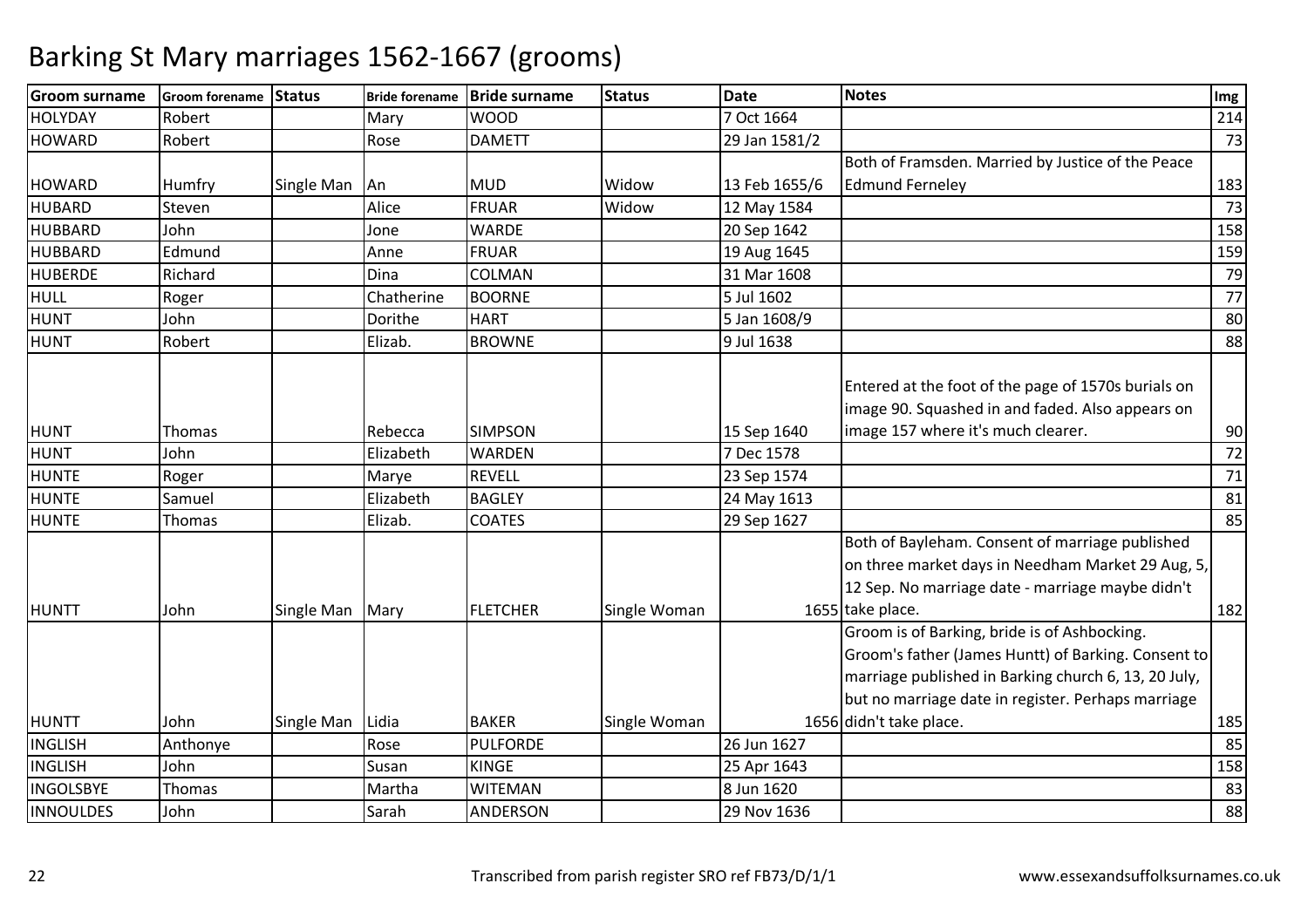| lGroom surname   | Groom forename Status |            | <b>Bride forename</b> | <b>Bride surname</b> | <b>Status</b> | <b>Date</b>   | <b>Notes</b>                                       | Img |
|------------------|-----------------------|------------|-----------------------|----------------------|---------------|---------------|----------------------------------------------------|-----|
| <b>JACHAMIN</b>  | Ambrose               |            | Roose                 | <b>HART</b>          | Widow         | 17 Aug 1595   |                                                    | 76  |
| <b>JACHAMIN</b>  | John                  |            | Alice                 | <b>FOLKES</b>        |               | 28 Aug 1597   |                                                    | 76  |
|                  |                       |            |                       |                      |               |               |                                                    |     |
|                  |                       |            |                       |                      |               |               | Both of Coddenham. Groom's father (Nicholas        |     |
|                  |                       |            |                       |                      |               |               | Jackaman) is of Onehouse. Bride's father (Henry    |     |
|                  |                       |            |                       |                      |               |               | Trew) is of "Nedham", deceased. Married by Francis |     |
|                  |                       |            |                       |                      |               |               | Theobald, Justice of the Peace. Bride's surname    |     |
| <b>JACKAMAN</b>  | Ambrose               |            | Sarah                 | <b>TRUE</b>          |               | 31 Dec 1657   | spelt both True and Trew in the same entry.        | 191 |
| <b>JACKSON</b>   | Roger                 |            | Margaret              | <b>GROOME</b>        |               | 5 Oct 1585    |                                                    | 74  |
| <b>JACOB</b>     | Francis               |            | Roose                 | <b>BUGGE</b>         |               | 9 Nov 1562    |                                                    | 70  |
| <b>JACOB</b>     | <b>Thomas</b>         |            | Mary                  | <b>GISLINGHAM</b>    |               | 18 Sep 1627   |                                                    | 85  |
| <b>JACOB</b>     | Ritchard              |            | Marie                 | <b>WEDLOCK</b>       |               | 26 May 1642   |                                                    | 158 |
|                  |                       |            |                       |                      |               |               | Consent of marriage published 27 Sep, 4, 11 Oct.   |     |
|                  |                       |            |                       |                      |               |               | Marriage date not in register. Unclear if marriage |     |
| <b>JACOB</b>     | Thomas                | Single Man | An                    | <b>BLOOM</b>         | Single Woman  |               | 1657 took place.                                   | 191 |
|                  |                       |            |                       |                      |               |               |                                                    |     |
|                  |                       |            |                       |                      |               |               | Groom of "Creating St Maries", bride of Leadenhall |     |
|                  |                       |            |                       |                      |               |               | Street, London. Married at London. Date of         |     |
|                  |                       |            |                       |                      |               |               | marriage not in this register. Consent of marriage |     |
| <b>JACOB</b>     | Robt.                 | Single Man | Margarett             | <b>HOGG</b>          |               |               | 1658 published on three market days across June.   | 199 |
| <b>JANINGES</b>  | <b>Thomas</b>         |            | Margarett             | <b>YONGES</b>        |               | 24 Nov 1594   |                                                    | 76  |
| <b>JANKES</b>    | Thomas                |            | Elizabeth             | <b>CUNNYE</b>        |               | 16 Sep 1641   |                                                    | 157 |
| JANNINGE         | Thomas                |            | Johan                 | <b>BAKER</b>         |               | 1 May 1571    |                                                    | 71  |
| <b>JANNINGES</b> | Henrye                |            | Ann                   | <b>BILES</b>         |               | 9 Jun 1618    |                                                    | 82  |
| <b>JANNINGES</b> | Robert                |            | Elizabeth             | <b>WELTON</b>        |               | 9 Jul 1622    |                                                    | 83  |
| <b>JANNINGES</b> | Thomas                |            | Ann                   | PUNCHYARDE           |               | 18 Oct 1625   |                                                    | 84  |
| <b>JARVIS</b>    | John                  |            | Rebecca               | <b>BEALE</b>         |               | 2 Feb 1614/5  |                                                    | 81  |
| <b>JARVIS</b>    | John                  |            | Sarah                 | SHEAPHEARDE          |               | 25 Aug 1615   |                                                    | 82  |
| <b>JARVIS</b>    | John                  |            | Rose                  | <b>GISLINGHAM</b>    |               | 17 Jan 1636/7 |                                                    | 88  |
| JARVIS?          | John?                 |            | Ann                   | PAGE                 |               | 12 Apr 1642   | The groom's name is very faded.                    | 157 |
| <b>JENNINGES</b> | Edmund                |            | Elizabeth             | <b>HAYWARDE</b>      |               | 20 Nov 1617   |                                                    | 82  |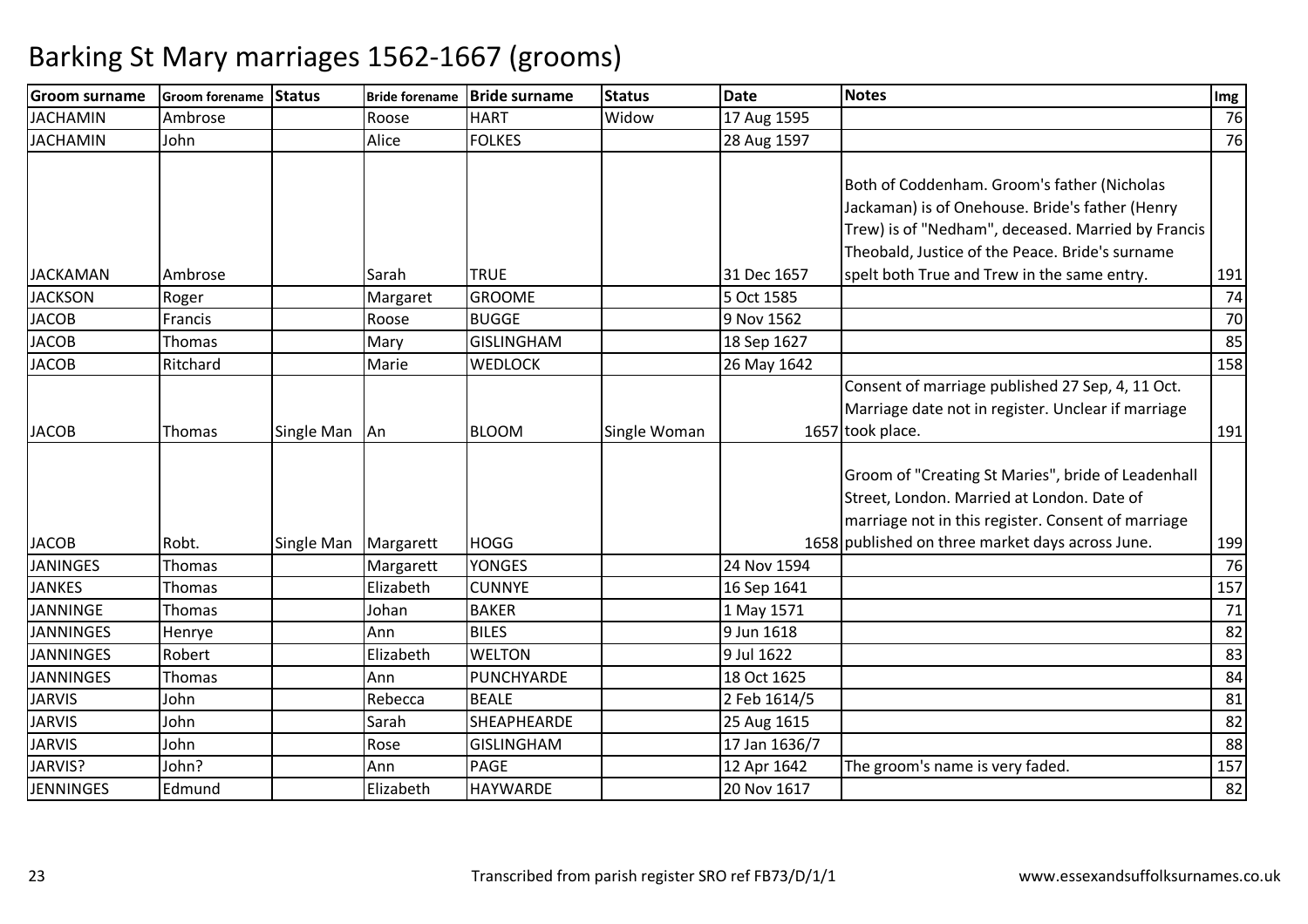| <b>Groom surname</b> | <b>Groom forename</b> | <b>Status</b> | <b>Bride forename</b> | <b>Bride surname</b> | <b>Status</b> | <b>Date</b>     | <b>Notes</b>                                            | Img |
|----------------------|-----------------------|---------------|-----------------------|----------------------|---------------|-----------------|---------------------------------------------------------|-----|
|                      |                       |               |                       |                      |               |                 | Entered at the foot of the page of 1570s burials on     |     |
| <b>JENNINGES</b>     | Edmund                |               | Martha                | <b>BLOWERS</b>       |               | 24 Jun 1640     | image 90, but also on image 157.                        | 90  |
|                      |                       |               |                       |                      |               |                 |                                                         |     |
|                      |                       |               |                       |                      |               |                 | Both of "Mildnall". Consent of marriage published in    |     |
|                      |                       |               |                       |                      |               |                 | Needham Market 10, 17, 24 Sep. Marriage date not        |     |
| JENWELD              | Andrew                | Single Man    | Susan                 | <b>CHRISTON</b>      | Single Woman  |                 | 1656 in register - marriage might not have taken place. | 185 |
| <b>JESOP</b>         | Thomas                |               | An                    | <b>FEILDE</b>        |               | 5 Jun 1615      |                                                         | 82  |
| <b>JESOPE</b>        | Anthonye              |               | Johan                 | <b>HITCHAM</b>       |               | 22 May 1586     |                                                         | 74  |
| <b>JINKES</b>        | Arthur                |               | Ann                   | <b>RICE</b>          |               | 17 May 1624     |                                                         | 84  |
| <b>JOURDAN</b>       | Ionathan              |               | Ann                   | <b>WITEMAN</b>       |               | 27 Jan 1623/4   |                                                         | 84  |
| <b>JOURDAN</b>       | William               |               | Elizab.               | <b>ASCUE</b>         |               | 23 Jun 1631     |                                                         | 86  |
| <b>KEABLE</b>        | Thomas                |               | Elizabeth             | <b>DARBY</b>         |               | 26 Sep 1622     |                                                         | 83  |
| <b>KEBELL</b>        | Thomas                |               | Judith                | <b>HUNT</b>          |               | 8 Nov 1603      |                                                         | 78  |
|                      |                       |               |                       |                      |               |                 | Both of Barking. Married by Francis Theobald,           |     |
| <b>KEDGELL</b>       | John                  | Widower       | Sarah                 | <b>GISLINGHAM</b>    | Single Woman  | 15 Sep 1656     | Justice of the Peace.                                   | 185 |
| <b>KEDGELL</b>       | John                  |               | Rose                  | <b>ALLEN</b>         |               | 4 Sep 1666      |                                                         | 214 |
| <b>KEDGILL</b>       | Robert                |               | Elizabeth             | <b>MANNINGE</b>      |               | 24 Nov 1625     |                                                         | 84  |
| <b>KEMBLE</b>        | Peter                 |               | Susan                 | <b>SWEAR</b>         |               | <b>Nov 1664</b> | Day of month too faded to read.                         | 214 |
|                      |                       |               |                       |                      |               |                 | Groom's forename spelt "Xpofer", the Greek              |     |
| <b>KEMPSTER</b>      | Christopher           |               | Christian             | <b>SMITHE</b>        |               | 16 Aug 1562     | abbreviation of Christopher.                            | 70  |
| <b>KEMPSTER</b>      | John                  |               | Agnes                 | <b>HART</b>          |               | 9 Dec 1583      |                                                         | 73  |
|                      |                       |               |                       |                      |               |                 |                                                         |     |
|                      |                       |               |                       |                      |               |                 | The groom is of Bramford. The groom's father            |     |
|                      |                       |               |                       |                      |               |                 | (Edmond Kinderly) is of Ringshall. The bride's father   |     |
|                      |                       |               |                       |                      |               |                 | (George Brandston) is of Willisham. Married by          |     |
| KENDERLY             | Robert                | Single Man    | Alice                 | <b>BRANDSTON</b>     | Single Woman  | 6 Dec 1654      | Justice of the Peace Edmund Ferneley.                   | 176 |
|                      |                       |               |                       |                      |               |                 | Groom's surname either Kephar or Kepnar - the           |     |
| KEP[HN]AR            | Giles                 |               | Jone                  | <b>GOODSONNE</b>     |               | 15 Oct 1629     | fourth letter is difficult to distinguish.              | 86  |
| <b>KIMBOLL</b>       | Steephen              |               | Jane                  | <b>CHAPMAN</b>       |               | 24 Aug 1633     |                                                         | 87  |
| <b>KIMBOLL</b>       | Ritchard              |               | Phoebe                | <b>CLARKE</b>        |               | 8 Jul 1645      |                                                         | 158 |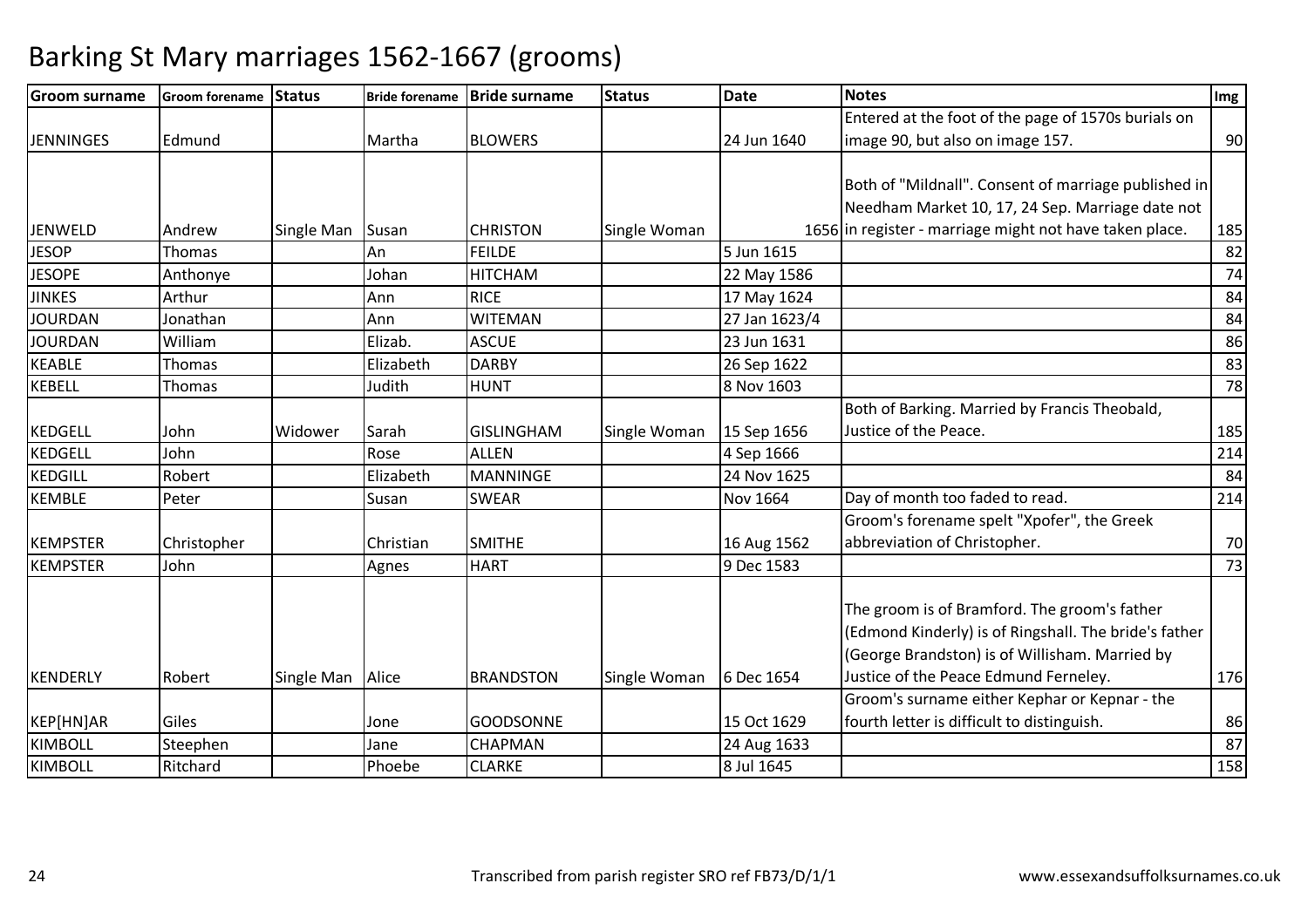| <b>Groom surname</b> | Groom forename Status |            |                 | Bride forename   Bride surname | <b>Status</b> | <b>Date</b>   | <b>Notes</b>                                         | Img |
|----------------------|-----------------------|------------|-----------------|--------------------------------|---------------|---------------|------------------------------------------------------|-----|
|                      |                       |            |                 |                                |               |               |                                                      |     |
|                      |                       |            |                 |                                |               |               | Both of Great Bricett. Groom's father is Edmond      |     |
|                      |                       |            |                 |                                |               |               | Kindley. Consent of marriage published 29 Oct, 5, 12 |     |
|                      |                       |            |                 |                                |               |               | Nov in Needham Market, but no marriage date in       |     |
| <b>KINDLEY</b>       | James                 | Single Man | Margaret        | GILDERSLEEVE                   | Widow         |               | 1656 register. Unclear if marriage took place.       | 188 |
|                      |                       |            |                 |                                |               |               | Groom of Combes, bride of "West Creting". Married    |     |
| <b>KING</b>          | John                  | Widower    | Mary            | <b>DARNELL</b>                 | Widow         | 12 Sep 1655   | by Justice of the Peace Edmund Ferneley              | 182 |
| KINSE[G][D]          | William               |            | Susan           | <b>FRENCH</b>                  |               | 26 Sep 1620   |                                                      | 83  |
|                      |                       |            |                 |                                |               |               | Groom of "Nedham", bride of Somersham. Married       |     |
|                      |                       |            |                 |                                |               |               | by Mr Michell, minister at Somersham. Day of         |     |
| <b>KNAP</b>          | John                  | Widower    | Thomasin        | <b>MICHELL</b>                 | Single Woman  | Jul 1658      | month not in register.                               | 199 |
| <b>KNAP</b>          | <b>Thomas</b>         |            | Eliz.           | <b>COATES</b>                  |               | 30 Nov 1620   |                                                      | 83  |
| <b>KNAPP</b>         | Edmunde               |            | Marye           | <b>POOLE</b>                   |               | 25 May 1578   |                                                      | 72  |
| <b>KNAPP</b>         | Willm.                |            | Anne            | SALMON                         |               | 18 Oct 1587   |                                                      | 74  |
| <b>KNAPP</b>         | Robert                |            | Elizabeth       | SPARROWE                       |               | 12 Jun 1593   |                                                      | 75  |
| <b>KNAPP</b>         | Robert                |            | Grace           | <b>COUPER</b>                  |               | 23 Sep 1604   | Bride's surname abbreviated to "Coup."               | 78  |
| <b>KNAPP</b>         | Francis               |            | Emm             | <b>KNAPP</b>                   |               | 27 Dec 1624   |                                                      | 84  |
| <b>KNAPP</b>         | Edward                |            | Francis         | <b>KIRKE</b>                   |               | 15 Sep 1631   |                                                      | 86  |
| <b>KNAPP</b>         | John                  |            | Catharine       | <b>BULL</b>                    |               | 4 Oct 1632    | The groom is John Knapp the younger.                 | 87  |
| <b>KNAPP</b>         | John                  |            | Elizab.         | <b>FLETCHER</b>                |               | 19 May 1636   | The groom is John Knapp the younger.                 | 88  |
| <b>KNAPP</b>         | Edmund                |            | Avis            | <b>JANNINGES</b>               |               | 28 Oct 1643   |                                                      | 158 |
| <b>KNAPP</b>         | Thomas                |            | Mary            | <b>WOOD</b>                    |               | 18 Oct 1648   |                                                      | 159 |
| LADEMAN              | John                  |            | Agnes           | <b>STANDLEY</b>                |               | 1 May 1571    |                                                      | 71  |
|                      |                       |            |                 |                                |               |               | Groom's forename is written as the Greek             |     |
| <b>LAMBERT</b>       | Christopher           |            | Marye           | <b>SMYE</b>                    |               | 12 Feb 1604/5 | abbreviation, Xpofer.                                | 78  |
| <b>LAMBERT</b>       | Lambe                 |            | Sara            | <b>WIGGEN</b>                  |               | 12 Nov 1612   |                                                      | 81  |
|                      |                       |            |                 |                                |               |               | The groom is John Lambert alias Sweare of            |     |
|                      |                       |            |                 |                                |               |               | 'Baileham". Bride is of Barking. Married by Justice  |     |
| <b>LAMBERT</b>       | John                  | Widower    | Susan           | <b>SCOTT</b>                   | Single Woman  | 16 Jul 1655   | of the Peace Edmund Ferneley                         | 181 |
| LEE                  | Thomas                |            | <b>Bridgett</b> | <b>JESOP</b>                   |               | 28 Jan 1633/4 |                                                      | 87  |
| <b>LEVILL</b>        | <b>Nicholas</b>       |            | Agnes           | <b>STANDLEY</b>                |               | 20 Sep 1588   |                                                      | 74  |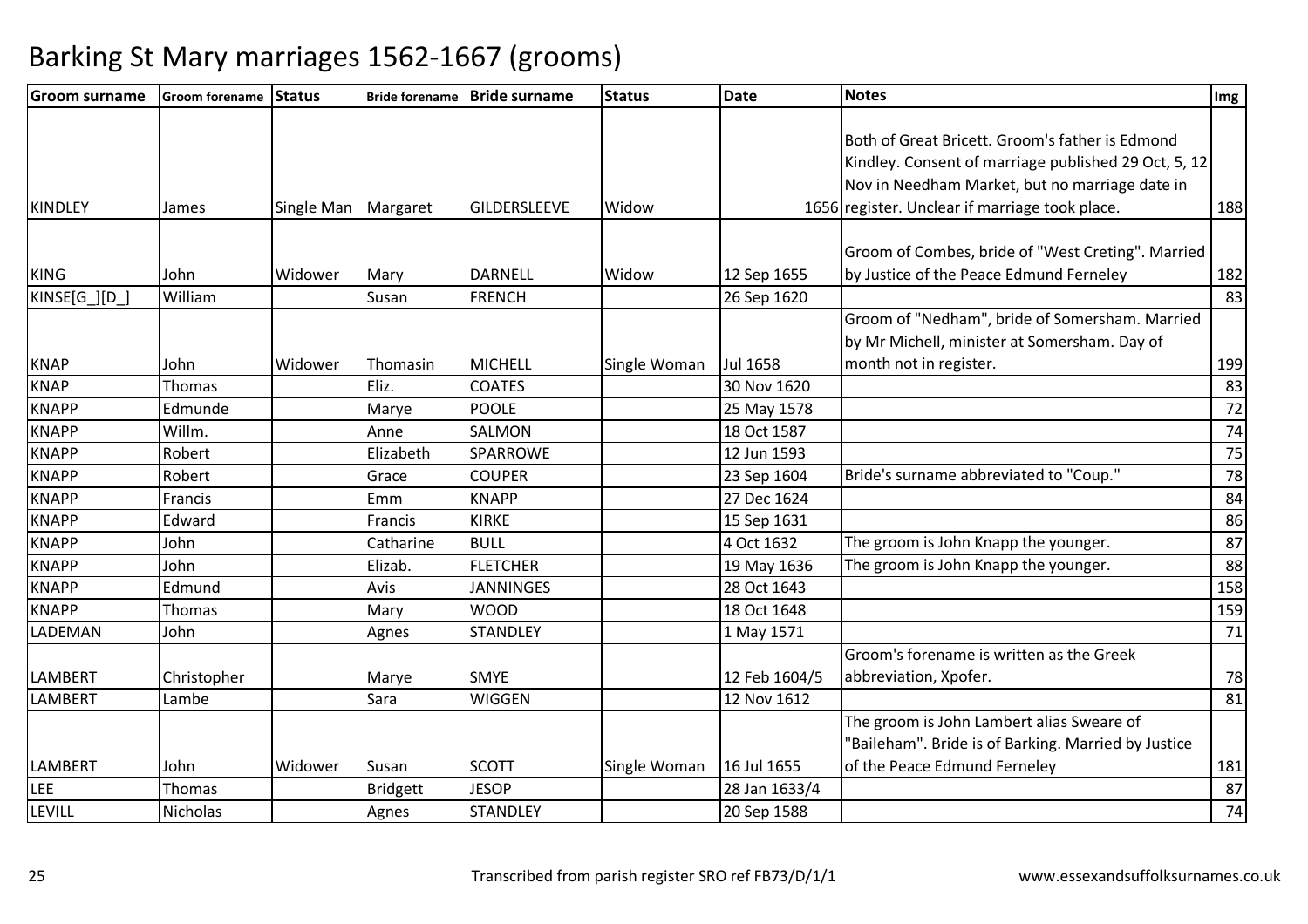| <b>Groom surname</b> | Groom forename Status |            |           | Bride forename Bride surname | <b>Status</b> | <b>Date</b>   | <b>Notes</b>                                                                                                                                                                                                                                                                                             | Img |
|----------------------|-----------------------|------------|-----------|------------------------------|---------------|---------------|----------------------------------------------------------------------------------------------------------------------------------------------------------------------------------------------------------------------------------------------------------------------------------------------------------|-----|
| <b>LEWES</b>         | Thomas                |            | Susan     | <b>KNAPP</b>                 |               | 3 Oct 1574    |                                                                                                                                                                                                                                                                                                          | 71  |
| <b>LEWES</b>         | Timothy               |            | Mary      | <b>CLIFFORD</b>              |               | 30 Sep 1658   | Married at Badly by Mr Norton                                                                                                                                                                                                                                                                            | 203 |
| LEWIS                | Abraham               |            | Ann       | <b>SIMONS</b>                |               | 1 Nov 1631    |                                                                                                                                                                                                                                                                                                          | 86  |
| LILLY                | Thomas                |            | Elizabeth | <b>ELLIS</b>                 |               | 5 Sep 1666    |                                                                                                                                                                                                                                                                                                          | 214 |
| LILYE                | Thomas                |            | Alice     | <b>ACTOR</b>                 |               | 9 Dec 1604    |                                                                                                                                                                                                                                                                                                          | 78  |
| <b>LOCKE</b>         | Robert                |            | Joice     | <b>LUCAS</b>                 |               | 13 Feb 1568/9 |                                                                                                                                                                                                                                                                                                          | 71  |
| <b>LOCKE</b>         | Robert                |            | Susan     | <b>MARTHAM</b>               |               | 29 Apr 1604   |                                                                                                                                                                                                                                                                                                          | 78  |
|                      |                       |            |           |                              |               |               | Groom is of Stowupland, bride is of Earl Stonham.<br>The bride's father (William Bennet) is of<br>Wickhamskeith. Dates of publication given, but no<br>marriage date ("Consent of marriage published<br>three severall market dayes in Nedham market<br>namely the 13th, 20th and 27th September."). Not |     |
| <b>LORD</b>          | Thomas                | Single Man | Mary      | <b>BENNET</b>                |               |               | 1654 clear if the marriage took place.                                                                                                                                                                                                                                                                   | 175 |
| <b>LUCAS</b>         | Richard               |            | Agnes     | <b>COLCHESTER</b>            |               | 28 Sep 1567   |                                                                                                                                                                                                                                                                                                          | 70  |
| <b>LUCAS</b>         | John                  |            | Margaret  | <b>SMITHE</b>                |               | 3 Jul 1586    |                                                                                                                                                                                                                                                                                                          | 74  |
| <b>LUCAS</b>         | Willm.                |            | Marye     | <b>SMITHE</b>                |               | 6 Oct 1591    |                                                                                                                                                                                                                                                                                                          | 75  |
| <b>LUCAS</b>         | John                  |            | Thomasin  | <b>RUSSELL</b>               |               | 5 Feb 1626/7  |                                                                                                                                                                                                                                                                                                          | 85  |
| <b>LUCAS</b>         | Henrye                |            | Marye     | <b>NUTT</b>                  |               | 22 Jun 1641   |                                                                                                                                                                                                                                                                                                          | 157 |
| <b>LUCAS</b>         | John                  |            | Elizabeth | <b>BALDERSTONE</b>           |               | 7 Jan 1660/1  |                                                                                                                                                                                                                                                                                                          | 203 |
| <b>LUCE</b>          | Ritchard              |            | Elizab.   | <b>COWLCHESTER</b>           |               | 22 Feb 1647/8 |                                                                                                                                                                                                                                                                                                          | 159 |
| <b>LUCE</b>          | Richard               |            | Susan     | <b>GOODWIN</b>               |               | 15 Oct 1666   |                                                                                                                                                                                                                                                                                                          | 214 |
| LUNGELEY             | John                  |            | Rose      | <b>MANFEILDE</b>             |               | 1 Oct 1629    |                                                                                                                                                                                                                                                                                                          | 86  |
| LUNGLEY              | Henrye                |            | Marye     | <b>MUDD</b>                  | Widow         | 27 Feb 1594/5 |                                                                                                                                                                                                                                                                                                          | 76  |
| LUNGLYE              | Henrye                |            | Elizab.   | <b>MUTTET</b>                |               | 12 Jul 1631   |                                                                                                                                                                                                                                                                                                          | 86  |
| <b>LYDDYE</b>        | John                  |            | Phillip   | <b>TILLETT</b>               |               | 24 Oct 1639   |                                                                                                                                                                                                                                                                                                          | 89  |
| <b>LYVELL</b>        | Willm.                |            | Agnes     | <b>DAYNES</b>                |               | 23 May 1581   |                                                                                                                                                                                                                                                                                                          | 73  |
| <b>MAN</b>           | Thomas                |            | Johan     | <b>CANDELLER</b>             |               | 26 Apr 1562   |                                                                                                                                                                                                                                                                                                          | 69  |
| <b>MANNING</b>       | Willm.                |            | Margaret  | <b>DAMET</b>                 |               | 3 May 1568    |                                                                                                                                                                                                                                                                                                          | 71  |
| <b>MANNINGE</b>      | John                  |            | Agnes     | <b>FYLDE</b>                 | Widow         | 31 Oct 1579   |                                                                                                                                                                                                                                                                                                          | 72  |
| MANNINGE             | Willm.                |            | Mirable   | <b>BIRRYE</b>                |               | 19 Sep 1596   |                                                                                                                                                                                                                                                                                                          | 76  |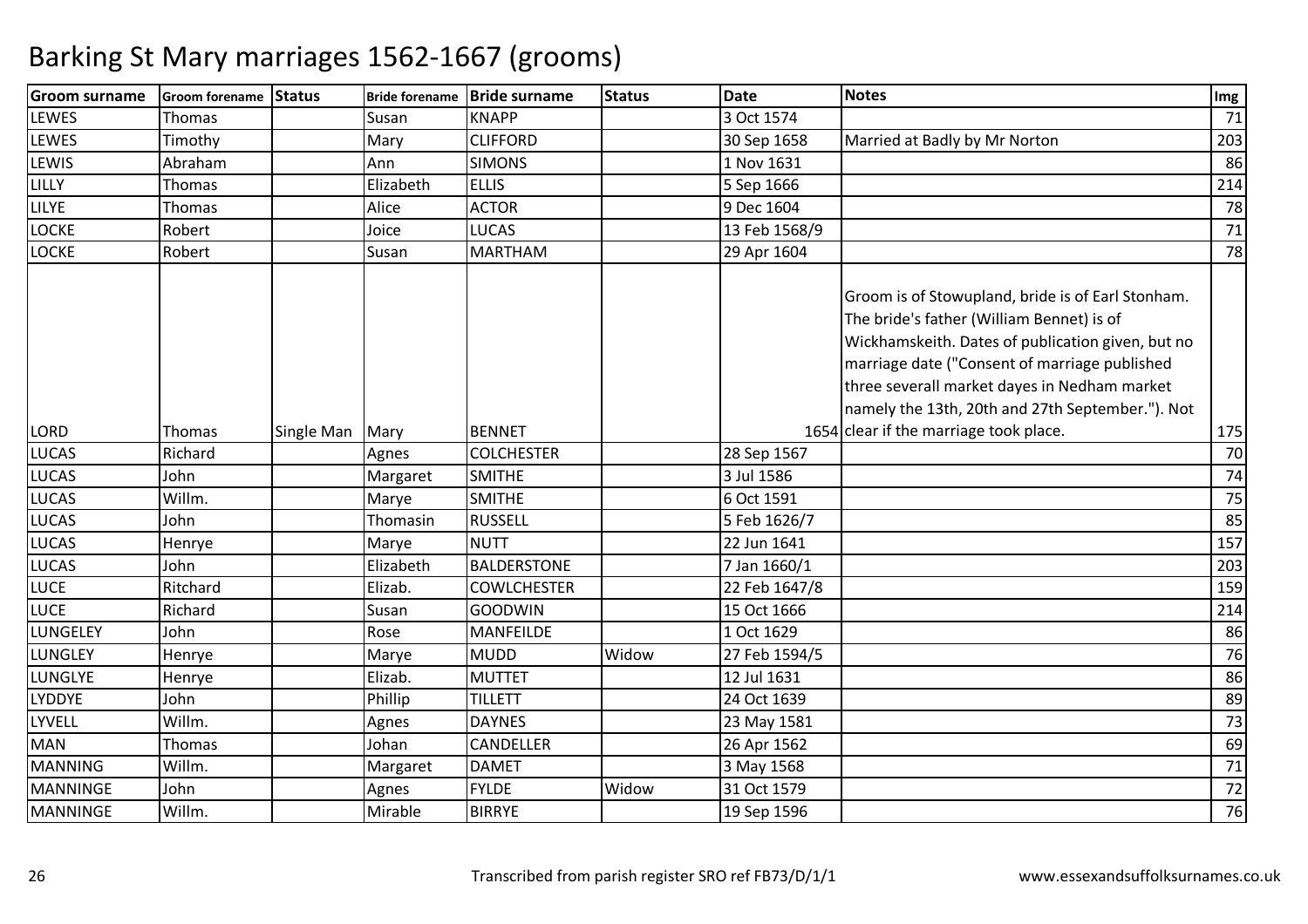| <b>Groom surname</b> | Groom forename Status |            |           | Bride forename Bride surname | <b>Status</b> | <b>Date</b>   | <b>Notes</b>                                         | Img |
|----------------------|-----------------------|------------|-----------|------------------------------|---------------|---------------|------------------------------------------------------|-----|
| <b>MANNINGE</b>      | <b>Thomas</b>         |            | Alice     | <b>RANDALL</b>               |               | 18 May 1624   |                                                      | 84  |
| <b>MANNINGE</b>      | John                  |            | Elizabeth | <b>NEAVE</b>                 |               | 11 Apr 1642   |                                                      | 157 |
| <b>MANNINGE</b>      | George?               |            | Rose      | <b>SILVESTER</b>             |               | 11 Nov 1645   | Groom's forename faded.                              | 159 |
| <b>MAPES</b>         | John                  |            | Winifred  | <b>BREWSE</b>                |               | 8 Aug 1659    |                                                      | 203 |
| <b>MARCHE</b>        | Allane                |            | Margaret  | <b>GREENE</b>                |               | 24 Mar 1568/9 |                                                      | 71  |
|                      |                       |            |           |                              |               |               |                                                      |     |
|                      |                       |            |           |                              |               |               | The groom's father (Phillip Marsh, husbandman) is    |     |
|                      |                       |            |           |                              |               |               | of Bramford, and the bride's father (John Christmas) |     |
|                      |                       |            |           |                              |               |               | is of "Blakenham on the Hill". Married by Edmund     |     |
| <b>MARSH</b>         | Phillip               | Single Man | Ann       | <b>CHRISTMAS</b>             | Single Woman  | 17 May 1654   | Fernly esq Justice of the Peace                      | 174 |
| MARSHALL             | James                 |            | Susan     | <b>NUNNE</b>                 |               | 15 Sep 1605   |                                                      | 79  |
| <b>MARTIN</b>        | Willm.                |            | Margaret  | <b>SMITH</b>                 |               | 25 May 1567   |                                                      | 70  |
| <b>MASON</b>         | Edmund                |            | Judith    | <b>YELLOP</b>                |               | 17 Oct 1633   |                                                      | 87  |
| <b>MATHAM</b>        | Edward                |            | Grace     | <b>DAWSON</b>                |               | 1 Dec 1642    |                                                      | 158 |
| <b>MAYNARD</b>       | Robert                |            | Grace     | <b>COSSYE</b>                |               | 7 Oct 1641    |                                                      | 157 |
| <b>MAYNARDE</b>      | John                  |            | Jone      | <b>BETTS</b>                 |               | 11 Feb 1616/7 |                                                      | 82  |
| <b>MAYNER</b>        | John                  |            | Mary      | <b>FRENCH</b>                |               | 13 Nov 1666   |                                                      | 214 |
| <b>MAYOR</b>         | John                  |            | Anne      | <b>MEADOWES</b>              |               | 24 Mar 1652/3 |                                                      | 160 |
|                      |                       |            |           |                              |               |               | Both of Barking. Married by Francis Theobald,        |     |
| <b>MEAKING</b>       | John                  | Single Man | Anne      | <b>BEALE</b>                 | Single Woman  | 1 Jan 1655/6  | Justice of the Peace.                                | 183 |
| <b>MEE</b>           | Joseph                |            | Mary      | <b>SAMPSON</b>               |               | 10 Feb 1661/2 |                                                      | 203 |
| <b>MELLER</b>        | Edward                |            | Ann       | <b>WESTONE</b>               |               | 4 Nov 1641    |                                                      | 157 |
| <b>MELSOPP</b>       | Edward                |            | Anthonina | <b>FLETCHER</b>              |               | 19 Nov 1643   |                                                      | 158 |
| <b>MERIT</b>         | Nicholas              |            | Johan     | <b>HITCHAM</b>               | Widow         | 26 Apr 1585   |                                                      | 73  |
| <b>MILLER</b>        | Willm.                |            | Marye     | <b>TRWE</b>                  |               | 5 Oct 1606    |                                                      | 79  |
|                      |                       |            |           |                              |               |               | Groom is of Stowmarket, bride is of Combes. Bride's  |     |
|                      |                       |            |           |                              |               |               | father is Edmond Smith. Consent of marriage          |     |
|                      |                       |            |           |                              |               |               | published in Needham Market 3, 10, 17 June.          |     |
|                      |                       |            |           |                              |               |               | Marriage date not in entry. Unclear if marriage took |     |
| <b>MILLS</b>         | John                  | Widower    | Susan     | <b>SMITH</b>                 | Single Woman  |               | 1657 place.                                          | 192 |
| <b>MINTER</b>        | Ritchard              |            | Anne      | <b>DUNTCH</b>                |               | 7 Oct 1633    |                                                      | 87  |
| <b>MINTER</b>        | Ritchard              |            | Ann       | <b>ANDROES</b>               |               | 28 Oct 1643   |                                                      | 158 |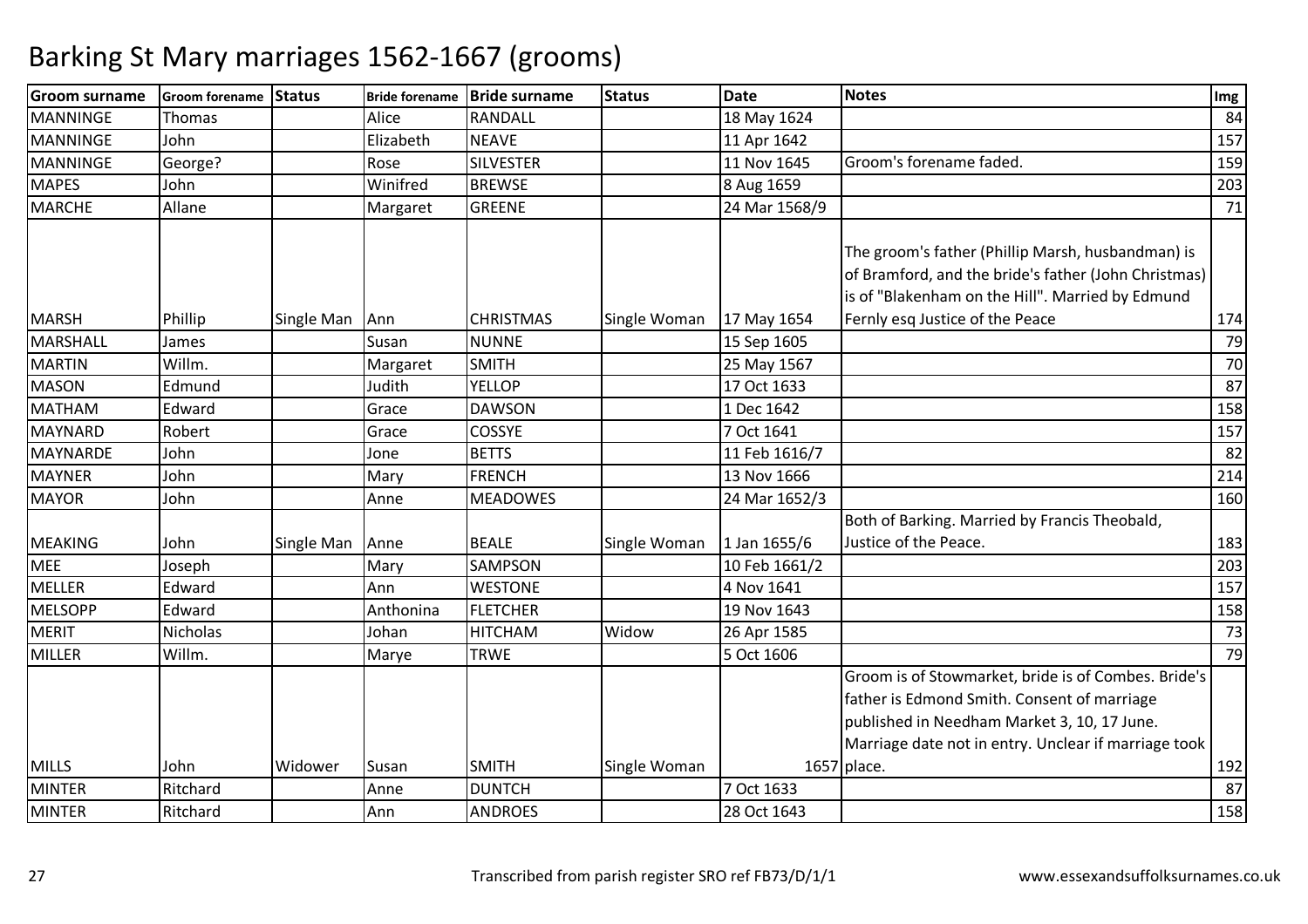| <b>Groom surname</b> | <b>Groom forename</b> | Status          |            | Bride forename   Bride surname | <b>Status</b> | <b>Date</b>     | <b>Notes</b>                                       | Img |
|----------------------|-----------------------|-----------------|------------|--------------------------------|---------------|-----------------|----------------------------------------------------|-----|
| <b>MISHINGE</b>      | Willm.                |                 | Margerye   | <b>FOOKES</b>                  |               | 26 Sep 1574     |                                                    | 71  |
| <b>MOORE</b>         | Thomas                |                 | Anne       | <b>BUGGE</b>                   |               | 29 May 1587     |                                                    | 74  |
|                      |                       |                 |            |                                |               |                 | Both of "Nedham." Married by Mr Fairfax. Day of    |     |
| <b>MOOTHAM</b>       | Thomas                | Single Man      | Elizabeth  | <b>SMITH</b>                   | Widow         | Mar 1657/8      | marriage not in entry, month and year only.        | 194 |
| MOOTHREADYE          | William               |                 | Rose       | <b>BETTS</b>                   |               | 23 Nov 1641     |                                                    | 157 |
| <b>MORISHE</b>       | John                  |                 | Johan      | <b>STANDLEY</b>                |               | 26 Dec 1586     |                                                    | 74  |
| <b>MORTIMER</b>      | Richard               |                 | Marye      | <b>COOTES</b>                  |               | 15 Oct 1588     |                                                    | 74  |
| <b>MOSSE</b>         | Willm.                |                 | Judithe    | <b>HATFILDE</b>                |               | 4 Nov 1600      |                                                    | 77  |
| <b>MOUSE</b>         | Thomas                |                 | Chatherine | <b>BIRDE</b>                   |               | 16 Sep 1576     |                                                    | 72  |
| <b>MOUSE</b>         | John                  |                 | Marye      | <b>SPANN</b>                   |               | 24 Aug 1584     |                                                    | 73  |
| <b>MOUSE</b>         | Edmunde               |                 | Susan      | <b>TALMAGE</b>                 |               | 3 Oct 1608      |                                                    | 79  |
| <b>MUDD</b>          | Henry                 |                 | Marye      | <b>GIGGES</b>                  |               | 4 Jun 1593      |                                                    | 75  |
| <b>MUDD</b>          | Thomas                |                 | Hagar      | <b>DUNCOMBE</b>                |               | 1 Nov 1625      |                                                    | 84  |
| <b>MUDD</b>          | Robert                |                 | Alice      | <b>SIMONS</b>                  |               | 14 Feb 1632/3   |                                                    | 87  |
| <b>MUDD</b>          | Thomas                |                 | Elizabeth  | <b>PAINTON</b>                 |               | 6 Jan 1658/9    | Married at Badly by Mr Norton                      | 203 |
| <b>MULLET</b>        | Willm.                |                 | Margaret   | SPANN                          |               | 12 Oct 1579     |                                                    | 72  |
| <b>MULLET</b>        | Willm.                |                 | Francis    | COBB                           |               | 9 Jun 1589      |                                                    | 75  |
| <b>MULLETT</b>       | William               |                 | Rose       | <b>NUNN</b>                    |               | <b>Nov 1627</b> | Day of month faded.                                | 85  |
| <b>MULLETT</b>       | Edward                |                 | Margaret   | <b>FARTHINGE</b>               |               | 18 Oct 1633     |                                                    | 87  |
| <b>MULLETT</b>       | William               |                 | Ann        | <b>DAYNES</b>                  |               | 25 Jul 1637     |                                                    | 88  |
| MUNNINGES            | Willm.                |                 | Johan      | <b>ROZIER</b>                  |               | 8 Oct 1588      |                                                    | 74  |
|                      |                       |                 |            |                                |               |                 | Bride is of Barking. Groom's father (William       |     |
|                      |                       |                 |            |                                |               |                 | Munnings) is late of Nawton, deceased. Bride's     |     |
|                      |                       |                 |            |                                |               |                 | father's forename not given, but he was a clerk of |     |
|                      |                       |                 |            |                                |               |                 | "Blakenham the Hill". Consent of marriage          |     |
|                      |                       |                 |            |                                |               |                 | published in Barking church 21, 28 Sep, 5 Oct, but |     |
|                      |                       |                 |            |                                |               |                 | marriage date not given. Marriage might not have   |     |
| <b>MUNNINGS</b>      | William               |                 | Rose       | <b>CONSTABLE</b>               | Single Woman  |                 | 1656 taken place.                                  | 187 |
|                      |                       |                 |            |                                |               |                 | Both of Burgh. Consent of marriage published in    |     |
|                      |                       |                 |            |                                |               |                 | Needham Market on three market days: 1, 8, 15      |     |
|                      |                       |                 |            |                                |               |                 | Sep. Date of marriage not in entry. Unclear if     |     |
| <b>MURRELL</b>       | John                  | Single Man Mary |            | <b>ALDRICH</b>                 | Single Woman  |                 | 1658 marriage took place.                          | 199 |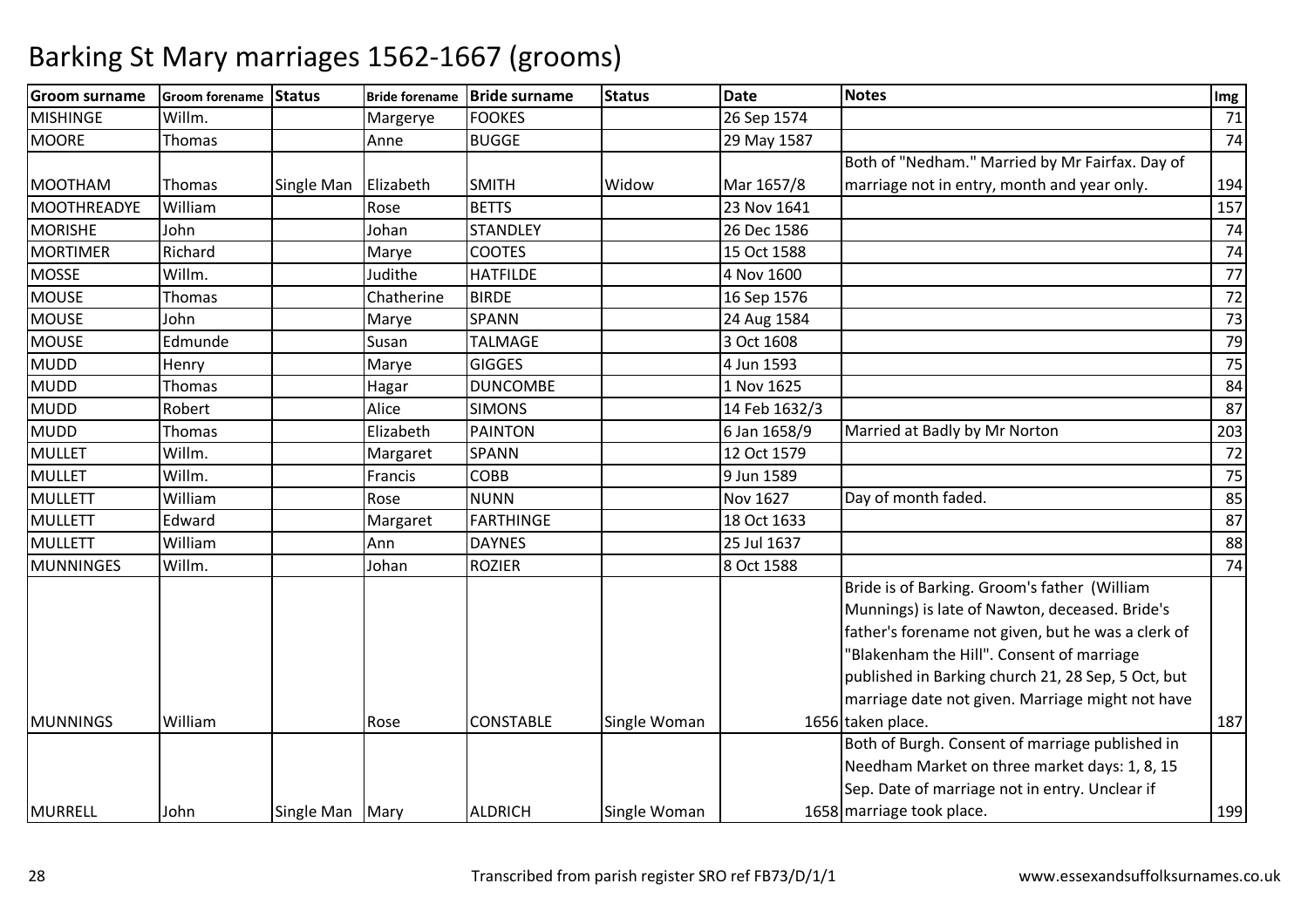| <b>Groom surname</b>   | Groom forename Status |            |            | Bride forename Bride surname | <b>Status</b> | <b>Date</b>    | <b>Notes</b>                                         | Img     |
|------------------------|-----------------------|------------|------------|------------------------------|---------------|----------------|------------------------------------------------------|---------|
| <b>NEAVE</b>           | John                  |            | Anne       | <b>WARDE</b>                 |               | 6 Oct 1594     |                                                      | 76      |
| <b>NEAVE</b>           | Willm.                |            | Sara       | <b>KNAPPE</b>                |               | 8 Feb 1602/3   |                                                      | 78      |
| <b>NEAVE</b>           | John                  |            | Elizabeth  | <b>SMITHE</b>                |               | 21 Feb 1608/9  |                                                      | 80      |
| <b>NEAVE</b>           | Joseph                |            | Elizabeth  | <b>COATES</b>                |               | 21 Feb 1614/5  |                                                      | 81      |
| <b>NEAVE</b>           | Thomas                |            | Anne       | <b>BUNDISH</b>               |               | 5 Jun 1620     |                                                      | 83      |
| <b>NEAVE</b>           | Joseph                |            | Alice      | LEAH                         |               | 14 Aug 1627    |                                                      | 85      |
|                        |                       |            |            |                              |               |                | Entry squashed in, and the bride's surname is faded  |         |
| <b>NEAVE</b>           | John                  |            | Elizabeth  | $[J\_]O[N\_][N\_][L\_]S$     |               | 7 Feb 1638/9   | and hard to read.                                    | 88      |
|                        |                       |            |            |                              |               |                | Groom is of Barking, bride is of East Bergholt.      |         |
|                        |                       |            |            |                              |               |                | Groom's father (John Neave) of Ipswich. Bride's      |         |
|                        |                       |            |            |                              |               |                | father (Rhodes Hayward) of East Bergholt. Consent    |         |
|                        |                       |            |            |                              |               |                | of marriage published in Barking church 6, 13, 20    |         |
|                        |                       |            |            |                              |               |                | July. No marriage date - perhaps the marriage didn't |         |
| <b>NEAVE</b>           | John                  | Single Man | Sarah      | <b>HAYWARD</b>               |               |                | 1656 take place.                                     | 185     |
|                        |                       |            |            |                              |               |                | Both of Barking. Married by Justice of the Peace     |         |
| <b>NEAVE</b>           | Edmond                | Widower    | Susan      | <b>PALMER</b>                | Widow         | 9 Oct 1656     | <b>Edmund Ferneley</b>                               | 187     |
| <b>NELSON</b>          | Thomas                |            | Johan      | <b>KEGELL</b>                |               | 29 May 1598    |                                                      | 76      |
| <b>NELSON</b>          | Simon                 |            | Sara       | SPARROWE                     |               | 18 Oct 1636    |                                                      | 88      |
| <b>NEVILL</b>          | Roger                 |            | Rebecca    | <b>BERRYE</b>                |               | 26 Dec 1610    |                                                      | 80      |
| <b>NEVILL</b>          | Robt.                 |            | Anne       | PHA[G]E                      |               | 15 Apr 1652    |                                                      | 159     |
| <b>NEWPORT</b>         | Thomas                |            | Margaret   | <b>BALDERSTONE</b>           |               | 1 Sep 1583     |                                                      | 73      |
| <b>NEWPORT</b>         | George                |            | Ann        | <b>JARVIS</b>                |               | 9 Feb 1645/6   |                                                      | 159     |
| <b>NEWTON</b>          | John                  |            | Marye      | <b>CHILDE</b>                |               | 20 Jan 1599/00 |                                                      | $77 \,$ |
| <b>NEWTON</b>          | Robert                |            | Chatherine | <b>HARVEY</b>                |               | 27 Dec 1608    |                                                      | 80      |
| <b>NEWTON</b>          | Thomas                |            | Ann        | <b>MASON</b>                 |               | 8 Feb 1639/40  |                                                      | 89      |
|                        |                       |            |            |                              |               |                | Groom father, Richard Newton, is a weaver. Bride's   |         |
|                        |                       |            |            |                              |               |                | father is George Alderton. Both fathers are of       |         |
|                        |                       |            |            |                              |               |                | "Nedham". Married by Justice of the Peace Edmund     |         |
| <b>NEWTON</b>          | Richard               |            | An         | <b>ALDERTON</b>              |               | 24 Jun 1656    | Ferneley                                             | 184     |
| <b>NICOLLES</b>        | Abraham               |            | Alice      | <b>COATES</b>                |               | 10 Apr 1604    |                                                      | 78      |
| <b>NOBBES</b>          | <b>Thomas</b>         |            | Christian  | <b>KEMPSTER</b>              |               | 16 Jan 1567/8  |                                                      | 71      |
| <b>NOORES</b><br>Radus |                       |            |            |                              |               |                |                                                      | 84      |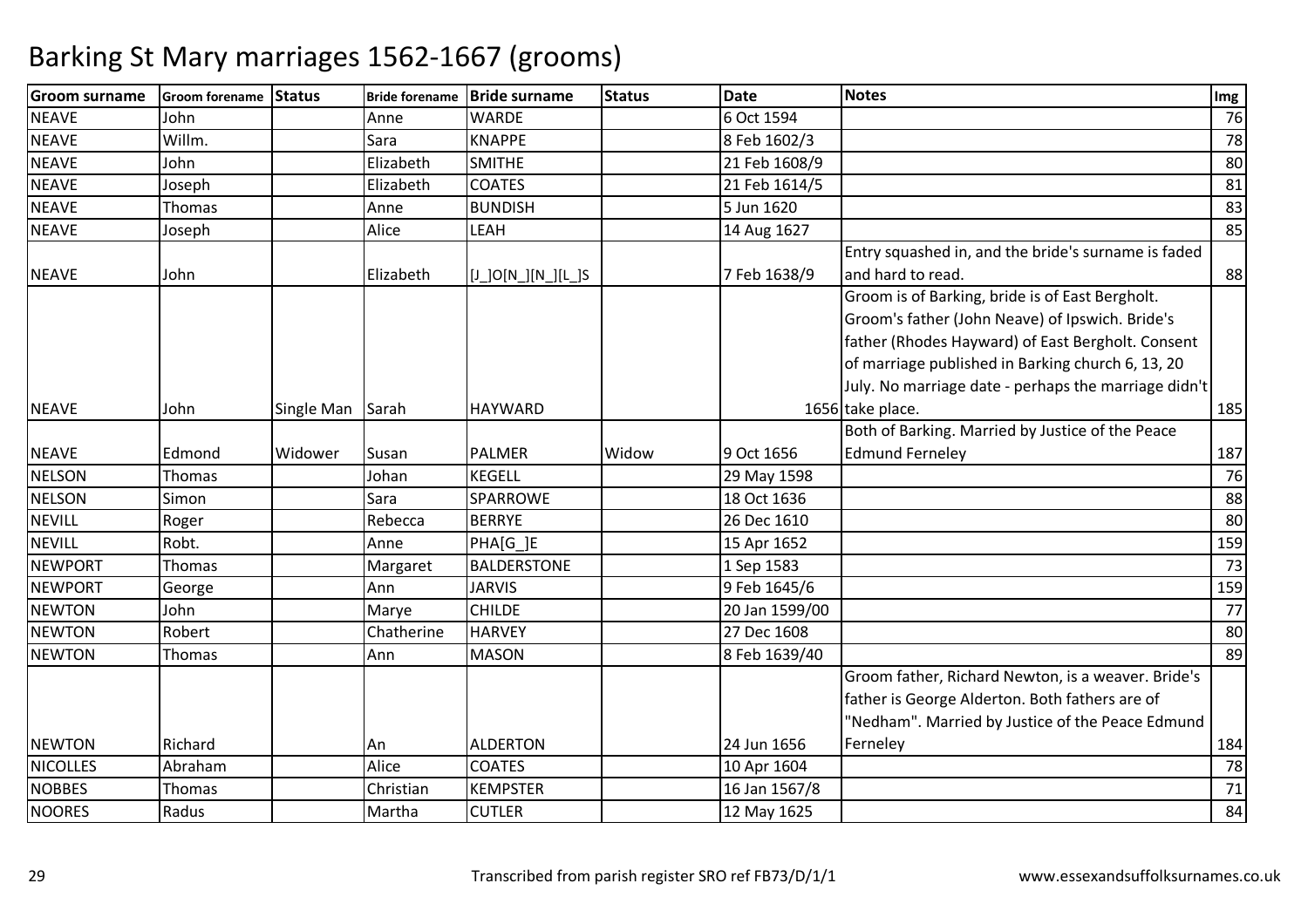| <b>Groom surname</b> | Groom forename Status |            |           | Bride forename Bride surname | <b>Status</b> | <b>Date</b>   | <b>Notes</b>                                                                                                                                    | Img |
|----------------------|-----------------------|------------|-----------|------------------------------|---------------|---------------|-------------------------------------------------------------------------------------------------------------------------------------------------|-----|
| <b>NUN</b>           | John                  |            | Rose      | <b>WOLVERSTONE</b>           |               | 19 Oct 1564   |                                                                                                                                                 | 70  |
|                      |                       |            |           |                              |               |               | Both of Great Bricet. Consent of marriage published<br>29 Oct, 5, 12 Nov, but no marriage date in register.                                     |     |
| <b>NUN</b>           | John                  | Widower    | Margaret  | <b>ROBERTS</b>               | Widow         |               | 1656 Unclear if marriage took place.                                                                                                            | 187 |
| <b>NUTT</b>          | Michaell              |            | Elizabeth | <b>JACHAMIN</b>              |               | 23 May 1586   |                                                                                                                                                 | 74  |
| <b>NUTT</b>          | <b>Miles</b>          |            | Sarah     | <b>BRANSON</b>               |               | 16 Jul 1623   |                                                                                                                                                 | 84  |
| <b>OCKELEY</b>       | Robert                |            | Margaret  | COBB                         | Widow         | 16 Sep 1595   |                                                                                                                                                 | 76  |
| <b>OCKLEY</b>        | Robert                |            | Alece     | <b>HAVELL</b>                | Widow         | 4 Aug 1601    |                                                                                                                                                 | 77  |
| <b>PACK</b>          | William               |            | Rachel    | PAGE                         |               | 23 Oct 1632   |                                                                                                                                                 | 87  |
| <b>PAINE</b>         | John                  |            | Sarah     | <b>BARKER</b>                |               | 4 Dec 1666    |                                                                                                                                                 | 214 |
| <b>PALMER</b>        | Michael               |            | Martha    | <b>MILKESOPP</b>             |               | 2 Feb 1631/2  |                                                                                                                                                 | 86  |
| <b>PANNUCK</b>       | Jeames                |            | Marye     | <b>BETTS</b>                 |               | 23 Jul 1622   |                                                                                                                                                 | 83  |
| <b>PARKER</b>        | Thomas                |            | Agnes     | CANDELER                     |               | 20 Oct 1575   |                                                                                                                                                 | 72  |
| <b>PARKER</b>        | Willm.                |            | Elizabeth | <b>MANFYLDE</b>              |               | 21 Feb 1603/4 |                                                                                                                                                 | 78  |
| <b>PARKER</b>        | John                  |            | Ellen     | <b>STEEPHENS</b>             |               | 12 Aug 1628   |                                                                                                                                                 | 86  |
| <b>PARKER</b>        | Thomas                |            | Ann       | <b>BLOWRES</b>               |               | 20 Jun 1642   | The groom is of "Darnsden"                                                                                                                      | 158 |
| PEIRSON              | Jeremy                | Widower    | Sarah     | <b>HERN</b>                  | Widow         |               | Groom of Gislingham, bride of "Nedham". Married<br>by Mr Fairfax. Marriage date not in entry. Consent<br>1658 to marry published 8, 15, 22 Aug. | 199 |
|                      |                       |            |           |                              |               |               | Both of Barking. Groom's father (Paul Smith) also of                                                                                            |     |
|                      |                       |            |           |                              |               |               | Barking. Married by Justice of the Peace Edmund                                                                                                 |     |
| PERKING              | John                  | Single Man | Elisabeth | <b>SMITH</b>                 | Single Woman  | 2 Nov 1656    | Ferneley                                                                                                                                        | 187 |
| PETTIT               | John                  |            | Anne      | <b>BAKER</b>                 |               | 4 Dec 1575    |                                                                                                                                                 | 72  |
| <b>PEXALL</b>        | John                  |            | Heline    | <b>NEVELL</b>                | Widow         | 5 Dec 1596    |                                                                                                                                                 | 76  |
| <b>PHILLIPPS</b>     | Isaack                |            | Susan     | COLEMAN                      |               | 16 Aug 1627   |                                                                                                                                                 | 85  |
| <b>PICHAR</b>        | Roger                 |            | Marye     | <b>PLOMMER</b>               |               | 9 Jun 1589    |                                                                                                                                                 | 75  |
| <b>PICHARDE</b>      | Roger                 |            | Marye     | <b>WOODYE</b>                |               | 17 Apr 1609   |                                                                                                                                                 | 80  |
| <b>PICKESS</b>       | Ritchard              |            | Marye     | <b>YEOMANS</b>               |               | 24 May 1632   |                                                                                                                                                 | 87  |
| <b>PITTES</b>        | Willm.                |            | Marye     | <b>EDRIDGE</b>               |               | 9 Jul 1595    |                                                                                                                                                 | 76  |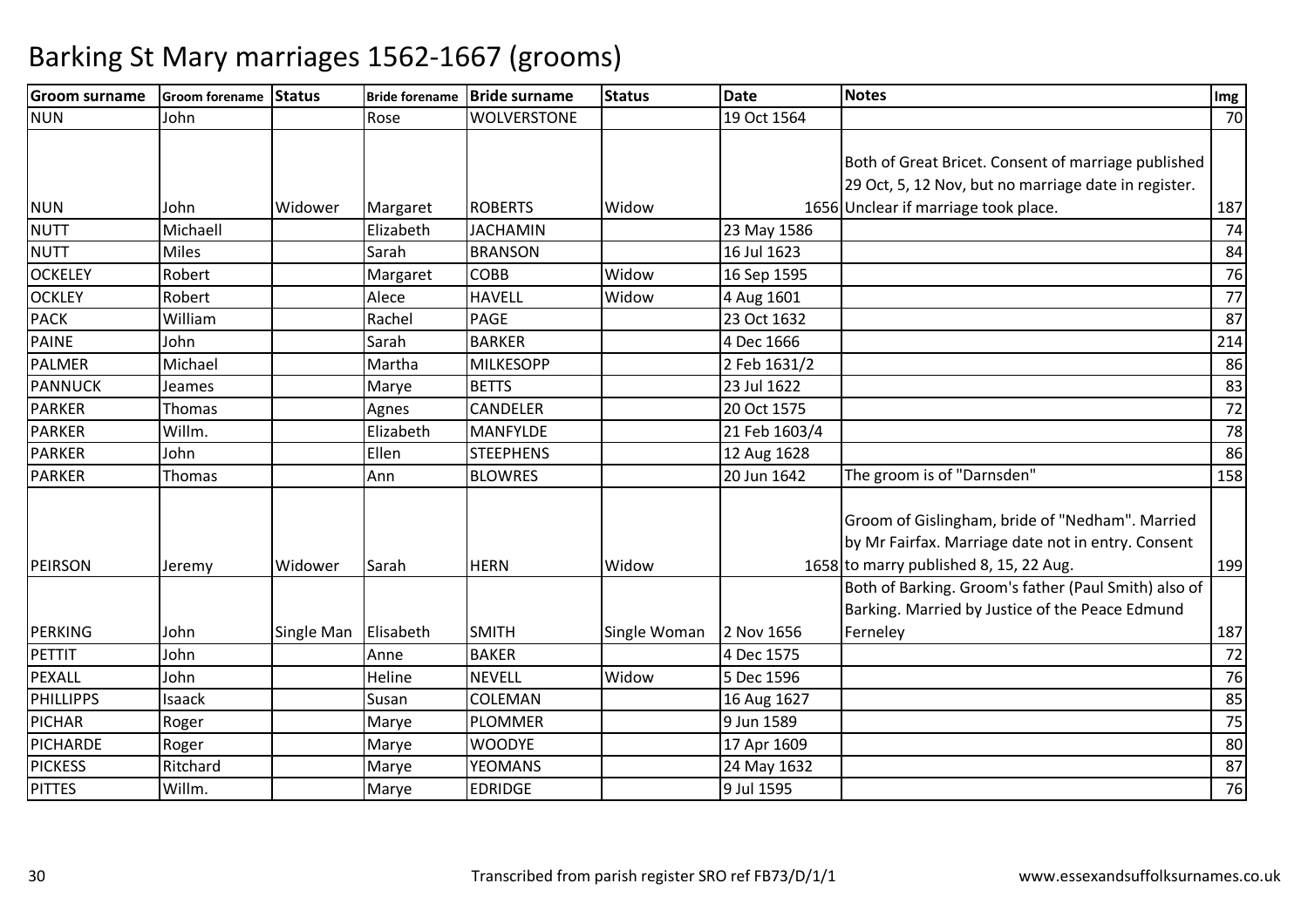#### **Groom surname Groom forename Status Bride forename Bride surname Status Date Notes Img** PLANTIN Thomas Single Man Mary SNELLING Single Woman 21 Dec 1653 Married by Edmund Fernly esq Justice of the Peace. Groom is of Somersham. 171PLANTINE Stephen Single Man Elisabeth LOVE | 1656 Groom is of "Baileham". Groom's father is Mathew Plantine the elder of Ofton. Bride's mother (Mary Boughton) is of Newton. Consent of marriage published 22, 29 Oct, 5 Nov in Needham Market. Entry says "And they were married November  $\hat{a} \in L$  $\vert$ byâ $\varepsilon$ !" but the date and the person who married them hasn't been added, so it's not clear if the 1656 marriage took place. . **187** 77 PLOMERR Humfry Anne MOUSSE 5 Oct 1600 PLUMLEYY Robert Johan n CAMPE 3 Mar 1605/6 79 PLUMLEY Johnn Susan 30 Jun 1611 80 PLUMMERR John Bredget WHITINGE 12 Nov 1564 70 PLUMMERThomas 10 Thomas 10 SILVESTER 10 Sep 1567 Bride's forename not in register.<br>10 Sep 1567 Bride's forename not in register.<br>124 Jun 1634 PLUMMERR John Alice <mark>INGLISH</mark> H 24 Jun 1634 | 37 PLUMMERR Francis Margarett TILLETT 2 Feb 1636/7 2011 2 Feb 1636/7 2 Feb 1636/7 2 Feb 1636/7 2 Feb 1636/7 2 Feb 1636/7 PONDERR Henrye Margaret LYNGE 16 Apr 1599 1599 16 November 177 POOLEWillm. **I** Chatherine SPAROWE 2 Dec 1577 <sup>72</sup> POOLEE COSwell Martha FOOKES 21 May 1609 <sup>80</sup> POOLEThomas I Sarah h | COLE | 29 Sep 1611 | 2000 | 2000 | 2000 | 2000 | 2000 | 2000 | 2000 | 2000 | 2000 | 2000 | 2000 | 2000 | 2 POOLEE Coswell Margarett PULFORD 14 Jan 1639/40 0 89 POOLE | Robert | Single Man | Grace | CORNISH H 1654 The bride and groom are of "Nedham Market". Groom's father (John Poole) is of "Bury Edmunds". Bride's father (Stephen Cornish) is of Polstead. Consent of marriage published in Barking parish church 19th, 26th Nov, 3rd Dec. No marriage date - 1654 unclear if the marriage took place. 176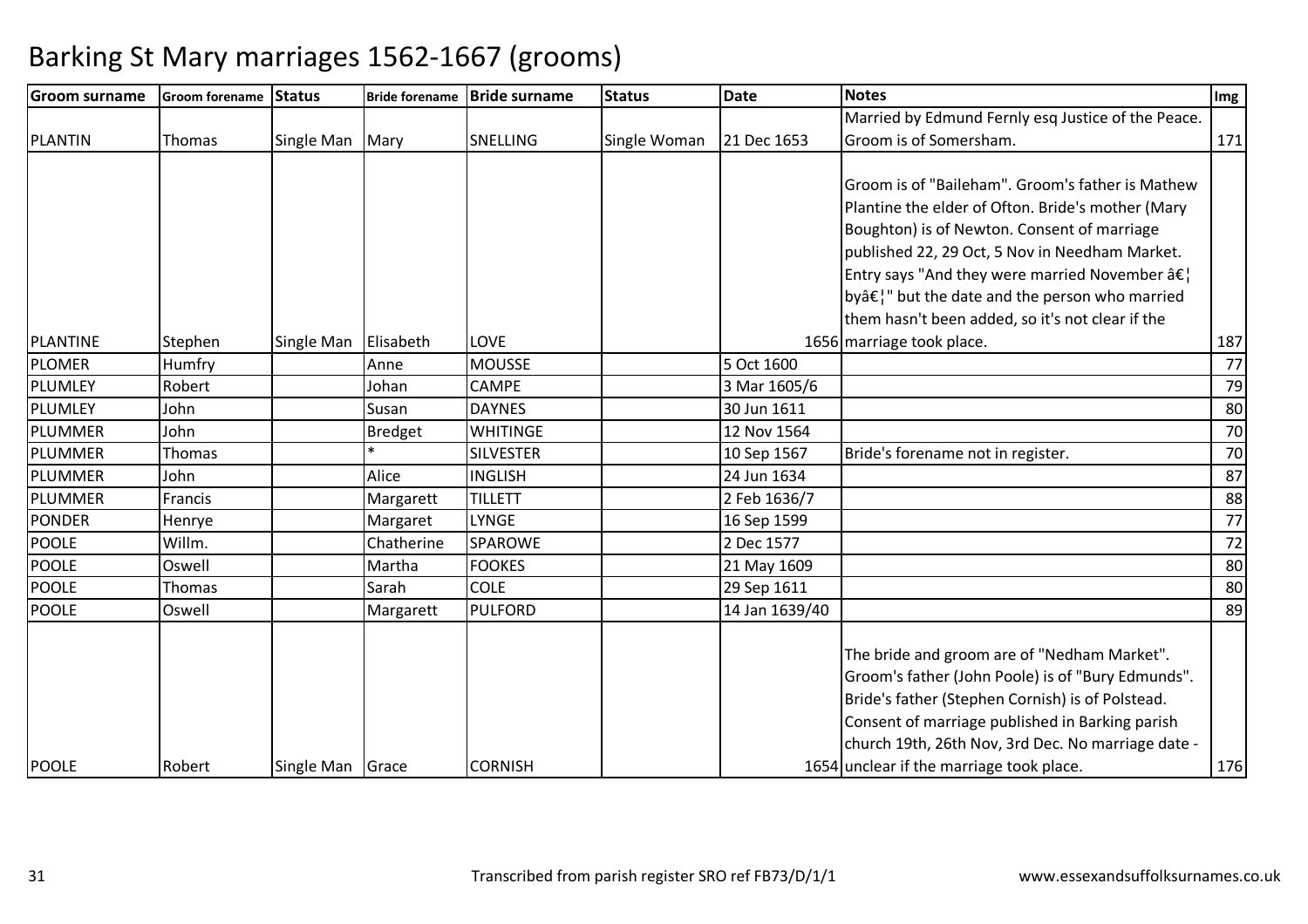| Groom surname   | <b>Groom forename Status</b> |                   |           | Bride forename Bride surname | <b>Status</b> | <b>Date</b> | <b>Notes</b>                                        | Img             |
|-----------------|------------------------------|-------------------|-----------|------------------------------|---------------|-------------|-----------------------------------------------------|-----------------|
|                 |                              |                   |           |                              |               |             | Both of Great Finborough. Groom's father (Thomas    |                 |
|                 |                              |                   |           |                              |               |             | Porter) also of Great Finborough. Bride's father    |                 |
|                 |                              |                   |           |                              |               |             | (Robert Durrant) of Hitcham. Married by Mr Groom,   |                 |
| <b>PORTER</b>   | Thomas                       | <b>Single Man</b> | An        | <b>DURRANT</b>               | Single Woman  | 30 Nov 1655 | Justice of the Peace.                               | 183             |
|                 |                              |                   |           |                              |               |             |                                                     |                 |
|                 |                              |                   |           |                              |               |             | Both of Nettlestead. Consent of marriage published  |                 |
|                 |                              |                   |           |                              |               |             | at Needham Market 23, 30 Apr, 7 May. No marriage    |                 |
| <b>PORTER</b>   | Thomas                       | Single Man        | Mary      | <b>WELTON</b>                | Single Woman  |             | 1656 date - perhaps marriage didn't take place.     | 184             |
| <b>POSFOORD</b> | George                       |                   | Francis   | <b>BAGLYE</b>                |               | 21 Sep 1637 |                                                     | 88              |
| <b>POSFORD</b>  | Robert                       |                   | Anne      | <b>ADAMS</b>                 |               | 1 Sep 1562  |                                                     | 70              |
| <b>POSFORD</b>  | George                       |                   | An        | <b>JACOB</b>                 |               | 29 Sep 1630 |                                                     | 86              |
| <b>POSFORD</b>  | Robert                       |                   | Anne      | <b>GOFFE</b>                 |               | 20 Nov 1598 | The groom is Robert Posford the elder.              | 76              |
| <b>POSFORDE</b> | Jhon                         |                   | Elizabeth | <b>WHITE</b>                 |               | 2 Oct 1570  |                                                     | 71              |
| <b>PRATT</b>    | Robert                       |                   | Roose     | <b>HARVEY</b>                |               | 15 May 1581 |                                                     | 73              |
|                 |                              |                   |           |                              |               |             |                                                     |                 |
|                 |                              |                   |           |                              |               |             | Groom of Battisford. The bride's mother is a widow, |                 |
|                 |                              |                   |           |                              |               |             | of Mendlesham. Her forename isn't given. Married    |                 |
| <b>PRICK</b>    | Daniel                       | <b>Single Man</b> | Dorothy   | <b>HERSHAM</b>               | Single Woman  | 29 May 1656 | by Justice of the Peace Edmund Ferneley             | 184             |
|                 |                              |                   |           |                              |               |             | Both fathers are of Battisford. Groom's father is   |                 |
|                 |                              |                   |           |                              |               |             | Richard Pulford. Bride's father (Daniel Pulford) is |                 |
|                 |                              |                   |           |                              |               |             | deceased. Married by Justice of the Peace Edmund    |                 |
| PULFORD         | Samuel                       |                   | Sarah     | <b>PULFORD</b>               |               | 19 Apr 1655 | Ferneley.                                           | 178             |
|                 |                              |                   |           |                              |               |             | Both of Barking. Married by Francis Theobald,       |                 |
| <b>PULFORD</b>  | Edward                       | Single Man        | Margaret  | <b>USHER</b>                 | Single Woman  | 14 Apr 1656 | Justice of the Peace.                               | 183             |
| <b>PULFORD</b>  | John                         |                   | Ann       | <b>COATES</b>                |               | 23 Dec 1666 |                                                     | 214             |
|                 |                              |                   |           |                              |               |             | Month too faded to read. Entered between            |                 |
| <b>PULFORD</b>  | Thomas                       |                   | Margret   | <b>JANKIN</b>                |               | 7 * 1609    | marriages in July and October.                      | 80              |
| <b>PULFORDE</b> | Steven                       |                   | Agnes     | <b>EDGAR</b>                 |               | 13 Oct 1577 |                                                     | 72              |
| <b>PULFORDE</b> | Thomas                       |                   | Julian    | <b>JANINGES</b>              |               | 12 Nov 1581 |                                                     | $\overline{73}$ |
| <b>PULFORDE</b> | John                         |                   | Thamisin  | <b>COOKE</b>                 |               | 3 Aug 1595  |                                                     | 76              |
| <b>PULFORDE</b> | John                         |                   | Elizabeth | <b>DAMETT</b>                |               | 29 Dec 1603 |                                                     | 78              |
| <b>PULFORDE</b> | Richarde                     |                   | Susan     | RINGEBELL                    |               | Oct 1609    | Day of month too faded to read.                     | 80              |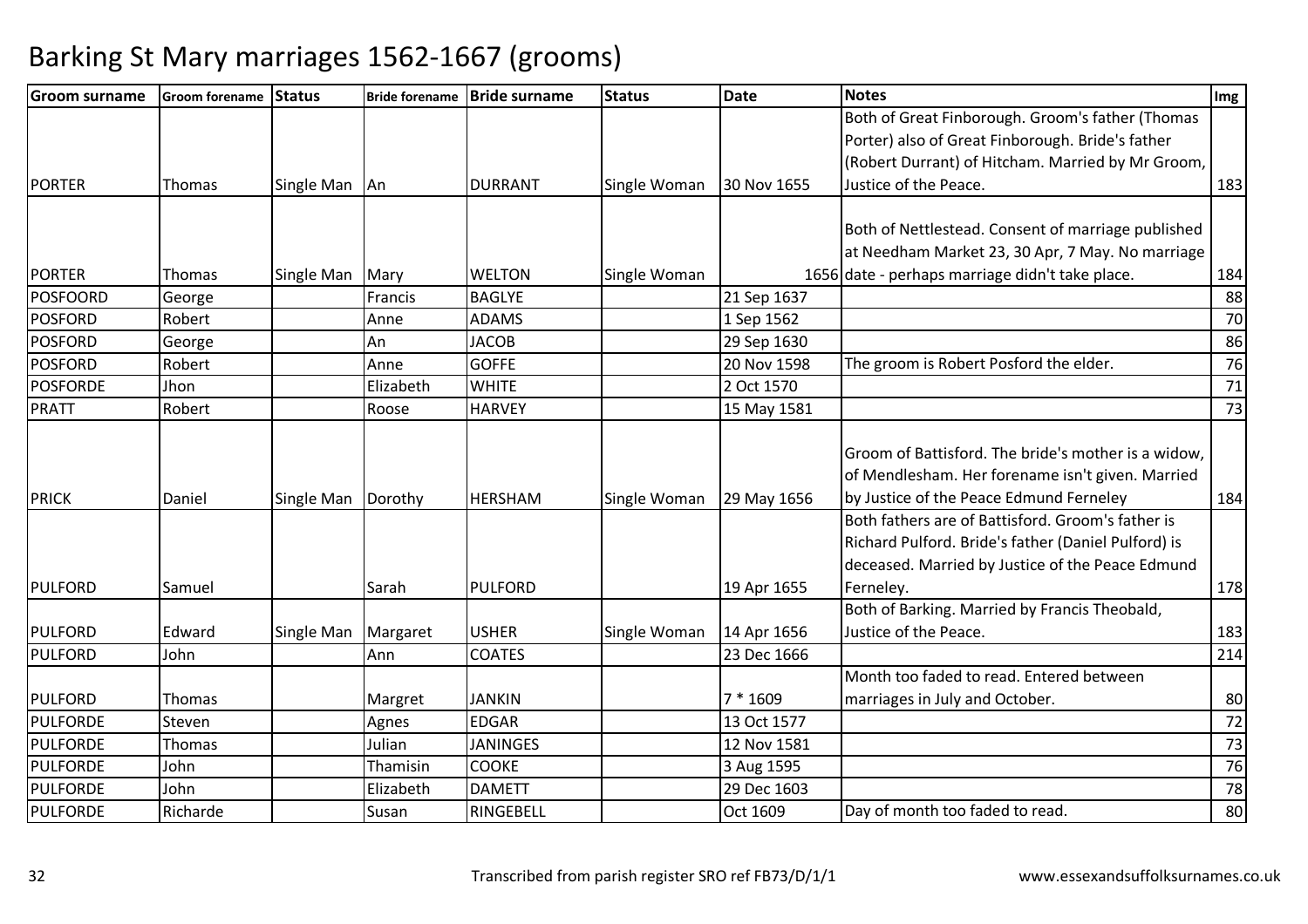| <b>Groom surname</b> | Groom forename Status |            |           | Bride forename Bride surname | <b>Status</b> | <b>Date</b>   | <b>Notes</b>                                                                                                                                                                                             | Img |
|----------------------|-----------------------|------------|-----------|------------------------------|---------------|---------------|----------------------------------------------------------------------------------------------------------------------------------------------------------------------------------------------------------|-----|
| <b>PULFORDE</b>      | Thomas                |            | Eliz.     | <b>NEAVE</b>                 |               | 25 May 1618   |                                                                                                                                                                                                          | 82  |
| PULFORDE             | Thomas                |            | Marye     | <b>GREENE</b>                |               | 12 Jun 1627   |                                                                                                                                                                                                          | 85  |
| PUNCHARD             | Thomas                |            | Alice     | <b>HAROLDE</b>               |               | 29 Sep 1591   |                                                                                                                                                                                                          | 75  |
| PUNCHYARD            | Thomas                |            | Elizabeth | <b>HAGGTREE</b>              |               | 19 Jan 1625/6 |                                                                                                                                                                                                          | 84  |
| PYE                  | Thomas                |            | Margerye  | <b>COOKE</b>                 |               | 6 Jul 1578    |                                                                                                                                                                                                          | 72  |
| <b>PYE</b>           | Nathaniel             |            | Marye     | <b>SEAVENICROFT</b>          |               | 5 Oct 1617    |                                                                                                                                                                                                          | 82  |
| <b>PYSEY</b>         | John                  |            | Margerye  | <b>CHURCHE</b>               |               | 28 Feb 1564/5 |                                                                                                                                                                                                          | 70  |
| <b>RANDALL</b>       | Willm.                |            | Luce      | LYVELL                       |               | 20 May 1583   |                                                                                                                                                                                                          | 73  |
| <b>RANDALL</b>       | Willm.                |            | Christian | <b>OLIVER</b>                |               | 25 Apr 1596   |                                                                                                                                                                                                          | 76  |
| <b>RANDALL</b>       | William               |            | Ellen     | <b>BOYTON</b>                |               | 31 Jan 1614/5 |                                                                                                                                                                                                          | 81  |
|                      |                       |            |           |                              |               |               | Groom is of Somersham, bride is of Nettlestead.<br>Groom's father is George Raymond. Bride's mother<br>(Jone Sherwood) is a widow. Consent to marriage<br>published in Needham Market 13, 20, 27 Aug. No |     |
| <b>RAYMOND</b>       | Edward                | Single Man | Mary      | <b>SHERWOOD</b>              |               |               | 1656 marriage date - perhaps marriage didn't take place.                                                                                                                                                 | 185 |
| <b>RAYNER</b>        | Moyses                |            | Alice     | <b>GLOSIER</b>               |               | 15 May 1604   |                                                                                                                                                                                                          | 78  |
| <b>RAYNER</b>        | Richard               |            | Constans  | <b>STEELE</b>                |               | 21 Oct 1636   |                                                                                                                                                                                                          | 88  |
| <b>RAYSON</b>        | Edmund                |            | Alice     | <b>DUBBLE</b>                |               | 22 Jul 1617   |                                                                                                                                                                                                          | 82  |
| <b>READ</b>          | John                  |            | Marye     | <b>DIXTON</b>                |               | 7 Apr 1585    |                                                                                                                                                                                                          | 74  |
| <b>READE</b>         | Robert                |            | Emme      | REDGRAVE                     |               | 28 Sep 1589   |                                                                                                                                                                                                          | 75  |
|                      |                       |            |           |                              |               |               | Groom's forename given as "Xpofer" - the Greek                                                                                                                                                           |     |
| REDGRAVE             | Christopher           |            | Elizabeth | <b>COWLE</b>                 |               | 8 Oct 1587    | abbreviation of Christopher.                                                                                                                                                                             | 74  |
| <b>REEVE</b>         | Edwarde               |            | Marye     | <b>CLIFTON</b>               |               | 22 Oct 1616   |                                                                                                                                                                                                          | 82  |
| <b>RELFE</b>         | Richard               |            | Martha    | <b>ANDREWES</b>              | Widow         | 24 Aug 1592   |                                                                                                                                                                                                          | 75  |
| RENDELSHAM           | Robert                |            | Francis   | <b>REVELL</b>                |               | 5 Feb 1588/9  |                                                                                                                                                                                                          | 75  |
| <b>RESIN</b>         | Edmunde               |            | Margaret  | <b>BIRRYE</b>                |               | 26 Nov 1598   |                                                                                                                                                                                                          | 76  |
| <b>REVEL</b>         | John                  |            | Susan     | COLEMAN                      |               | 2 Apr 1613    | The groom is "the son of Widd. Revel" (Widow<br>Revel)                                                                                                                                                   | 81  |
| <b>REVELL</b>        | John                  |            | Margaret  | <b>CHAMBERS</b>              | Widow         | 30 Jun 1605   |                                                                                                                                                                                                          | 79  |
| <b>REVES</b>         | Thomas                |            | Mirable   | COMAN                        |               | 22 May 1610   |                                                                                                                                                                                                          | 80  |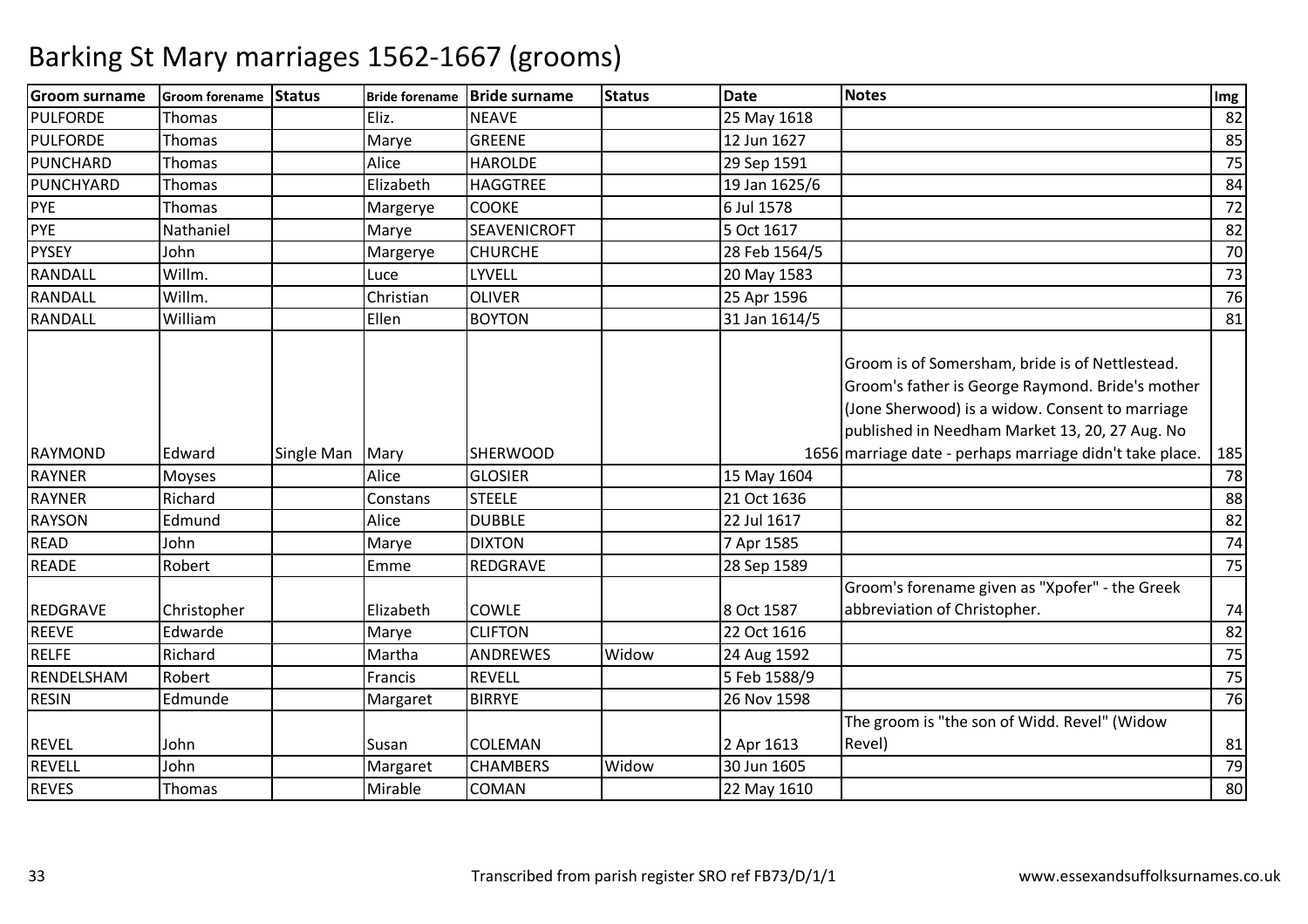| <b>Groom surname</b>      | Groom forename Status |            |                          | Bride forename Bride surname  | <b>Status</b> | <b>Date</b>                  | <b>Notes</b>                                                                                                                                                                                | Img      |
|---------------------------|-----------------------|------------|--------------------------|-------------------------------|---------------|------------------------------|---------------------------------------------------------------------------------------------------------------------------------------------------------------------------------------------|----------|
|                           |                       |            |                          |                               |               |                              | Groom is o Coddenham. Bride's father (John                                                                                                                                                  |          |
|                           |                       |            |                          |                               |               |                              | Heming, clerk) of Flempton. Consent of marriage                                                                                                                                             |          |
|                           |                       |            |                          |                               |               |                              | published in Needham Market on market days 11,                                                                                                                                              |          |
|                           |                       |            |                          |                               |               |                              | 18 and 25 April. No marriage date - unclear if the                                                                                                                                          |          |
| <b>REWSE</b>              | Thomas                | Single Man | Anne                     | <b>HEMING</b>                 |               |                              | 1655 marriage took place.                                                                                                                                                                   | 179      |
| <b>RICE</b>               | Samuell               |            | Marye                    | <b>FRUAR</b>                  |               | 1 Oct 1590                   |                                                                                                                                                                                             | 75       |
| <b>RICE</b>               | Richard               |            | Marye                    | <b>ARTIS</b>                  |               | 23 Sep 1617                  |                                                                                                                                                                                             | 82       |
| <b>RICE</b>               | Robert                |            | Ann                      | <b>KNIGHTES</b>               |               |                              | 1647 Full date not given, year only.                                                                                                                                                        | 159      |
|                           |                       |            |                          |                               |               |                              | The bride is "the Wid. [widow] Weston". Her                                                                                                                                                 |          |
| <b>RICE</b>               | Sam.                  |            |                          | <b>WESTON</b>                 |               | 26 Jan 1666/7                | forename isn't in the entry.                                                                                                                                                                | 214      |
| <b>RICHARDES</b>          | Bartholomew           |            | Roose                    | <b>BROOKE</b>                 |               | 1 Aug 1588                   |                                                                                                                                                                                             | 74       |
| <b>RICHERSON</b>          | Thomas                | Single Man | Anne                     | <b>WARDEN</b>                 | Single Woman  | 1 Feb 1654/5                 | Both of "Nedham". Groom's father (Anthony<br>Richerson) is late of "Nedham", deceased. Bride's<br>father (Peter Warden) is of "Nedham." Married by<br>Justice of the Peace Edmund Ferneley. | 176      |
|                           |                       |            |                          |                               |               |                              | The groom is of Aldham. The groom's father<br>(William Riches) was of Somersham and is<br>deceased. The bride's father (John Barton) was of<br>Combes and is also deceased.                 |          |
| <b>RICHES</b><br>RINGBELL | Isaac<br>Andrew       | Single Man | Susan                    | <b>BARTON</b><br><b>BRUSE</b> | Single Woman  | 1 Nov 1654                   |                                                                                                                                                                                             | 176      |
| <b>ROADES</b>             | John                  |            | Anne<br>Elizabeth        | <b>EDINGTON</b>               |               | 10 Nov 1583<br>17 Jan 1562/3 |                                                                                                                                                                                             | 73<br>70 |
| <b>ROADES</b>             | John                  |            |                          | <b>BOORME</b>                 |               | 28 Jun 1592                  |                                                                                                                                                                                             | 75       |
| <b>ROBBINSON</b>          | William               |            | <b>Bridget</b><br>Rachel | <b>DEANE</b>                  |               | 26 Sep 1626                  |                                                                                                                                                                                             | 85       |
| <b>ROBERTES</b>           | John                  |            | Anne                     | WARDEN                        |               | 18 Jul 1585                  | The groom's surname is "Robertes als Griffin".                                                                                                                                              | 74       |
| <b>ROBINSON</b>           | Richard               |            | Anne                     | <b>WHISTELCROFTE</b>          |               | 5 Apr 1602                   |                                                                                                                                                                                             | 77       |
| <b>ROBINSON</b>           | Willm.                |            | Susan                    | <b>NEVILL</b>                 |               | 24 Jun 1652                  |                                                                                                                                                                                             | 159      |
| <b>ROE</b>                | Peter                 |            | Marye                    | <b>HUNTE</b>                  |               | 22 Jun 1613                  |                                                                                                                                                                                             | 81       |
| <b>ROE</b>                | Jeames                |            | <b>Bridgett</b>          | <b>BACON</b>                  |               | 13 Sep 1638                  |                                                                                                                                                                                             | 88       |
| <b>ROE</b>                | John                  |            | Marye                    | <b>MUTTET</b>                 |               | 19 Oct 1643                  |                                                                                                                                                                                             | 158      |
| <b>ROE</b>                | Robert                |            | Grace                    | <b>WYLYE</b>                  |               | 22 Jan 1645/6                |                                                                                                                                                                                             | 159      |
| <b>ROE</b>                | Thomas                |            | Elizab.                  | <b>KNAPP</b>                  |               | 2 May 1648                   |                                                                                                                                                                                             | 159      |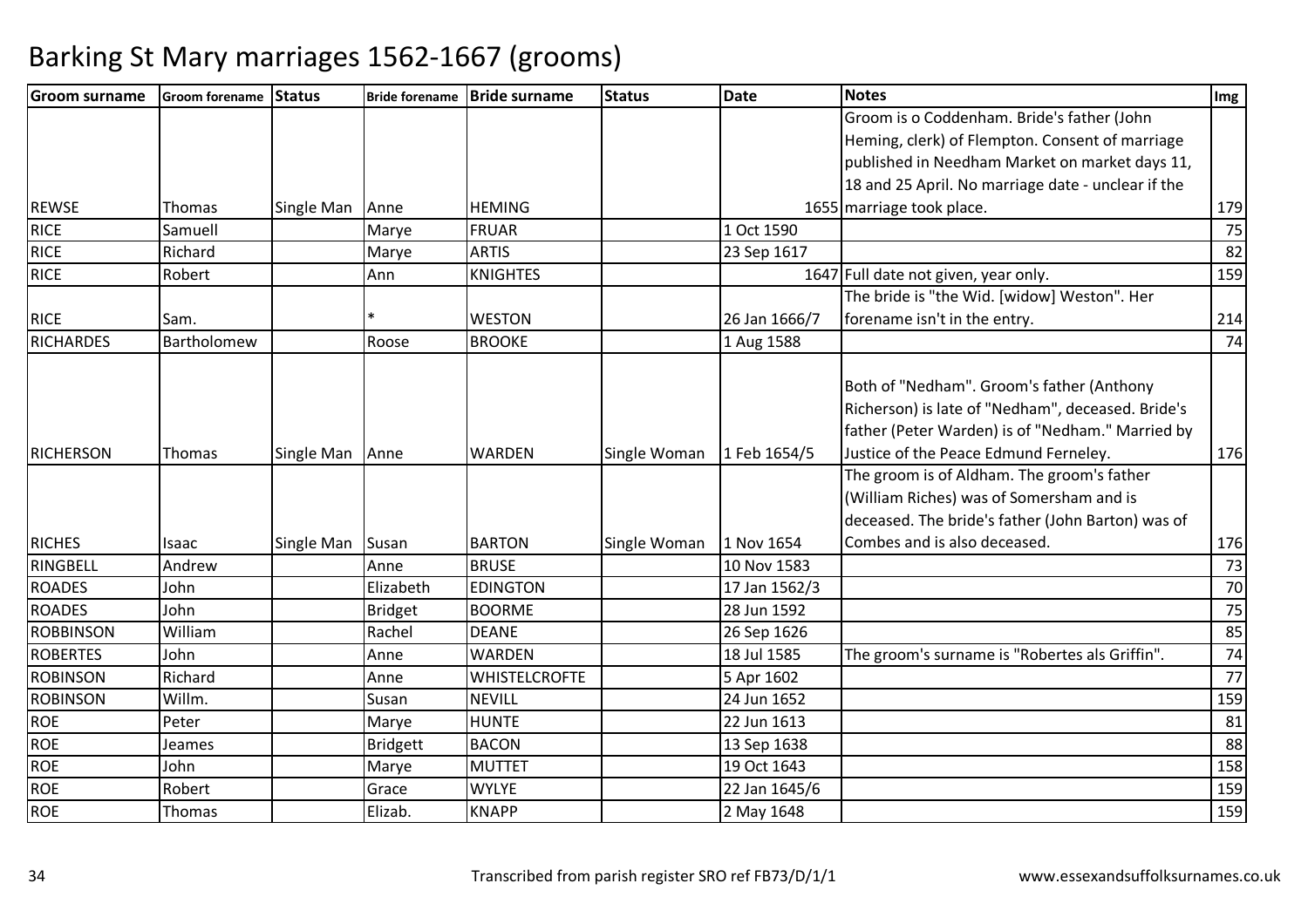| <b>Groom surname</b> | Groom forename Status |                     |                 | Bride forename   Bride surname | <b>Status</b>                | <b>Date</b>    | <b>Notes</b>                                                                                                                                                                                                                                              | Img |
|----------------------|-----------------------|---------------------|-----------------|--------------------------------|------------------------------|----------------|-----------------------------------------------------------------------------------------------------------------------------------------------------------------------------------------------------------------------------------------------------------|-----|
| <b>ROE</b>           | John                  |                     | Sarah           | <b>GRIMWOOD</b>                |                              | Jul 1652       | Day of month not given.                                                                                                                                                                                                                                   | 159 |
|                      |                       |                     |                 |                                |                              |                | Bride's father (Simon Woody) is of Barking. Married<br>by Justice of the Peace Edmund Ferneley. The<br>groom is the "parrish register" - a registrar for the<br>parish during the Commonwealth period, when<br>births, marriages and deaths were recorded |     |
| <b>ROE</b>           | James                 |                     | Ann             | <b>WOODY</b>                   | Single Woman                 | 19 Apr 1655    | separately from the church.                                                                                                                                                                                                                               | 179 |
| <b>ROE</b>           | John                  |                     | Elizabeth       | <b>PULFORD</b>                 |                              | 9 Sep 1666     |                                                                                                                                                                                                                                                           | 214 |
| ROOE                 | Willm.                |                     | Margaret        | <b>BULL</b>                    |                              | 14 Jun 1579    |                                                                                                                                                                                                                                                           | 72  |
| ROOE                 | Josephe               |                     | Elizabethe      | <b>READE</b>                   |                              | 27 Nov 1601    |                                                                                                                                                                                                                                                           | 77  |
| <b>ROWE</b>          | John                  |                     | Susan           | <b>BAGLEYE</b>                 |                              | 2 Apr 1613     |                                                                                                                                                                                                                                                           | 81  |
| <b>ROWLAND</b>       | Robert                |                     | Margarett       | <b>LEVEL</b>                   |                              | 30 Apr 1615    |                                                                                                                                                                                                                                                           | 81  |
| <b>ROWLAND</b>       | John                  |                     | Elizabeth       | <b>DIX</b>                     |                              | 25 Apr 1637    |                                                                                                                                                                                                                                                           | 88  |
| <b>ROWLINGE</b>      | Hughe                 |                     | Susan           | <b>TRUE</b>                    |                              | 26 Jun 1609    |                                                                                                                                                                                                                                                           | 80  |
| <b>ROWTE</b>         | William               |                     | Marye           | <b>LUCAS</b>                   |                              | 1 Nov 1632     |                                                                                                                                                                                                                                                           | 87  |
| <b>ROZIER</b>        | Simon                 |                     | <b>Bredgett</b> | <b>FRUAR</b>                   |                              | 31 Jul 1604    |                                                                                                                                                                                                                                                           | 78  |
| <b>RYECROFT</b>      | William               |                     | Francis         | <b>DAVID</b>                   |                              | 23 Jan 1639/40 |                                                                                                                                                                                                                                                           | 89  |
| <b>SALMON</b>        | Thomas                |                     | Johan           | <b>UNDERWOOD</b>               |                              | 28 Sep 1598    |                                                                                                                                                                                                                                                           | 76  |
| <b>SALMON</b>        | Edmunde               |                     | Marye           | <b>HUNT</b>                    |                              | 16 Feb 1606/7  |                                                                                                                                                                                                                                                           | 79  |
| <b>SAUNDERS</b>      | Everett               |                     | Marian          | <b>LAMBERT</b>                 |                              | 11 Nov 1641    |                                                                                                                                                                                                                                                           | 157 |
| SAVADGE              | Henrye                |                     | Thomasin        | <b>FOORDE</b>                  |                              | 24 Jun 1611    |                                                                                                                                                                                                                                                           | 80  |
| <b>SCOTSON</b>       | John                  |                     | Margerye        | SPAWLE                         |                              | 18 Oct 1599    |                                                                                                                                                                                                                                                           | 77  |
| <b>SCRUTTINGE</b>    | Nickus.               |                     | Marye           | <b>WOODE</b>                   |                              | 25 Jun 1584    |                                                                                                                                                                                                                                                           | 73  |
| <b>SCRUTTINGE</b>    | Nicholas              |                     | Margaret        | <b>ROBSON</b>                  | Widow                        | 23 May 1594    |                                                                                                                                                                                                                                                           | 76  |
| <b>SCRUTTINGE</b>    | Nicholas              |                     | Margaret        | PILBARROW                      |                              | 29 Jun 1603    |                                                                                                                                                                                                                                                           | 78  |
| <b>SEAMAN</b>        | Charles               |                     | Elizabeth       | <b>ALDUS</b>                   |                              | 24 Sep 1607    |                                                                                                                                                                                                                                                           | 79  |
| <b>SHARPE</b>        | Willm.                |                     | Johan           | <b>KNAPP</b>                   |                              | 28 Oct 1602    |                                                                                                                                                                                                                                                           | 78  |
| SHELDRAKE            | Sam.                  | Single Man Elsabeth |                 | <b>NAZY</b>                    | Single Woman   19 Jan 1653/4 |                | Groom is of Little Stonham, bride is of Earl Stonham.<br>The bride's father (Junior Nazy) is of "Whait".<br>Married by Edmund Fernly esq Justice of the Peace                                                                                             | 171 |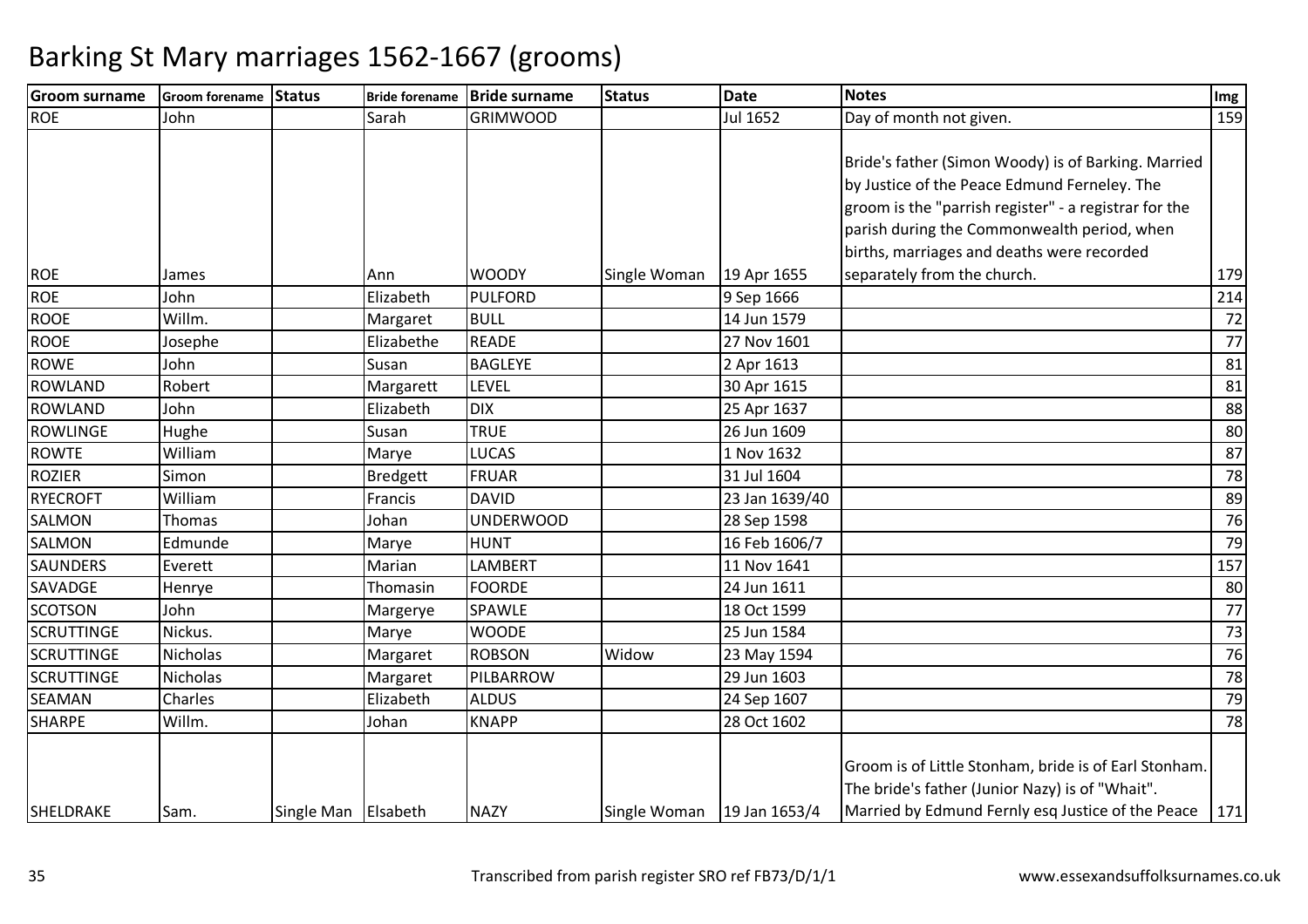| <b>Groom surname</b> | <b>Groom forename</b> | <b>Status</b> | <b>Bride forename</b> | <b>Bride surname</b> | <b>Status</b> | <b>Date</b>    | <b>Notes</b>                                                                                                                                                                                                | Img |
|----------------------|-----------------------|---------------|-----------------------|----------------------|---------------|----------------|-------------------------------------------------------------------------------------------------------------------------------------------------------------------------------------------------------------|-----|
| SHENTALL             | Andrewe               |               | Margarett             | <b>DAYNES</b>        |               | 2 Oct 1603     |                                                                                                                                                                                                             | 78  |
| <b>SHEPHEARD</b>     | Thomas                |               | Mary                  | <b>FITT</b>          |               | 23 Oct 1660    |                                                                                                                                                                                                             | 203 |
| <b>SHEPPERD</b>      | John                  |               | Marye                 | <b>PISSEYE</b>       |               | 8 Dec 1567     |                                                                                                                                                                                                             | 70  |
|                      |                       |               |                       |                      |               |                | Married by Mr Candler at Coddenham. Day of                                                                                                                                                                  |     |
|                      |                       |               |                       |                      |               |                | month not in entry, but on the same day as Stephen                                                                                                                                                          |     |
| <b>SHIP</b>          | John                  |               | Rebecca               | <b>REWSE</b>         |               | Aug 1659       | Cotton and Frances Colchester.                                                                                                                                                                              | 203 |
| <b>SILVESTER</b>     | William               |               | Jone                  | <b>BOULTON</b>       |               | 21 Jan 1639/40 |                                                                                                                                                                                                             | 89  |
| <b>SILVESTER</b>     | John                  |               | Elizab.               | <b>BOWLTON</b>       |               | 10 May 1642    |                                                                                                                                                                                                             | 158 |
| <b>SILVESTER</b>     | William               |               | Elizabeth             | <b>TRUE</b>          |               | 3 Feb 1642/3   |                                                                                                                                                                                                             | 158 |
| <b>SIMONDS</b>       | Thomas                | Single Man    | Mary                  | <b>NEWTON</b>        |               | 27 May 1656    | Groom's father is Thomas Simonds, bride's father is<br>Richard Newton. Both fathers are of Barking.<br>Married by Francis Theobald, Justice of the Peace.                                                   | 184 |
| <b>SIMONS</b>        | Thomas                |               | Elyzabeth             | $\ast$               |               | 25 May 1576    | Bride's surname not in register.                                                                                                                                                                            | 72  |
| <b>SIMONS</b>        | Thomas                |               | Leza                  | <b>BULL</b>          |               | 2 Feb 1624/5   |                                                                                                                                                                                                             | 84  |
| <b>SIMONS</b>        | Thomas                |               | Susan                 | <b>GRAUNGE</b>       |               | 1 May 1633     |                                                                                                                                                                                                             | 87  |
|                      |                       |               |                       |                      |               |                | Both of Somersham. Day of month not given. Bride's                                                                                                                                                          |     |
| <b>SIMPLE</b>        | William               | Widower       | Thomasin              | <b>HARVY</b>         | Single Woman  | Feb 1655/6     | father (Edward Harvy) is deceased.                                                                                                                                                                          | 183 |
| <b>SIMSON</b>        | Roger                 |               | Johan                 | CANDELER             |               | 15 Feb 1598/9  | The bride is Johan Candeler alias Borham.                                                                                                                                                                   | 76  |
| <b>SIMSON</b>        | Roger                 |               | Johan                 | <b>BORHAM</b>        |               | 15 Feb 1598/9  | The bride is Johan Candeler alias Borham.                                                                                                                                                                   | 76  |
| <b>SIMSON</b>        | Thomas                |               | Marye                 | <b>COWLCHESTER</b>   |               | 26 Jul 1638    |                                                                                                                                                                                                             | 88  |
|                      |                       |               |                       |                      |               |                | The groom is of Ringshall. The groom's father (John<br>Skirrel, hoopmaker) is of "Watsham", and the<br>bride's father (Richard Manning, carpenter) is of<br>"Little Finborow". Married by Edmund Fernly esq |     |
| <b>SKIRREL</b>       | Richard               | Single Man    | <b>Bridget</b>        | <b>MANNING</b>       |               | 20 Jul 1654    | Justice of the Peace                                                                                                                                                                                        | 174 |
| <b>SMITH</b>         | John                  |               | Marye                 | <b>ALDUS</b>         |               | 1 Oct 1599     |                                                                                                                                                                                                             | 77  |
| <b>SMITH</b>         | William               |               | Elizabeth             | <b>KNAP</b>          |               | 5 Oct 1613     |                                                                                                                                                                                                             | 81  |
| <b>SMITH</b>         | Paule                 |               | An                    | <b>FOORDE</b>        |               | 26 Oct 1613    |                                                                                                                                                                                                             | 81  |
| <b>SMITH</b>         | Ritchard              |               | Eliz.                 | <b>DAYE</b>          |               | 14 Apr 1623    | The groom is of Bilson.                                                                                                                                                                                     | 84  |
| <b>SMITH</b>         | John                  |               | Elizabeth             | <b>BRANSON</b>       |               | 9 Oct 1623     |                                                                                                                                                                                                             | 84  |
| <b>SMITH</b>         | Willm.                |               | Elizabeth             | COBB                 |               | 2 Jul 1583     |                                                                                                                                                                                                             | 73  |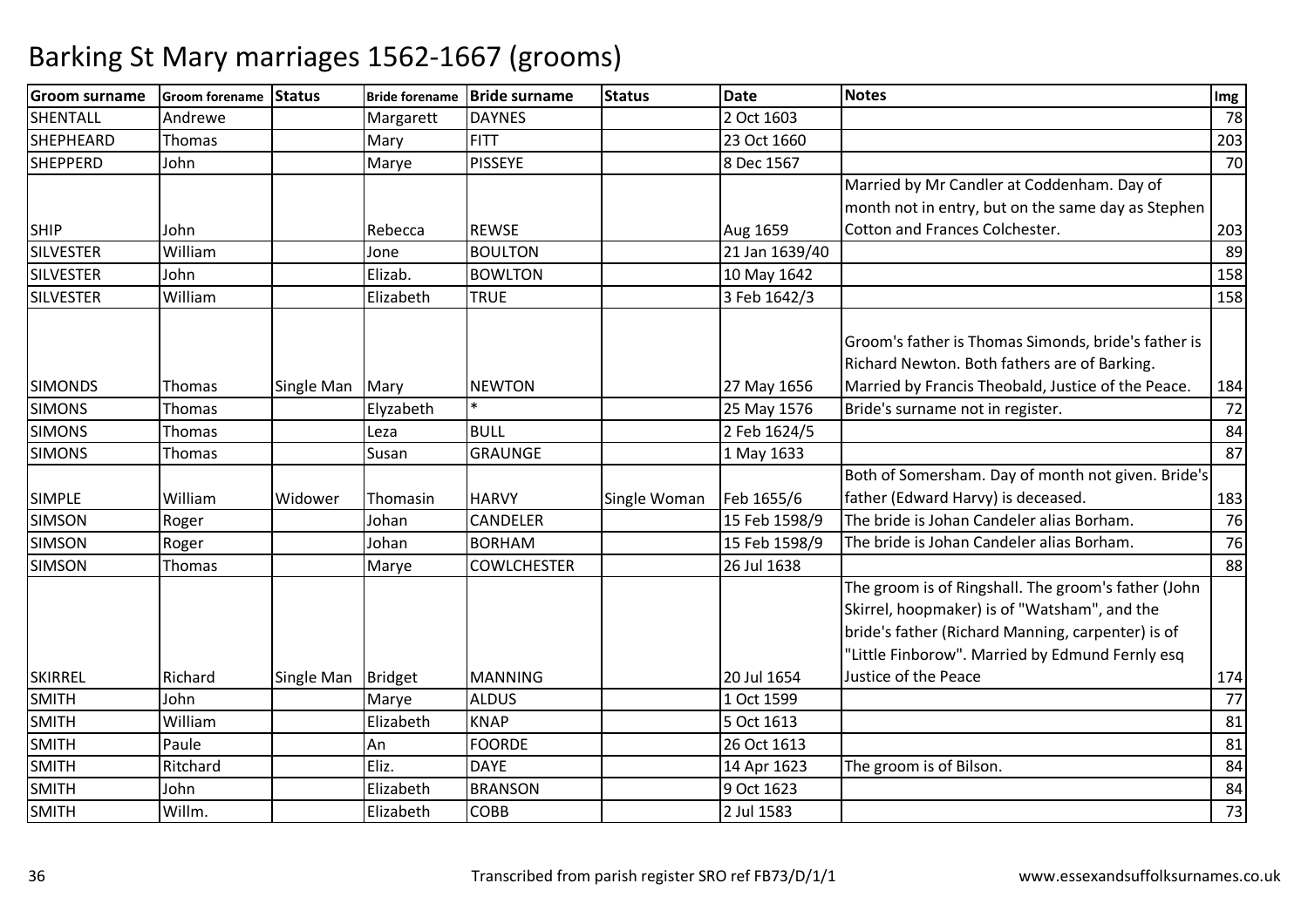| <b>Groom surname</b> | Groom forename Status |            |                 | Bride forename   Bride surname | <b>Status</b> | <b>Date</b>   | <b>Notes</b>                                                                                                                                         | Img      |
|----------------------|-----------------------|------------|-----------------|--------------------------------|---------------|---------------|------------------------------------------------------------------------------------------------------------------------------------------------------|----------|
| <b>SMITHE</b>        | John                  |            | Elizabeth       | <b>COOKE</b>                   |               | 4 Oct 1567    |                                                                                                                                                      | 70       |
| <b>SMITHE</b>        | James                 |            | Susan           | <b>JACOB</b>                   |               | 5 May 1588    |                                                                                                                                                      | 74       |
| <b>SMITHE</b>        | Robert                |            | Marye           | <b>OCKELEY</b>                 |               | 10 Feb 1588/9 |                                                                                                                                                      | 75       |
| <b>SMITHE</b>        | Edmunde               |            | Elizabeth       | <b>ARTIS</b>                   |               | 24 Aug 1599   |                                                                                                                                                      | 77       |
| <b>SMITHE</b>        | Samuell               |            | Susan           | <b>POSFORDE</b>                |               | 12 Oct 1603   |                                                                                                                                                      | 78       |
| <b>SMY</b>           | John                  | Widower    |                 | <b>FARTHING</b>                |               | 22 Jun 1658   | Groom of "Nedham", bride of Combes. Married by<br>Justice of the Peace Edmund Ferneley.                                                              |          |
| <b>SMYE</b>          | Edmunde               |            | Abigail         | <b>LACYE</b>                   | Single Woman  |               |                                                                                                                                                      | 199      |
| <b>SMYE</b>          | Willm.                |            | Ceciley         |                                |               | 17 Apr 1593   |                                                                                                                                                      | 75<br>77 |
|                      |                       |            | Elizabeth       | <b>SMITHE</b>                  |               | 18 Nov 1599   |                                                                                                                                                      |          |
| <b>SMYE</b>          | Edmund                |            | Catherin        | <b>YONGES</b>                  |               | 25 Sep 1608   |                                                                                                                                                      | 79       |
| <b>SMYE</b>          | John                  |            | Rose            | <b>BAKER</b>                   |               | 12 Feb 1615/6 |                                                                                                                                                      | 82       |
| <b>SMYE</b>          | Edmund                |            | Grace           | <b>HATCH</b>                   |               | 25 Apr 1621   | The groom is Edmund Smye the younger.                                                                                                                | 83       |
| <b>SMYE</b>          | John                  |            | Eliz.           | <b>MILLS</b>                   |               | 18 Jul 1622   |                                                                                                                                                      | 83       |
| <b>SMYE</b>          | Edmund                |            | Anne            | <b>BOWLE</b>                   | Widow         | 21 Apr 1653   |                                                                                                                                                      | 160      |
| <b>SMYTH</b>         | Robert                |            | Jone            | GOSSE                          |               | 25 Nov 1641   |                                                                                                                                                      | 157      |
| <b>SMYTH</b>         | Robert                |            | Dorothye        | <b>HARTE</b>                   |               | 22 Feb 1641/2 |                                                                                                                                                      | 157      |
| SNELLING             | Henry                 | Single Man | Sara            | <b>PIGGET</b>                  |               | 21 Dec 1653   | Both of Somersham. The bride's father (Solomon<br>Pigget) is of Elmset. Married by Edmund Fernly esq<br>Justice of the Peace                         | 171      |
|                      |                       |            |                 |                                |               |               | Both of Somersham. Married by Justice of the Peace                                                                                                   |          |
| <b>SNELLING</b>      | Henry                 | Widower    | Mary            | <b>COLE</b>                    | Single Woman  | 30 May 1655   | <b>Edmund Ferneley</b>                                                                                                                               | 179      |
| $SO[T_0]$ [O]*       | John                  |            | Elizabeth       | <b>COLCHESTER</b>              |               | 30 Nov 1584   | Groom's surname difficult to read.                                                                                                                   | 73       |
| <b>SOLESBYE</b>      | Robert                |            | <b>Bridget</b>  | <b>KEMPSTER</b>                |               | 7 Oct 1588    |                                                                                                                                                      | 74       |
| SOMERTON             | Raphe                 |            | Agnes           | <b>PATERNOSTER</b>             |               | 2 Jan 1580/1  |                                                                                                                                                      | 72       |
|                      |                       |            |                 |                                |               |               | Groom of Willisham, bride of Ofton. Consent of<br>marriage published in Needham Market 29 July, 5,<br>12 Aug. Marriage date not in entry. Unclear if |          |
| SOWGATE              | John                  | Widower    | Sarah           | <b>SMITH</b>                   | Single Woman  |               | 1657 marriage took place.                                                                                                                            | 192      |
| <b>SPAN</b>          | Roger                 |            | Alice           | <b>HAGGE</b>                   |               | 3 Feb 1563/4  |                                                                                                                                                      | 70       |
| SPARLINGE            | George                |            | <b>Bridgett</b> | <b>BOSTONE</b>                 |               | 17 May 1608   |                                                                                                                                                      | 79       |
| SPAROWE              | Thomas                |            | Johan           | <b>GAUNT</b>                   |               | 9 Oct 1599    |                                                                                                                                                      | 77       |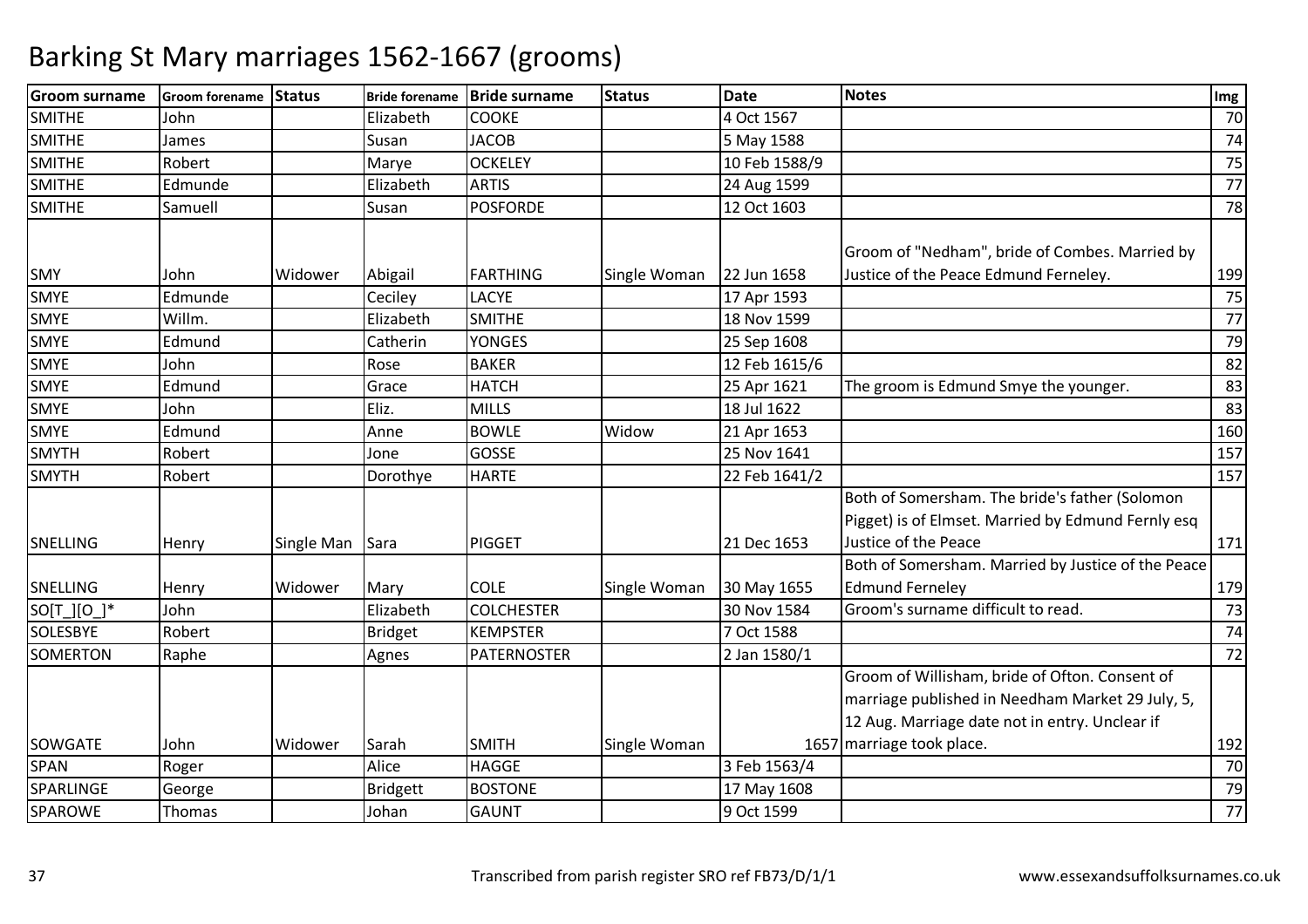#### **Groom surname Groom forename Status Bride forename Bride surname Status Date Notes Img SPAROWE** E Robert | Margaret ALDRIECH H 22 Feb 1611/2 81 SPEED Ritchard Ritchard | An MIDDLETON<br>Ritchard Dorcas COATES N 3 Sep 1639 89 SPEEDEE Ritchard Dorcas COATES 24 Aug 1618 <sup>82</sup> SPEER Edward Widower Priscilla PEGG Widow <sup>1658</sup>Both of Wetherden. Consent of marriage published on three market days: 24, 31 March, 7 April. Marriage date not given - unclear if marriage took 1658 place. 194SPINK John Widower Elisabeth BISHOP Widow 2 Sep 1656Groom is of Wetherden, bride is of Haughley. On the second day of the consent to marriage being published, the marriage was "excepted against by Andrew Kilborn and William Rafe of Wetherden, but by order from Mr Ferneley J [Justice of the Peace] published it the third time and they were married by the said Edmund Ferneley. 185SQUIRRELL Richard Single Man Elisabeth HART 1999 127 Oct 1656 Groom is of Hitcham. Groom's father (Richard Squirrell) is also of Hitcham, bride's father (James Hart) is of Wattesfield. Couple married by Willm. Blomfeild of Bildston, Justice of the Peace. 187SQUIRRELL Robert Susan BRIDGES | 1658 Groom is of Ringshall, bride is of "Combes". Consent of marriage published on three market days: 22, 29 Sep, 6 Oct. Date of marriage not in entry. Unclear if 1658 marriage took place. . 199 82 STAMARR Balwin Sarah ROE 6 Feb 1615/6 82 **STANDLEY** Willm. **Elizabeth** MERCHAUNT 27 May 1588 <sup>74</sup>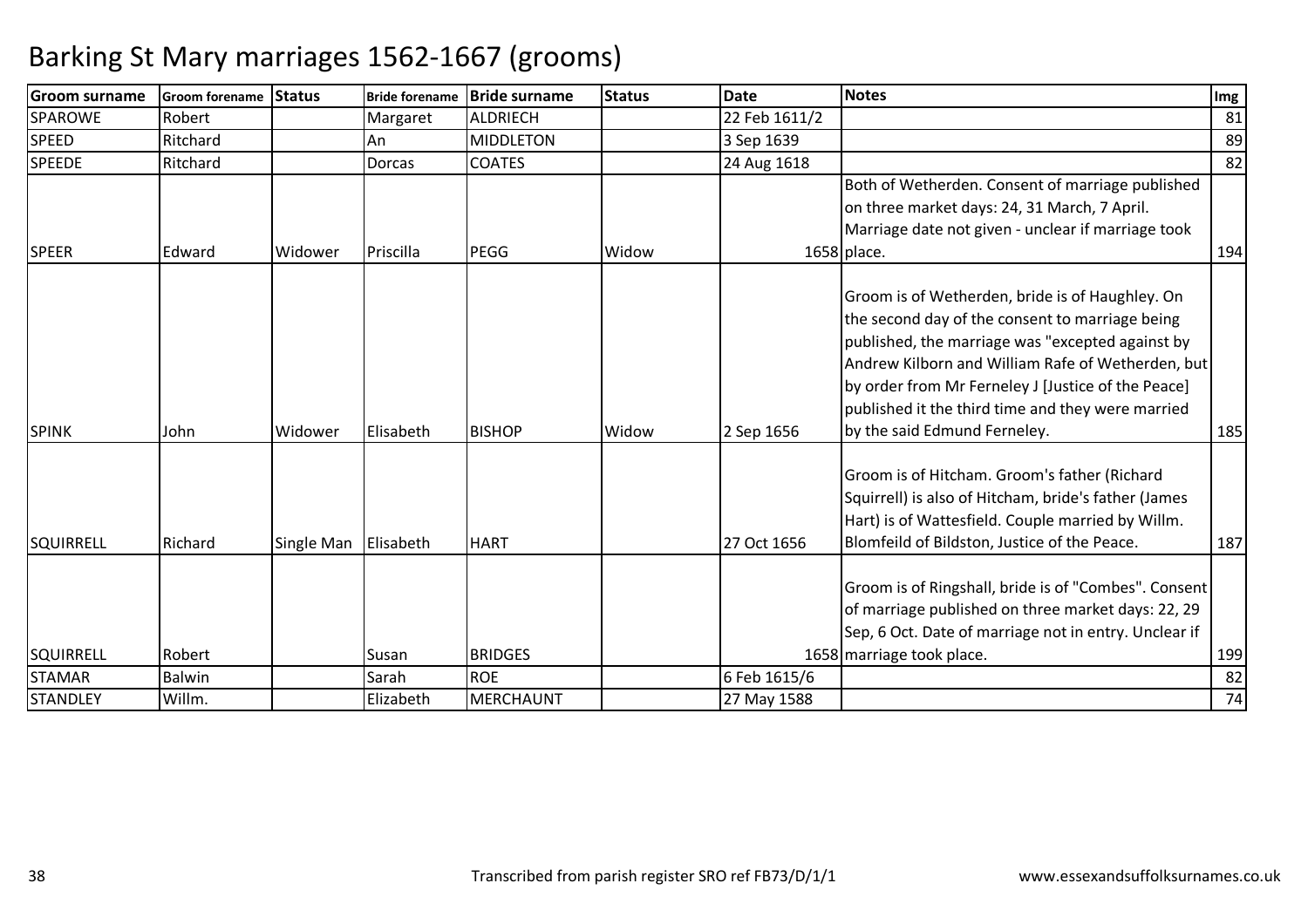| <b>Groom surname</b> | <b>Groom forename</b> | <b>Status</b> |           | Bride forename Bride surname | <b>Status</b>            | <b>Date</b> | <b>Notes</b>                                        | Img |
|----------------------|-----------------------|---------------|-----------|------------------------------|--------------------------|-------------|-----------------------------------------------------|-----|
|                      |                       |               |           |                              |                          |             |                                                     |     |
|                      |                       |               |           |                              |                          |             | Groom is of Hitcham. Groom's father is Thomas       |     |
|                      |                       |               |           |                              |                          |             | Stanton. Bride's father (Thomas Kemball) is also of |     |
|                      |                       |               |           |                              |                          |             | Hitcham. Consent of marriage published 19, 26 Nov,  |     |
|                      |                       |               |           |                              |                          |             | 3 Dec, but no mariage date in register. Unclear if  |     |
| <b>STANTON</b>       | John                  | Single Man    | Hellen    | KEMBALL                      |                          |             | 1656 marriage took place.                           | 189 |
| <b>STANTON</b>       | Thomas                |               | Mary      | <b>TAYLER</b>                |                          | 1 Dec 1664  |                                                     | 214 |
| <b>STAWMFORDE</b>    | Edmund                |               | Sarah     | <b>CANE</b>                  |                          | 7 Jun 1631  |                                                     | 86  |
| <b>STAWNFORD</b>     | Edmund                |               | Rose      | <b>BAKER</b>                 |                          | 18 Oct 1621 |                                                     | 83  |
|                      |                       |               |           |                              |                          |             | Groom of Akenham, bride is of Ashbocking. Consent   |     |
|                      |                       |               |           |                              |                          |             | of married published in Needham Market, 17, 24, 31  |     |
|                      |                       |               |           |                              |                          |             | Oct. No marriage date - marriage may not have       |     |
| <b>STEBBING</b>      | John                  | Widower       | Dorothy   | <b>BLOMEFEILD</b>            | Single Woman             |             | 1655 taken place.                                   | 182 |
|                      |                       |               |           |                              |                          |             | Groom's forename is written as the Greek            |     |
| <b>STEGGALL</b>      | Christopher           |               | Alice     | <b>EDEREDGE</b>              |                          | 13 Apr 1601 | abbreviation, Xpofer.                               | 77  |
| <b>STEGOULDE</b>     | Christopher           |               | Marye     | <b>RYCRAFT</b>               |                          | 1 May 1616  |                                                     | 82  |
| <b>STEVENS</b>       | Raphe                 |               | Elizabeth | <b>BRWSSE</b>                |                          | 20 Apr 1589 |                                                     | 75  |
| <b>STOKES</b>        | Thomas                |               | Francis   | <b>MELSOPP</b>               |                          | 11 Aug 1629 |                                                     | 86  |
| <b>STRUT</b>         | John                  |               | Ursula    | PRATT                        |                          | 21 Jun 1607 |                                                     | 79  |
| <b>STRUTT</b>        | John                  |               | Judith    | <b>MASON</b>                 |                          | 8 Jul 1662  |                                                     | 203 |
| <b>STUDD</b>         | Robert                |               | Alice     | <b>BYRRYE</b>                |                          | 15 Oct 1587 |                                                     | 74  |
| <b>STUDD</b>         | Edmund                |               | Alice     | <b>MAN</b>                   | Widow                    | 29 Jun 1595 |                                                     | 76  |
| SWA[I_]E             | Willm.                |               | Fayth     | <b>SCOPES</b>                |                          | 1 Dec 1600  |                                                     | 77  |
|                      |                       |               |           |                              |                          |             | The groom is John Lambert alias Sweare of           |     |
|                      |                       |               |           |                              |                          |             | "Baileham". Bride is of Barking. Married by Justice |     |
| <b>SWEARE</b>        | John                  | Widower       | Susan     | <b>SCOTT</b>                 | Single Woman             | 16 Jul 1655 | of the Peace Edmund Ferneley                        | 181 |
|                      |                       |               |           |                              |                          |             | The groom is a labourer, of "Little Finborow". The  |     |
|                      |                       |               |           |                              |                          |             | bride's father (Thomas Porter) is of "Great         |     |
|                      |                       |               |           |                              |                          |             | Finborow". Married by Edmund Fernly esq Justice of  |     |
| <b>TAILOR</b>        | Thomas                |               | Susan     | <b>PORTER</b>                | Single Woman 24 Jun 1654 |             | the Peace                                           | 174 |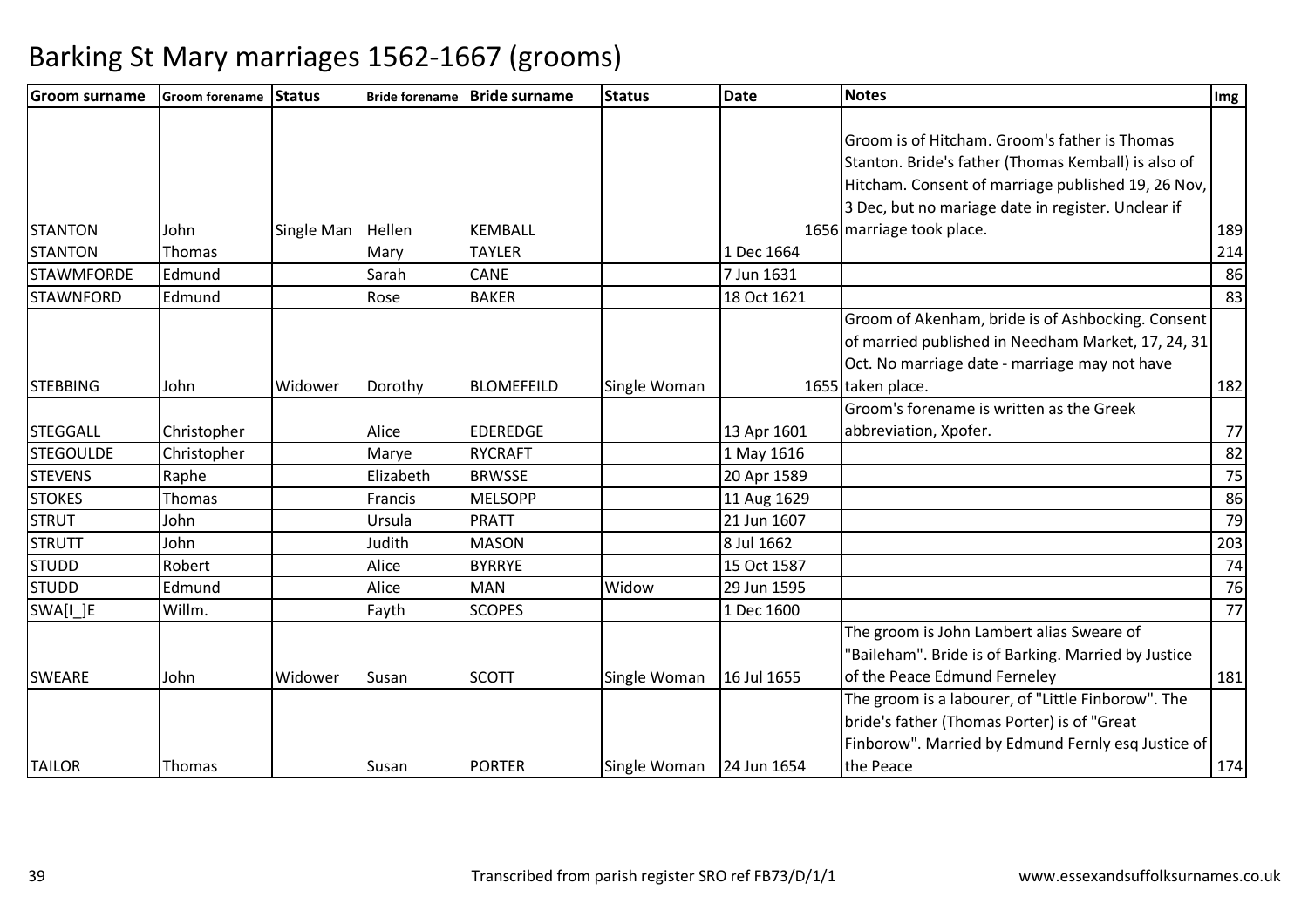| <b>Groom surname</b>             | <b>Groom forename Status</b> |            | <b>Bride forename</b> | <b>Bride surname</b>           | <b>Status</b> | <b>Date</b>               | <b>Notes</b>                                                                                                                                                                                                                                                                                                                                                                                                                                                      | Img       |
|----------------------------------|------------------------------|------------|-----------------------|--------------------------------|---------------|---------------------------|-------------------------------------------------------------------------------------------------------------------------------------------------------------------------------------------------------------------------------------------------------------------------------------------------------------------------------------------------------------------------------------------------------------------------------------------------------------------|-----------|
|                                  |                              |            |                       |                                |               |                           | Abodes presumbly Earl Stonham (written as "Ashole                                                                                                                                                                                                                                                                                                                                                                                                                 |           |
|                                  |                              |            |                       |                                |               |                           | Stonham"). Married by Justice of the Peace Edmund                                                                                                                                                                                                                                                                                                                                                                                                                 |           |
| <b>TAILOR</b>                    | Samuel                       | Widower    | Mary                  | <b>MAY</b>                     | Widow         | 8 Aug 1655                | Ferneley                                                                                                                                                                                                                                                                                                                                                                                                                                                          | 181       |
|                                  |                              |            |                       |                                |               |                           | Boht of Barking, bride of "Creting St Olaves".                                                                                                                                                                                                                                                                                                                                                                                                                    |           |
| <b>TAILOR</b>                    | Thomas                       | Single Man | Susan                 | <b>STANNARD</b>                | Single Woman  | 20 Oct 1657               | Married by Mr Fairfax, minister.                                                                                                                                                                                                                                                                                                                                                                                                                                  | 191       |
| <b>TANSLEY</b>                   | Thomas                       |            | Sarah                 | <b>HAWARDE</b>                 |               | 10 Sep 1639               |                                                                                                                                                                                                                                                                                                                                                                                                                                                                   | 89        |
| <b>TARVER</b>                    | Adam                         |            | Johan                 | <b>FRWAR</b>                   |               | 24 May 1584               |                                                                                                                                                                                                                                                                                                                                                                                                                                                                   | 73        |
| <b>TARVER</b>                    | Edward                       |            | Margaret              | <b>WOODYE</b>                  | Widow         | 10 Dec 1593               |                                                                                                                                                                                                                                                                                                                                                                                                                                                                   | 75        |
| <b>TAYLER</b>                    | <b>Thomas</b>                |            | Jane                  | <b>ROWE</b>                    |               | 8 May 1592                |                                                                                                                                                                                                                                                                                                                                                                                                                                                                   | 75        |
| <b>THORN</b><br><b>THORNTON</b>  | Robert                       | Single Man | Thomasin<br>Judith    | <b>PULFORD</b><br><b>BUGGE</b> |               | 27 Jul 1598               | The groom's father's forename ([G_][r_]*) is too<br>faded to read. He was of Capell. The bride's father<br>(Richard Pulford, carpenter) was of Bramford. Note<br>that there is no marriage date in the register, only<br>the dates on which the consent of marriag was<br>published. "Consent of marriage puiblished in the<br>market on 23rd Aug & the _ Aug lastly on the 6<br>Sep." It's not clear from this entry if or when the<br>1654 marriage took place. | 174       |
|                                  | Thomas                       |            |                       |                                |               |                           |                                                                                                                                                                                                                                                                                                                                                                                                                                                                   | 76        |
| <b>THORPE</b><br><b>THURSTON</b> | Ritchard<br>Thomas           | Single Man | Jone<br>An            | <b>JESOP</b><br><b>FOX</b>     | Single Woman  | 18 Nov 1623<br>2 Jun 1656 | Both of Mildenhall. Married by Justice of the Peace<br><b>Edmund Ferneley</b>                                                                                                                                                                                                                                                                                                                                                                                     | 84<br>183 |
| <b>THURWOOD</b>                  | John                         | Single Man | Mary                  | PETTIT                         | Widow         |                           | Both of Combs. Consent of marriage published in<br>Needham Market 7, 14, 21 Oct. Entry says "Married<br>1657 by Mr Colson" but the marriage date isn't the entry.                                                                                                                                                                                                                                                                                                 | 191       |
| <b>TIFFIN</b>                    | Robert                       |            | Susan                 | <b>PALMER</b>                  |               | 4 Apr 1645                |                                                                                                                                                                                                                                                                                                                                                                                                                                                                   | 158       |
| <b>TILLET</b>                    | Willm.                       |            | Thomazin              | <b>SCOPES</b>                  |               | 8 Oct 1609                |                                                                                                                                                                                                                                                                                                                                                                                                                                                                   | 80        |
| <b>TILLET</b>                    | Edmund                       |            | Elizabeth             | <b>MEE</b>                     |               | 7 Jan 1650/1              |                                                                                                                                                                                                                                                                                                                                                                                                                                                                   | 159       |
| <b>TILLET</b>                    | Erasmus                      |            | Rebecha               | <b>RICE</b>                    |               | 2 Jun 1601                |                                                                                                                                                                                                                                                                                                                                                                                                                                                                   | 77        |
| <b>TILLETT</b>                   | John                         |            | Em                    | <b>READE</b>                   | Widow         | 21 Sep 1600               |                                                                                                                                                                                                                                                                                                                                                                                                                                                                   | 77        |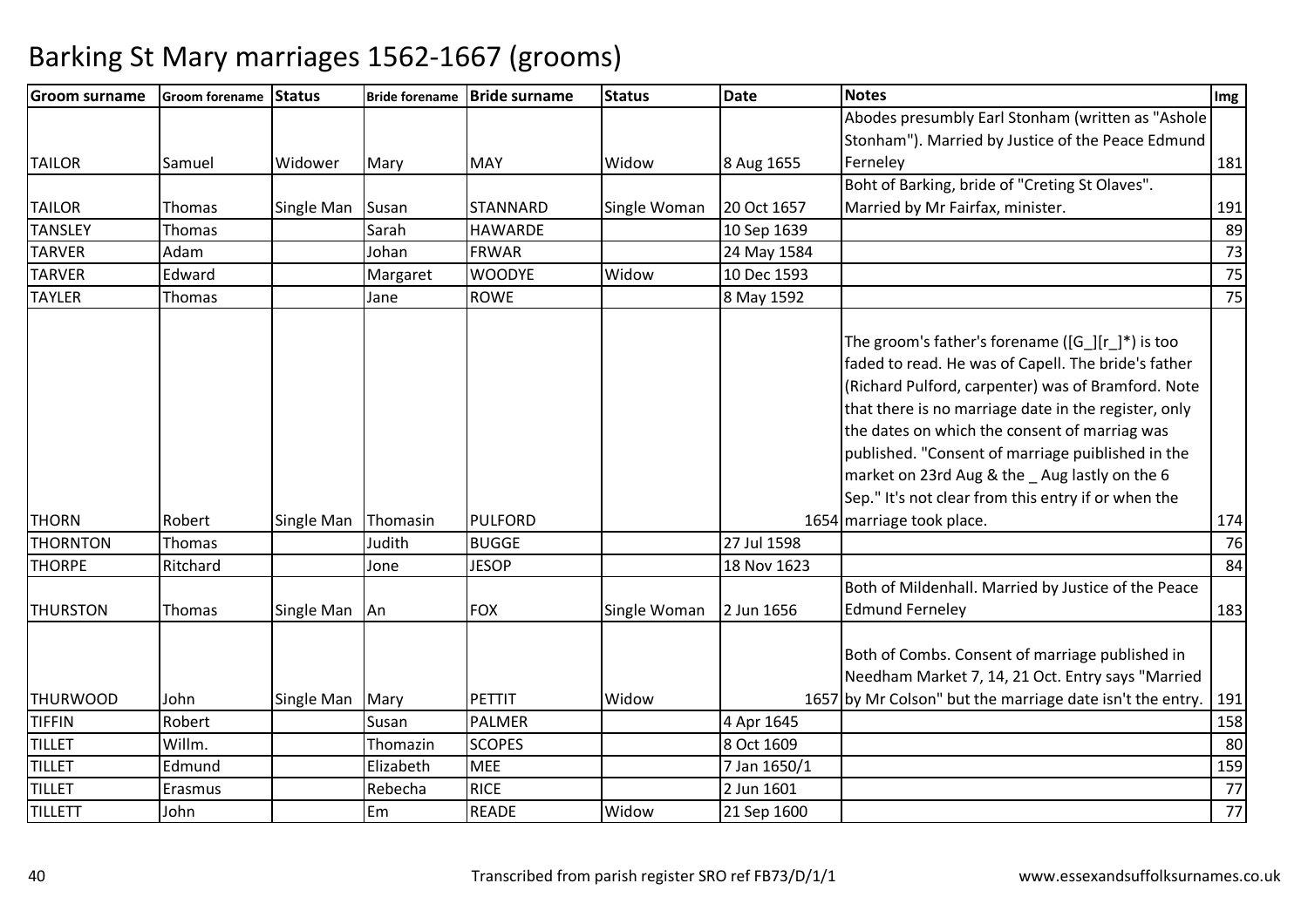| <b>Groom surname</b> | Groom forename Status |            |           | Bride forename   Bride surname | <b>Status</b> | <b>Date</b>    | <b>Notes</b>                                           | Img |
|----------------------|-----------------------|------------|-----------|--------------------------------|---------------|----------------|--------------------------------------------------------|-----|
| <b>TILNEYE</b>       | Phillip               |            | Elizab.   | NEEDEHAM                       |               | 13 Oct 1618    | Mr Phillip Tilneye and Mrs Elizab. Needeham            | 82  |
|                      |                       |            |           |                                |               |                | Groom of Stowmarket, bride of "Stonham Aspole".        |     |
|                      |                       |            |           |                                |               |                | Consent of marriage published three market days        |     |
|                      |                       |            |           |                                |               |                | 25 Aug, 1, 8 Sep. Entry says "married by" but          |     |
| <b>TOLSON</b>        | Christopher           | Single Man | Sarah     | <b>HEARD</b>                   | Single Woman  |                | 1658 marriage date not in register.                    | 199 |
|                      |                       |            |           |                                |               |                | Groom's forename is written as the Greek               |     |
| <b>TOMSON</b>        | Christopher           |            | Elizabeth | <b>FALLOWES</b>                |               | 16 Nov 1603    | abbreviation, Xpofer.                                  | 78  |
| <b>TREWE</b>         | Josias                |            | Elizabeth | PUNCHYARDE                     |               | 22 Feb 1619/20 |                                                        | 83  |
| <b>TRUE</b>          | Henry                 |            | Eliz.     | <b>POSFORDE</b>                |               | 9 Feb 1618/9   |                                                        | 82  |
| <b>TRUE</b>          | Andrewe               |            | Margarett | <b>CANNAM</b>                  |               | 15 Sep 1629    |                                                        | 86  |
| <b>TRUE</b>          | Josias                |            | Eliz.     | <b>TURNER</b>                  |               | 2 Feb 1635/6   |                                                        | 88  |
| <b>TRUE</b>          | Henrye                |            | Ann       | <b>HEART</b>                   |               | 26 Oct 1641    |                                                        | 157 |
|                      |                       |            |           |                                |               |                | The bride is of Ringshall. Groom's father (James       |     |
|                      |                       |            |           |                                |               |                | True) is of Ringshall. Bride's father (Henry Elmar) is |     |
|                      |                       |            |           |                                |               |                | deceased. Married by Justice of the Peace Edmund       |     |
| <b>TRUE</b>          | Thomas                | Single Man | Mary      | <b>ELMAR</b>                   | Single Woman  | 25 May 1655    | Ferneley                                               | 178 |
| <b>TRWE</b>          | Henrye                |            | Alyce     | <b>HUNT</b>                    |               | 17 Sep 1576    |                                                        | 72  |
| <b>TURNER</b>        | Willm.                |            | Elizabeth | <b>NEVELL</b>                  |               | 20 Sep 1604    |                                                        | 78  |
| <b>TURNER</b>        | William               |            | Mary      | <b>HILL</b>                    |               | 21 Sep 1632    |                                                        | 87  |
|                      |                       |            |           |                                |               |                | Appears on images 89 (at the end of 1570s burials)     |     |
| <b>TURNER</b>        | Augustine             |            | Martha    | <b>SILVESTER</b>               |               | 16 Jun 1640    | and 157.                                               | 89  |
| <b>TYLER</b>         | Philipe               |            |           | <b>GERDELER</b>                |               | 10 Jun 1567    | Bride's forename not in register.                      | 70  |
| <b>TYLETT</b>        | William               |            | Susan     | <b>ROWLAND</b>                 |               | 10 Oct 1643    |                                                        | 158 |
| <b>UMPHRYE</b>       | Charles               |            | Eliz.     | <b>DANDYE</b>                  |               | 9 Sep 1616     | The groom is of "Russingless" (Rishangles?)            | 82  |
| <b>WADE</b>          | Simon                 |            | Alice     | <b>LEACHE</b>                  |               | 8 May 1593     |                                                        | 75  |
| <b>WADE</b>          | John                  |            | Thomasin  | <b>HARTE</b>                   |               | 5 Feb 1626/7   |                                                        | 85  |
| <b>WADE</b>          | Robert                |            | Rose      | <b>YOUNGES</b>                 |               | 21 Jan 1640/1  |                                                        | 157 |
|                      |                       |            |           |                                |               |                |                                                        |     |
|                      |                       |            |           |                                |               |                | Both of "Nedham Market." Consent of marriage           |     |
|                      |                       |            |           |                                |               |                | published in Barking church 1st, 8th, 15th July. No    |     |
| <b>WADE</b>          | Robert                | Widower    | Susan     | <b>ENGLISH</b>                 | Widow         |                | 1655 marriage date - marriage maybe didn't take place. | 181 |
| <b>WADE</b>          | John                  |            | Susan     | <b>PAGE</b>                    |               | 10 Jun 1666    |                                                        | 214 |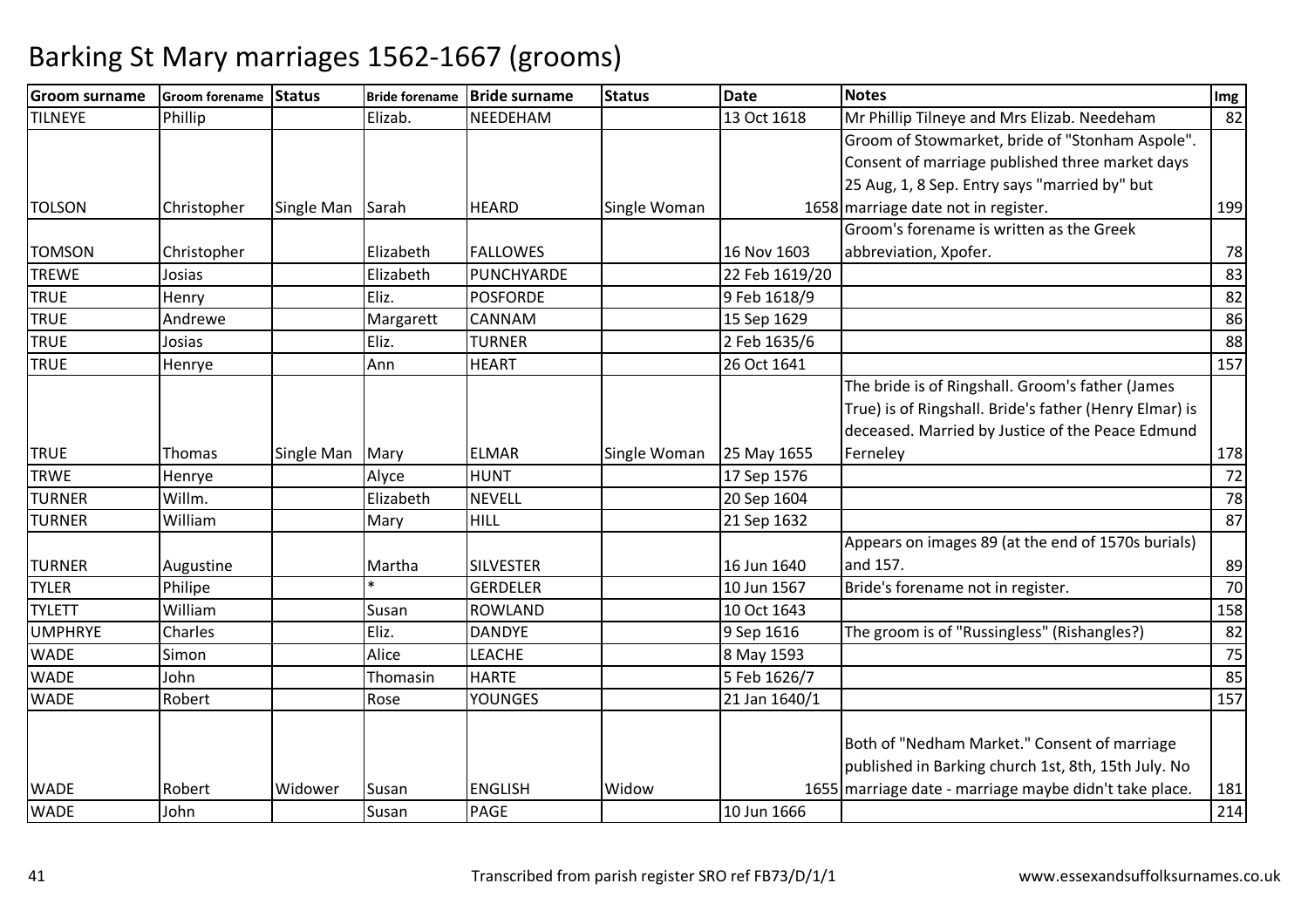| <b>Groom surname</b> | Groom forename Status |            |            | Bride forename   Bride surname | <b>Status</b> | <b>Date</b>   | <b>Notes</b>                                                                                                                                                                                                | Img |
|----------------------|-----------------------|------------|------------|--------------------------------|---------------|---------------|-------------------------------------------------------------------------------------------------------------------------------------------------------------------------------------------------------------|-----|
| <b>WADSWORTH</b>     | <b>Thomas</b>         |            | Martha     | <b>BRAMSON</b>                 |               | 11 Dec 1603   |                                                                                                                                                                                                             | 78  |
|                      |                       |            |            |                                |               |               | The groom is of Barking. The groom's father (John<br>Wade) is of Lavenham, deceased. A word follows<br>the bride's mother's name (Susan Bunnall) but it's                                                   |     |
|                      |                       |            |            |                                |               |               | hard to read - it might say deceased too. Married by                                                                                                                                                        |     |
| <b>WARD</b>          | John                  | Single Man | An         | <b>BUNNALL</b>                 |               | 25 Jul 1654   | Edmund Fernly esq Justice of the Peace                                                                                                                                                                      | 174 |
| <b>WARD</b>          | Thomas                |            | Johan      | <b>KNAPP</b>                   |               | 13 Feb 1581/2 |                                                                                                                                                                                                             | 73  |
| <b>WARDE</b>         | Thomas                |            | Roose      | <b>POOLE</b>                   |               | 16 May 1568   |                                                                                                                                                                                                             | 71  |
| <b>WARDE</b>         | Roger                 |            | Jane       | <b>HORRALDE</b>                |               | 14 Oct 1600   | The groom is Roger Warde alias Driver.                                                                                                                                                                      | 77  |
| <b>WARDE</b>         | Robert                |            | Sara       | <b>HARTE</b>                   |               | 24 Aug 1613   |                                                                                                                                                                                                             | 81  |
| <b>WARDE</b>         | John                  |            | Margarett  | <b>BETTS</b>                   |               | 24 Jul 1620   |                                                                                                                                                                                                             | 83  |
| <b>WARDEN</b>        | John                  |            | Diana      | <b>MOUSE</b>                   |               | 29 Mar 1619   |                                                                                                                                                                                                             | 82  |
| <b>WARDEN</b>        | Edmund                |            | Ann        | <b>PLUMMER</b>                 |               | 10 Jun 1622   |                                                                                                                                                                                                             | 83  |
| <b>WARDEN</b>        | Peeter                |            | Eliz.      | <b>SCOTSON</b>                 |               | 9 Nov 1624    |                                                                                                                                                                                                             | 84  |
| <b>WARDEN</b>        | Edmund                |            | Marye      | <b>GRAUNGE</b>                 |               | 20 Jan 1640/1 |                                                                                                                                                                                                             | 157 |
| <b>WATCHAM</b>       | William               |            | Christiane | WHEELER                        |               | 24 Jun 1635   |                                                                                                                                                                                                             | 88  |
| <b>WATKIN</b>        | Thomas                |            | Sarah      | <b>GUYLE</b>                   |               | 10 Feb 1623/4 |                                                                                                                                                                                                             | 84  |
| <b>WATKINS</b>       | Samuell               |            | Marye      | <b>THORNE</b>                  |               | 6 Oct 1605    |                                                                                                                                                                                                             | 79  |
| <b>WATSON</b>        | George                |            | Janne      | <b>CHAMBERS</b>                |               | 31 Oct 1594   |                                                                                                                                                                                                             | 76  |
| <b>WATSON</b>        | William               |            | Elizabeth  | COOKE                          |               | 1 May 1628    |                                                                                                                                                                                                             | 85  |
|                      |                       |            |            |                                |               |               | Groom is of Somersham. Bride's father (John Cole)<br>is also of Somersham. Consent of marriage<br>published in Needham Market on 29 Apr, 6, 13 May.<br>Marriage date not in entry. Unclear if marriage took |     |
| <b>WATSON</b>        | Thomas                | Single Man | <b>An</b>  | <b>COLE</b>                    | Single Woman  |               | 1657 place.                                                                                                                                                                                                 | 192 |
| <b>WAYMAN</b>        | Francis               |            | Susan      | <b>WOOLWARD</b>                |               | 3 Jun 1641    |                                                                                                                                                                                                             | 157 |
| <b>WEBSTER</b>       | William               |            | Elizab.    | <b>MANNINGE</b>                |               | 20 Dec 1632   |                                                                                                                                                                                                             | 87  |
| <b>WEDLOCK</b>       | Richard               |            | Sarah      | <b>BOSTOLL</b>                 |               | 1 Jun 1652    |                                                                                                                                                                                                             | 159 |
| <b>WEDLOCK</b>       | Ritchard              |            | Marye      | <b>JANNINGES</b>               |               | 1 May 1620    |                                                                                                                                                                                                             | 83  |
| WEDLOCKE             | Richard               |            | Marye      | <b>COOTES</b>                  |               | 18 Sep 1603   |                                                                                                                                                                                                             | 78  |
| <b>WELHAM</b>        | Thomas                |            | Ann        | <b>PARKER</b>                  |               | 10 Jul 1666   |                                                                                                                                                                                                             | 214 |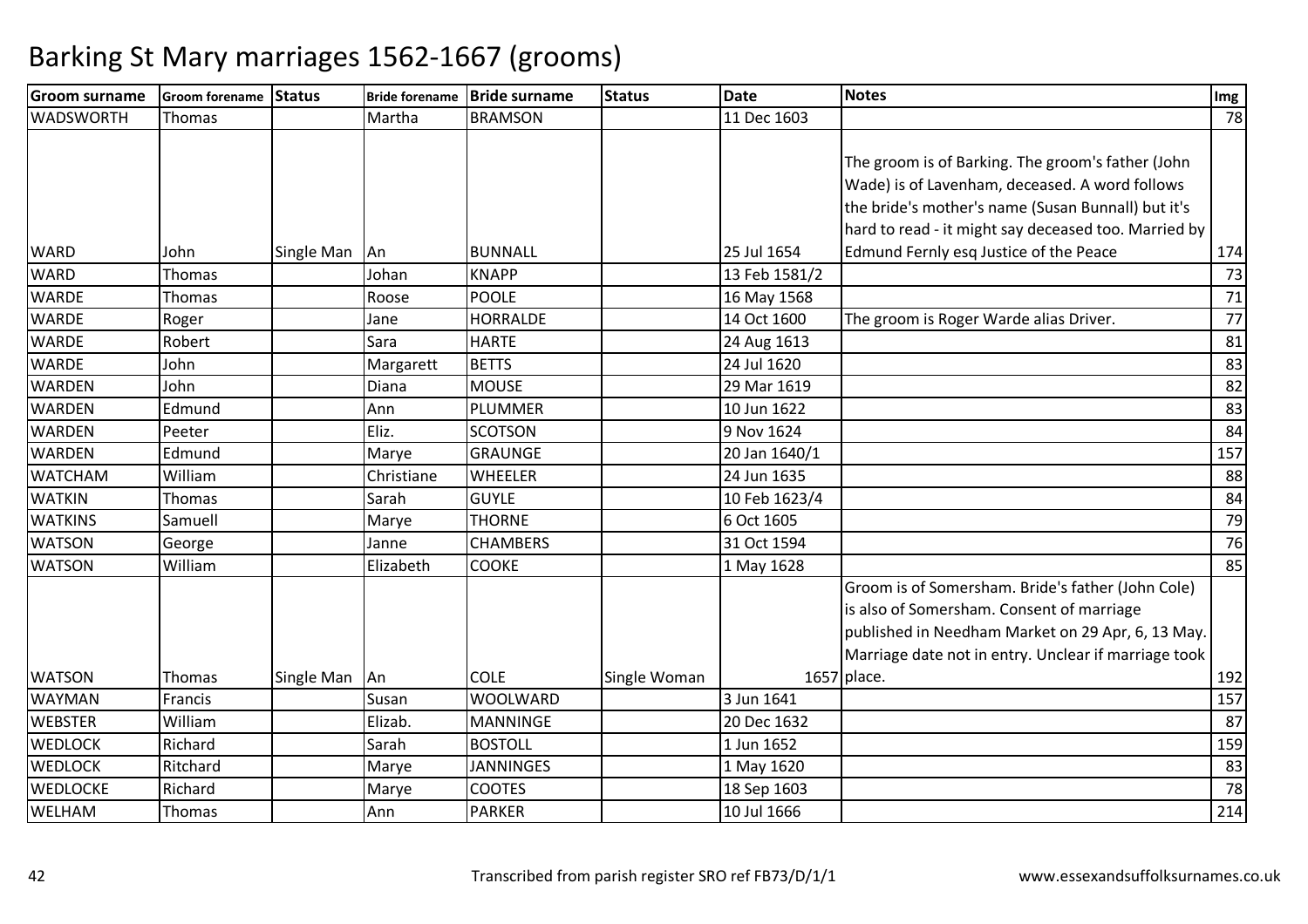| <b>Groom surname</b> | Groom forename Status |               | <b>Bride forename</b> | <b>Bride surname</b> | <b>Status</b> | <b>Date</b>   | <b>Notes</b>                                        | Im g   |
|----------------------|-----------------------|---------------|-----------------------|----------------------|---------------|---------------|-----------------------------------------------------|--------|
| <b>WELLS</b>         | John                  |               | Judith                | <b>KEABLE</b>        |               | May 1628      | Day of month faded.                                 | 85     |
| <b>WELTON</b>        | <b>Nicholas</b>       |               | Agnes                 | <b>BALDERSTONE</b>   |               | 19 Dec 1573   |                                                     | $71\,$ |
| <b>WELTON</b>        | <b>Nicholas</b>       |               | Elizabeth             | <b>ELMM</b>          |               | 22 Nov 1610   |                                                     | 80     |
|                      |                       |               |                       |                      |               |               | Groom is of Barking. Married at chappell by Mr      |        |
| <b>WELTON</b>        | Thomas                | Single Man An |                       | <b>MILES</b>         | Single Woman  | 2 Feb 1657/8  | James lecturer there.                               | 194    |
|                      |                       |               |                       |                      |               |               | Both of Beddingfield. Married by Francis Theobald,  |        |
| <b>WESTGATE</b>      | Anthony               | Widower       | Frances               | <b>ELLIS</b>         | Widow         | 20 May 1657   | Justice of the Peace.                               | 189    |
| <b>WESTON</b>        | Robert                |               | Sarah                 | <b>BADCOCK</b>       |               | 22 Oct 1646   |                                                     | 159    |
| <b>WESTONE</b>       | Robert                |               | Susan                 | <b>GLOZYER</b>       |               | 5 Aug 1611    |                                                     | 80     |
| <b>WHISTELCROFTE</b> | John                  |               | Elizabeth             | <b>COOKE</b>         |               | 8 Oct 1587    |                                                     | 74     |
| <b>WHISTLECRAFT</b>  | Henrye                |               | Elizabeth             | <b>WATSON</b>        |               | 13 May 1641   |                                                     | 157    |
| <b>WHISTLECROFT</b>  | Henrye                |               | Elizabeth             | <b>MORTIMER</b>      |               | 15 Jul 1619   |                                                     | 82     |
|                      |                       |               |                       |                      |               |               | The bride is of Needham Market, the daughter of     |        |
|                      |                       |               |                       |                      |               |               | John Steel. The groom's father (Henry Whistlecroft) |        |
|                      |                       |               |                       |                      |               |               | is of Needham Market. Married by Edmund Fernly      |        |
| <b>WHISTLECROFT</b>  | Henry                 | Single Man An |                       | <b>STEEL</b>         | Single Woman  | 4 Apr 1654    | esq Justice of the Peace                            | 174    |
|                      |                       |               |                       |                      |               |               | Both of Barking. Married by Francis Theobald,       |        |
| <b>WHISTLECROFT</b>  | Henry                 | Widower       | Elizabeth             | <b>CATCHPOLE</b>     | Widow         | 12 Aug 1657   | Justice of the Peace.                               | 192    |
| <b>WHIT</b>          | Robert                |               | Johan                 | <b>GOLDINGE</b>      |               | 17 Feb 1567/8 |                                                     | 71     |
| <b>WHITCAKE</b>      | Thomas                |               | Johan                 | <b>BOSTON</b>        |               | 15 Aug 1602   |                                                     | 77     |
| <b>WHITECAKE</b>     | Thomas                |               | Elizab.               | <b>BACON</b>         |               | 5 Feb 1632/3  |                                                     | 87     |
| <b>WHITECAKE</b>     | Ritchard              |               | Ann                   | <b>BETTS</b>         |               | 6 May 1645    |                                                     | 158    |
| <b>WHITECAKE</b>     | Richard               |               | Joan                  | <b>SILVESTER</b>     |               | 5 Apr 1659    |                                                     | 203    |
| <b>WHITING</b>       | John                  |               | Sara                  | <b>PALMER</b>        |               | Apr 1610      | Day of month too faded to read.                     | 80     |
| <b>WHITINGE</b>      | Robert                |               | Marye                 | <b>SALMON</b>        |               | 25 Apr 1594   |                                                     | 76     |
| <b>WHITLOCKE</b>     | Robert                |               | Elizabeth             | <b>BOSTON</b>        |               | 25 Apr 1603   | The bride is Elizabeth Boston alias Farthinge       | 78     |
| <b>WHITLOCKE</b>     | Robert                |               | Elizabeth             | <b>FARTHINGE</b>     |               | 25 Apr 1603   | The bride is Elizabeth Boston alias Farthinge       | 78     |
| <b>WHITTEN</b>       | John                  |               | Alice                 | <b>BARKER</b>        |               | 2 Feb 1613/4  |                                                     | 81     |
| <b>WHYTINGE</b>      | Edmund                |               | Marye                 | <b>TRUE</b>          |               | 6 Oct 1640    |                                                     | 157    |
| <b>WIGANDE</b>       | Michaell              |               | Anne                  | COBB                 |               | 17 May 1604   |                                                     | 78     |
| <b>WIGHTMAN</b>      | Robert                |               | Elizabeth             | SALMON               |               | 21 Dec 1585   |                                                     | 74     |
| <b>WILKES</b>        | Thomas                |               | Alice                 | <b>YEOMANS</b>       |               | 28 Jan 1634/5 |                                                     | 87     |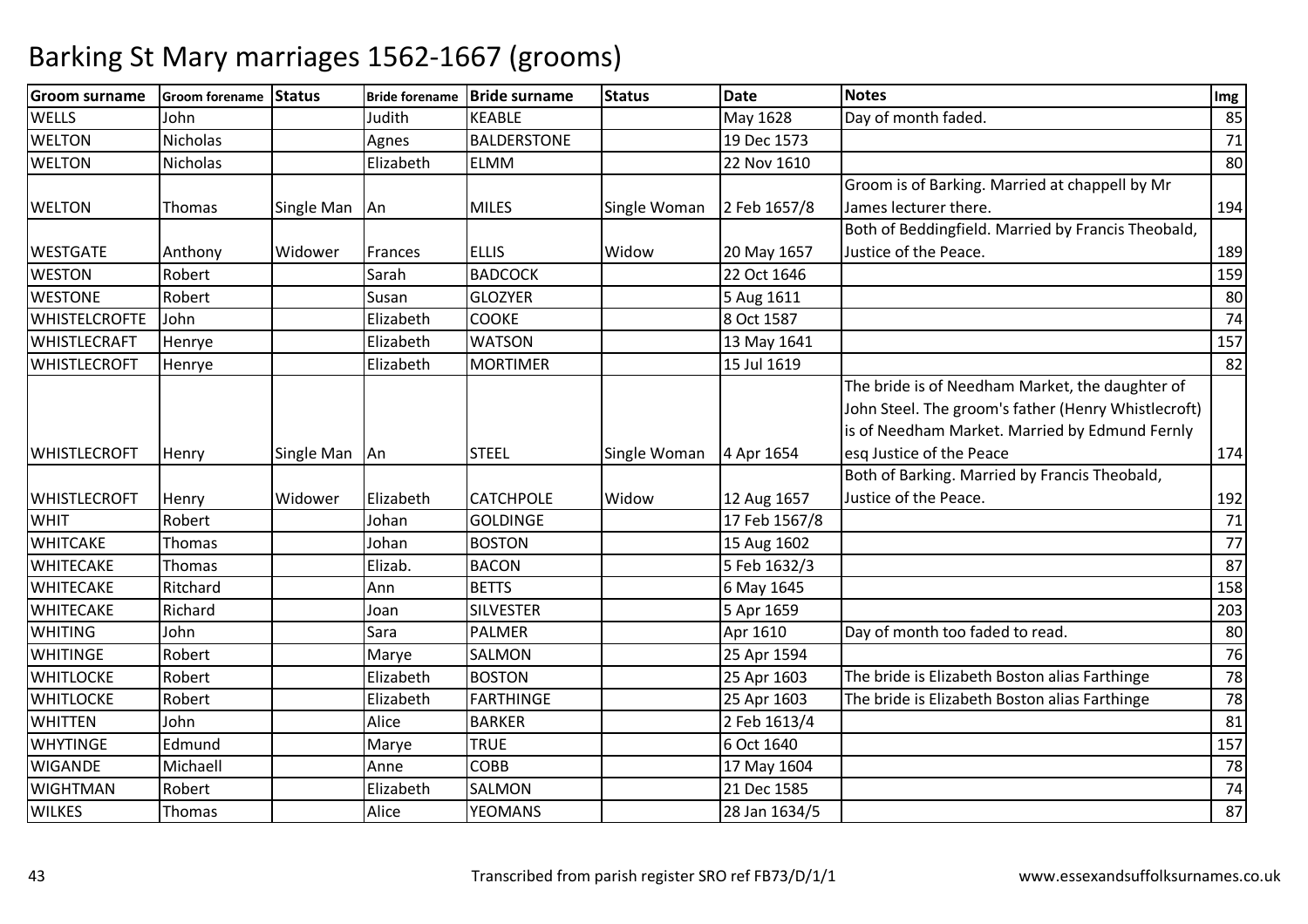| <b>Groom surname</b> | <b>Groom forename Status</b> |            |           | Bride forename Bride surname | <b>Status</b> | <b>Date</b>   | <b>Notes</b>                                          | Img             |
|----------------------|------------------------------|------------|-----------|------------------------------|---------------|---------------|-------------------------------------------------------|-----------------|
|                      |                              |            |           |                              |               |               | Second and third letters faded - Pulford or Posford,  |                 |
| <b>WILLET</b>        | William                      |            | Elizabeth | P FORD                       |               | 8 Nov 1636    | perhaps? Unclear.                                     | 88              |
|                      |                              |            |           |                              |               |               | Groom is of barking. Both fathers are of Barking.     |                 |
|                      |                              |            |           |                              |               |               | Groom's father is John Wily. Bride's father (James    |                 |
|                      |                              |            |           |                              |               |               | Harlwin) is deceased. Married by Justice of the       |                 |
| <b>WILY</b>          | Richard                      | Single Man | Elisabeth | <b>HARLWIN</b>               |               | 14 Apr 1655   | Peace Edmund Ferneley.                                | 178             |
| <b>WITEMAN</b>       | Samuel                       |            | Susan     | <b>KNAPP</b>                 |               | 26 Jun 1632   |                                                       | 87              |
| <b>WOLFENDEN</b>     | Richarde                     |            | Eunice    | <b>CARTER</b>                |               | 1 Oct 1605    |                                                       | 79              |
| <b>WOLWARDE</b>      | Steven                       |            | Catherine | <b>MOUSE</b>                 |               | 2 Mar 1589/90 |                                                       | 75              |
| <b>WOOD</b>          | William                      |            | Marye     | <b>KNAPP</b>                 |               | 11 Jul 1626   |                                                       | 85              |
| <b>WOOD</b>          | Ritchard                     |            | Alice     | <b>DAYNES</b>                |               | 12 Oct 1626   | The groom is Ritchard Wood alias Butcher              | 85              |
| <b>WOOD</b>          | George                       |            | Margarett | <b>SEWELL</b>                |               | 2 Jul 1629    |                                                       | 86              |
| <b>WOOD</b>          | Roger                        |            | Ann       | <b>MINNE</b>                 |               | 28 Oct 1639   |                                                       | 89              |
|                      |                              |            |           |                              |               |               | Beginning of bride's surname smudged. It could be     |                 |
|                      |                              |            |           |                              |               |               | Betts as there are many people in the parish at the   |                 |
| <b>WOOD</b>          | John                         |            | Anne      | *TTS                         |               | 9 Apr 1645    | time with that surname.                               | 158             |
|                      |                              |            |           |                              |               |               | Both of Needham Market. Married by Edmund             |                 |
| <b>WOOD</b>          | John                         | Widower    | Sarah     | <b>DAINS</b>                 | Widow         | 27 Mar 1654   | Fernly esq Justice of the Peace                       | 174             |
|                      |                              |            |           |                              |               |               | Groom of Barking, bride of "Monkeseley". Bride's      |                 |
|                      |                              |            |           |                              |               |               | father (John Chaplin) is also of "Monkesely".         |                 |
|                      |                              |            |           |                              |               |               | Married by William Blomfeild of "Bildson", Justice of |                 |
| <b>WOOD</b>          | William                      | Single Man | Anne      | <b>CHAPLIN</b>               | Single Woman  | 27 Sep 1655   | the Peace.                                            | 181             |
|                      |                              |            |           |                              |               |               |                                                       |                 |
|                      |                              |            |           |                              |               |               | Groom of Barking, bride is of "Baileham". Married     |                 |
| <b>WOOD</b>          | William                      | Widower    | Frances   | <b>KETTLE</b>                | Widow         | 17 Oct 1655   | by Francis Bacon esg Justice of the Peace             | 182             |
| <b>WOOD</b>          | Roger                        |            | Elizabeth | <b>ENGLISH</b>               |               | 24 Apr 1666   |                                                       | 214             |
| <b>WOODCOCK</b>      | Daniel                       |            | Elizab.   | SAMFORDE                     |               | 14 Nov 1614   | The groom is of "Orforde"                             | 81              |
| <b>WOODDYE</b>       | Simon                        |            | An        | <b>BOASTONE</b>              |               | 17 Sep 1611   |                                                       | 80              |
| <b>WOODE</b>         | Gefferye                     |            | Margaret  | <b>BARKER</b>                |               | 16 Jun 1579   |                                                       | $\overline{72}$ |
| <b>WOODE</b>         | Francis                      |            | Margarett | <b>WESTON</b>                |               | 24 Jun 1588   |                                                       | 74              |
| <b>WOODWARD</b>      | Thomas                       |            | Elizabeth | <b>HAVIL</b>                 |               | 19 Nov 1629   |                                                       | 86              |
| <b>WOODY</b>         | Salamon                      |            | Margaret  | KINGE                        |               | 19 Jul 1562   |                                                       | 70              |